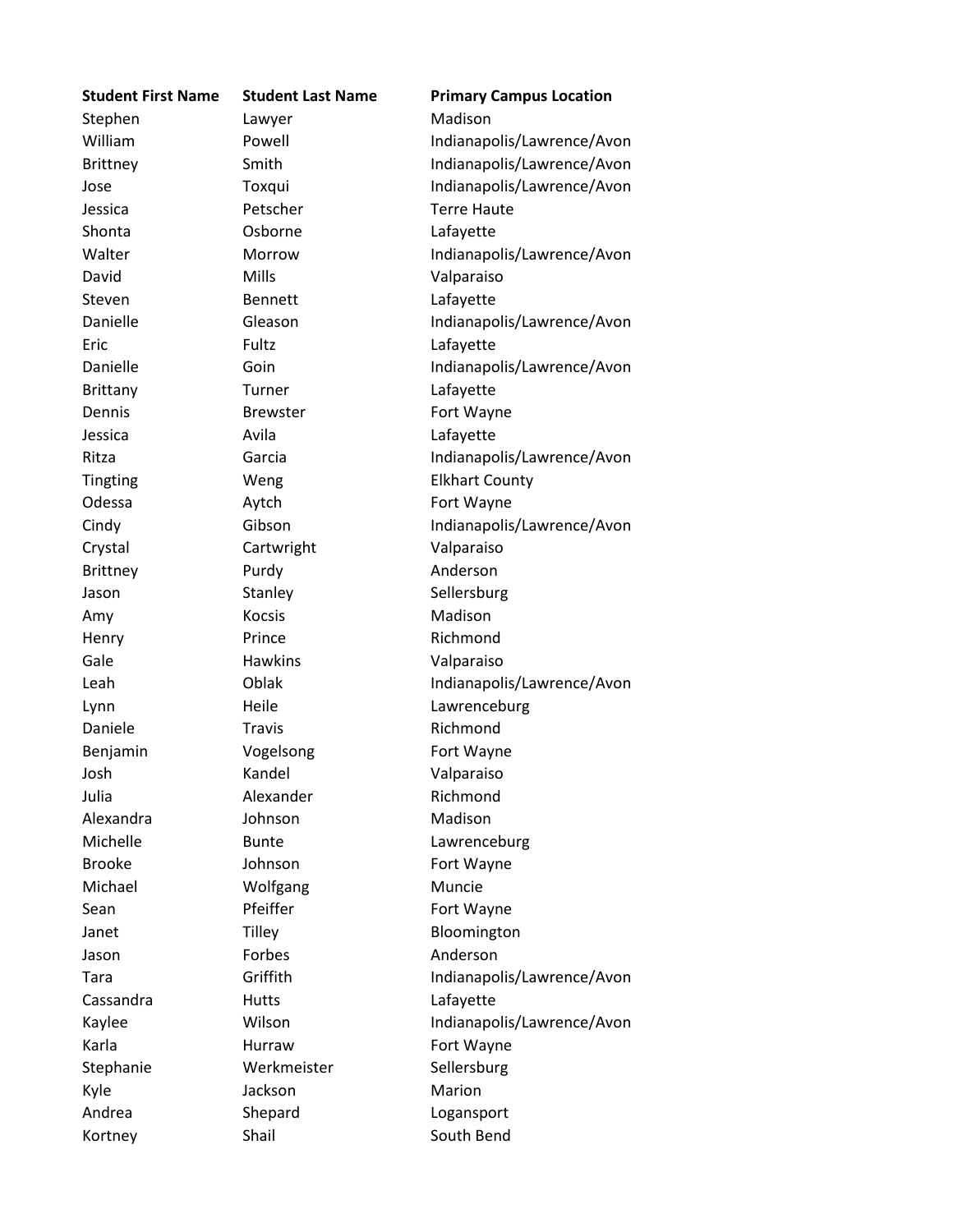Jennifer Shumaker South Bend Jamie Geiger Lafayette Marcie Gray Gray Noblesville Jeremiah McCarty Sellersburg Heather Hinton Hinton Terre Haute Danielle Wehrley Richmond Michelle **Krieg Lafayette** Mary Pittman South Bend David Hawkins Valparaiso Nicole **Fravel** Fravel Fort Wayne Martha Thomas Sellersburg Jessica Rosenbarger Warsaw Richard **Johnson** Lafayette Chad Jenkins Richmond Katherine Jackson Sellersburg Jolane **Arnold Lafayette** Jocelyn Branson Muncie Sirena Beller Gary Chase Woodrow Lafayette Cheryl Buras Buras South Bend Charles Reising Evansville Shawnda Thomas Fort Wayne Judith Miller Miller Richmond April Jackson Wall Evansville Holly Roberts Evansville Cassandra Beehler Fort Wayne Sara **Morgan** Morgan Columbus Brooke Sitarski Terre Haute Sarah Walter Richmond Amanda Snow Anderson Danelle Saddawi South Bend Lindsay Sullivan Terre Haute Kandyce Ward Lafayette Lacey Hillenbrand Evansville Derrick Gibson Sellersburg

Michelle **Burton** Sellersburg Carol Stewart Bloomington Liberty **Martinez** East Chicago Wendy Bussel Bussel Indianapolis/Lawrence/Avon Amanda **Bowling Elkhart County** Samantha Fersch Indianapolis/Lawrence/Avon Sarahbeth Scanland Indianapolis/Lawrence/Avon Omolayo Esan Esan Indianapolis/Lawrence/Avon Diana **Indianapolis/Lawrence/Avon** Kristalynn Price Price Indianapolis/Lawrence/Avon Brent Crouch Crouch Bloomington Elizabeth Bryant South Bend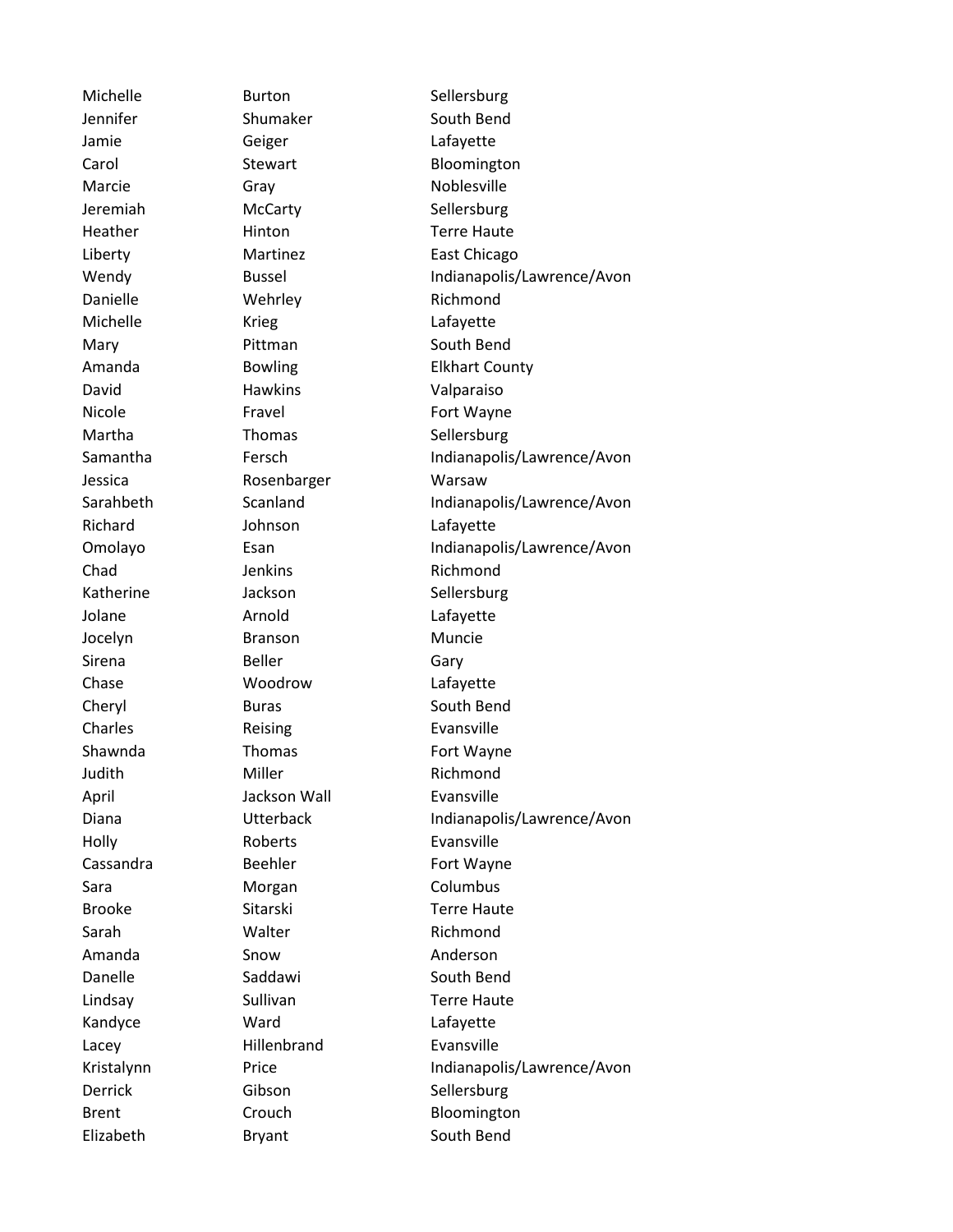Shana Grose Grose Richmond William Wood Valparaiso Brandi Henderson Sellersburg Brandee Guggenbiller Richmond Tyler Smith Smith Fort Wayne Jennifer Townsend Kokomo Angela Wallace Kokomo Kristy Boezeman Valparaiso Jennifer Banks Valparaiso Keith Gautschi South Bend Tony Roddel Kokomo Joe Goode Sellersburg Jeremy Dunn Lafayette Jeron Crockett Sellersburg Brandon Skratsky Valparaiso Laura Curtis Curtis Muncie Stephanie Goheen Fort Wayne Tonia Reeves Columbus Donna Stephenson Sellersburg Kenturah Steward South Bend Korrin Johnson Richmond Peter Loper Loper Richmond James **Wallace** Muncie Kyle Wentland Fort Wayne Brooke Chavez Chavez Lafayette Joshua Brown Muncie

Ralph Dimmett Sellersburg Christen Bickel Bickel Indianapolis/Lawrence/Avon Derek Hakes Indianapolis/Lawrence/Avon James Gilson Gilson Indianapolis/Lawrence/Avon Timothy Lutes Lutes Indianapolis/Lawrence/Avon Angel Brauer Brauer Terre Haute James Fields Eields Lawrenceburg Ty Elizalde Elkhart County Jennifer Wilkerson Bloomington Sylvester Williams Bloomington Virginia Swim Terre Haute Lyndsey Boulden Franklin/Mooresville/Shelby Cynthia Williams Indianapolis/Lawrence/Avon Janet Barron Barron Indianapolis/Lawrence/Avon Nicole Smith Indianapolis/Lawrence/Avon Kelisha Chandler Indianapolis/Lawrence/Avon Bailey **Piland** Piland **Terre Haute** Kristen Bedwell Lawrenceburg Michelle **Holt** Holt Indianapolis/Lawrence/Avon Amanda **Rennie** Rennie Bloomington Janalee **Lyons** Lyons **Lawrenceburg**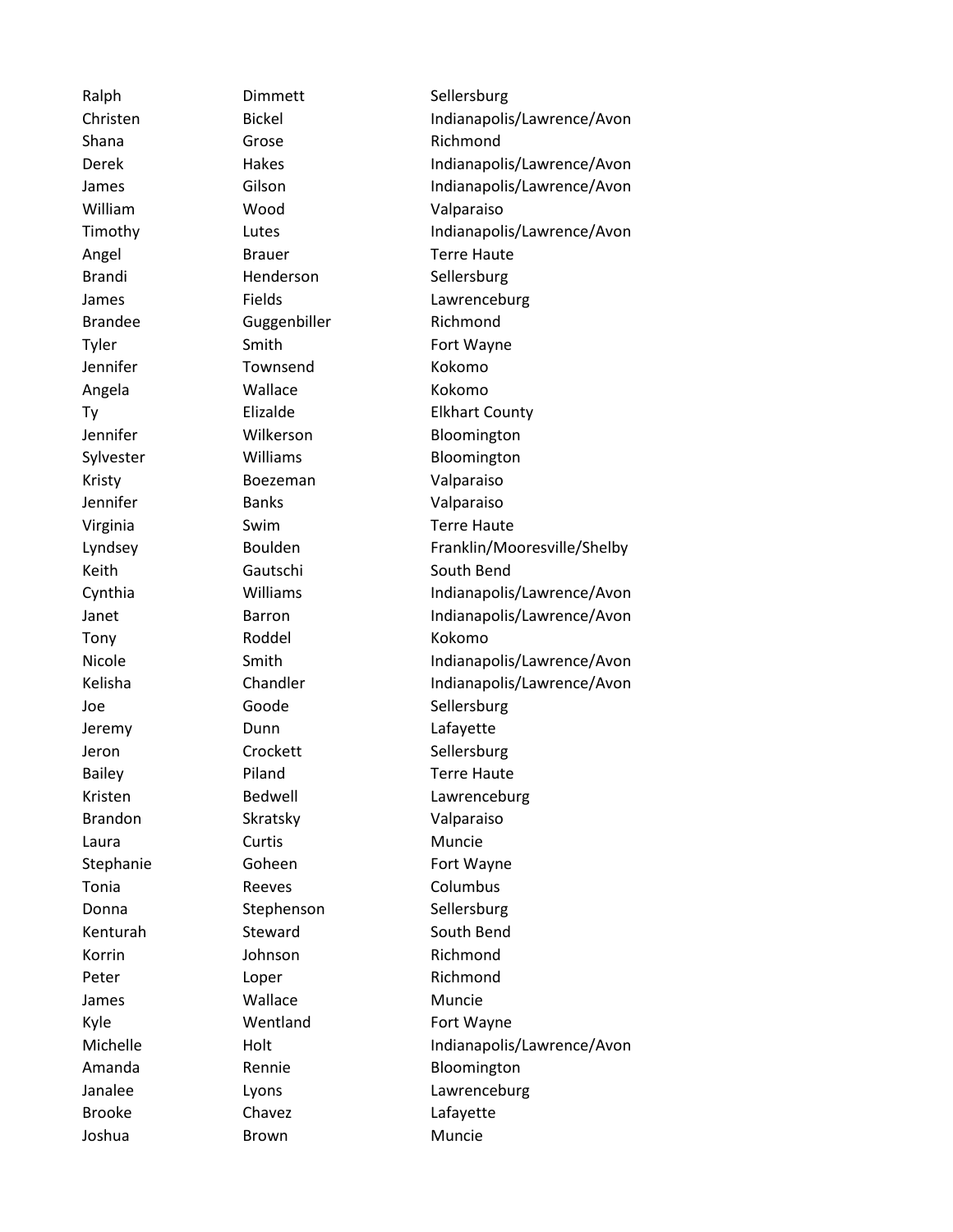Amanda Gehlhausen Evansville Jacinda Conway Conway Muncie Michael Dymek Lafayette Christian Stidam Stidam Madison Teresa Sisson Lafayette Bradly **Davids** Davids **Lafayette** Anthony Riddle Gary Jason Lynch Evansville Erin Turman Richmond Whitney Hertzler Anderson Hannah Curtis Muncie Emily Grimes Richmond Blake Jefferson Valparaiso Jesus Gutierrez Valparaiso Christine Swanson Evansville

Edna Jones Elkhart County Jennifer Newton Indianapolis/Lawrence/Avon Jessica Pearson Terre Haute Sarah Bowers Terre Haute Zied Ayari **Ayari** Fort Wayne Joshua Gleason Gleason Indianapolis/Lawrence/Avon Christina Strunk Sellersburg Matthew Taylor Taylor Indianapolis/Lawrence/Avon Linh Tran South Bend Joshua Baxter **Baxter Fort Wayne** Jeff Hamilton Sellersburg Stella Higgins Higgins Terre Haute Kristie Short Short Indianapolis/Lawrence/Avon Corinna McGlone Bloomington Amanda **Williams** Williams Bloomington Nicole **Hawk** Hawk Indianapolis/Lawrence/Avon Christy Robertson Logansport Amy Collins Collins Fort Wayne Heather **Wolfe** Wolfe Indianapolis/Lawrence/Avon Brian Kendrick Terre Haute Timothy Cart Cart South Bend Jennifer Fant Fant Indianapolis/Lawrence/Avon Jessica Bland Terre Haute Steven Martin Martin Indianapolis/Lawrence/Avon Carlie Benefiel Indianapolis/Lawrence/Avon Keenan Moore Sellersburg Lisa **French** Lawrenceburg Brandi Moore South Bend Karen Brown Brown Indianapolis/Lawrence/Avon Dana Makinen South Bend Amber Beauchman Terre Haute Michelle **Murphy** Fort Wayne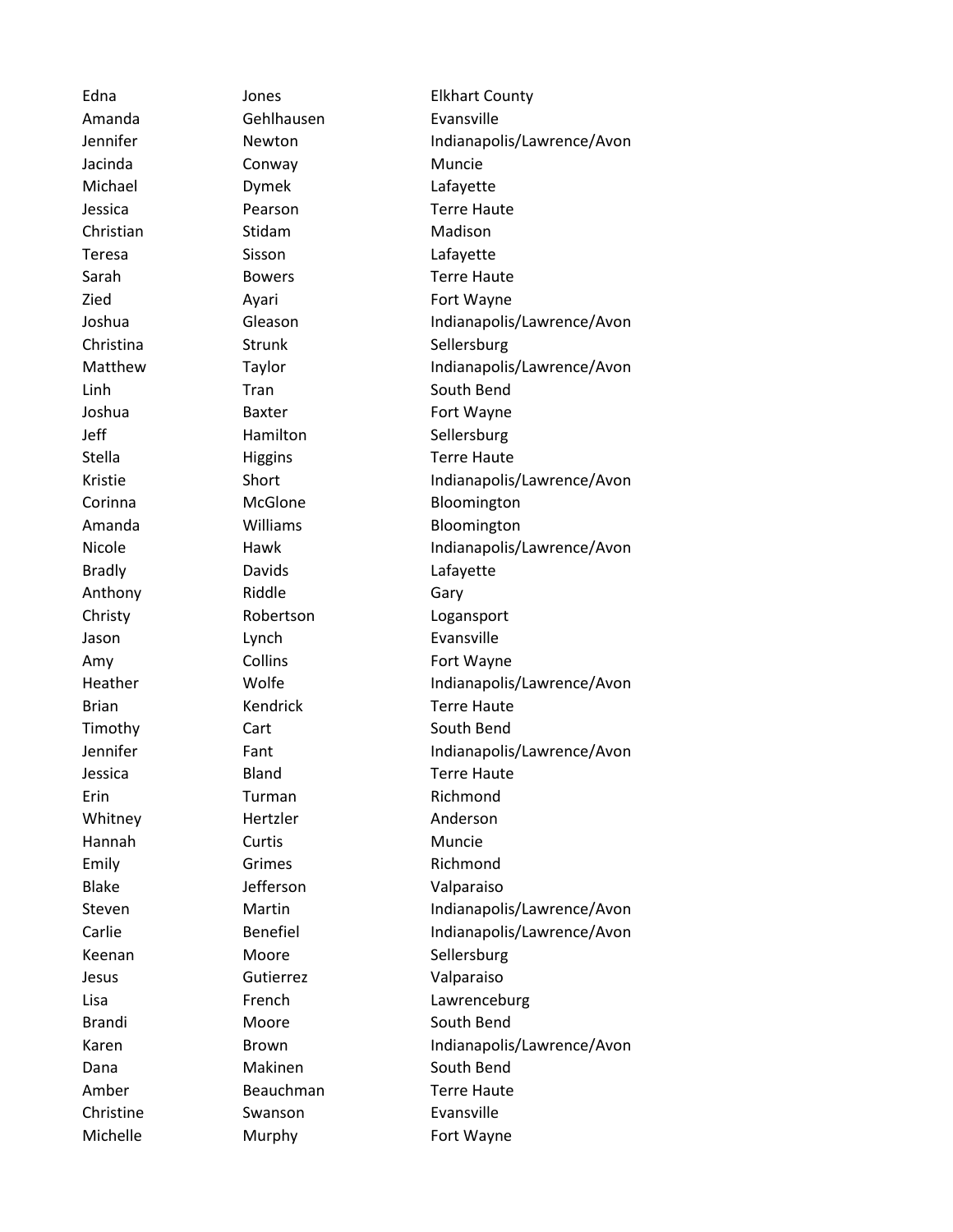Mary McMurry Richmond Stefanie Stair Stair Lafayette Candace Medina-Espinoza Fort Wayne John Berkshire Lafayette Sarah Cissom Warsaw Samuel Parker Fort Wayne Sandra **Werking** Richmond Gregory Fugate Sellersburg Aaron Triplett Muncie Jill Plank Anderson Teairah Coffee Muncie Kate Sienkowski South Bend Britney Weller Muncie Monica McGinnis Valparaiso Emily Daly Daly Muncie Gabriel **Reserves** Price **Muncie** Muncie Steven Wiedenhoeft Fort Wayne Kurt Koepl East Chicago Jessica Gillespie Valparaiso Rachel **Hutchinson** Muncie Teresa Lamb Terre Haute Chelsea Dixson Logansport Brittany Lazo Valparaiso Jordan Cox Cow Columbus Lindsay McClure Evansville Justin Hawkins Terre Haute Tiffany **Jones Fort Wayne** Amanda Frank Valparaiso Joanna **Becerra** Gary Amanda **Aro** Aro **Lafayette** Danielle Quakenbush Muncie Kathleen O'Brien Madison Amanda Collins Collins South Bend Randal Allis Allis Allis Randal John Cravens Muncie Karen McNeil Anderson Misty **Frost** Frost **Logansport** 

Brandt Tackett Bloomington Joshua Schloesser Bloomington Aaron Rowley **Indianapolis/Lawrence/Avon** Katie Eckert Eckert Indianapolis/Lawrence/Avon Adam Terrio Indianapolis/Lawrence/Avon Kira Incollingo Bloomington Courtney Tandy Tandy Indianapolis/Lawrence/Avon Amanda Erickson Bloomington Zakia Abid Indianapolis/Lawrence/Avon Tiffany Devine Devine Madison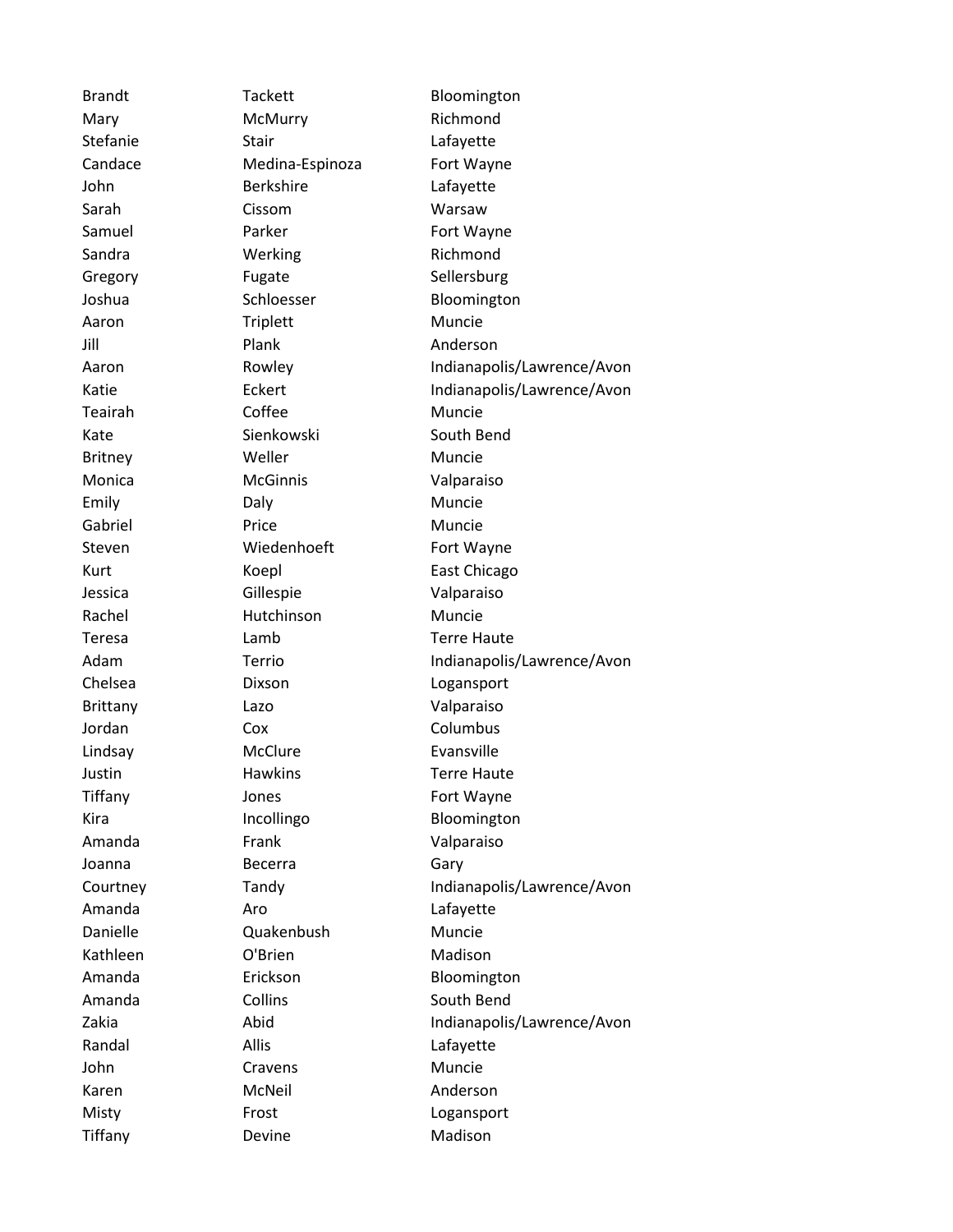Angela **White** Marion Kira **Rutherford** Muncie Michele Cheaney Evansville Jean-Marie **Dunavent** Dean-Marie Timothy Fee Columbus Kristie Culp Culp Kokomo Keith **Baughn** Baughn Evansville Adam Lohr Lohr Evansville Marcus Fleagle Richmond Brittany Blacker Lafayette Michael Young **Evansville** Amber Gogel Evansville Melissa Gambrel Muncie Shannon Stubbins Madison

Darrell Woodall Lawrenceburg Patricia **Officer** Communication of the Indianapolis/Lawrence/Avon Jean Martin Valparaiso Nathalie Bryant Brot Wayne Stephanie Jones Logansport Chris Jones Bloomington Michele Futrell Valparaiso Amanda Petersen Elkhart County Brittany **Jones Terre Haute** Blake Olinger Logansport Adrea Schwibbe Terre Haute Jon Elgar Bloomington Sheila **Thompson** Bloomington Melissa McCoy Terre Haute Antoinette Toran Indianapolis/Lawrence/Avon Kamanie Ratney East Chicago Marshall **Allen** Allen South Bend Aaron Ashley Terre Haute Caleb Hindle Hindle Fort Wayne Christopher Graf Sellersburg Amy Reeser Fort Wayne Ashley Cate Cate Indianapolis/Lawrence/Avon Rebekah Cripe Elkhart County Danessa Stangas Bloomington Karl Schiefer Bloomington Shylisha Clopton Fort Wayne Katie Baker Baker Indianapolis/Lawrence/Avon Tamara **Hole** Hole **Terre Haute** Patrick Shaw Shaw South Bend Sarah Rolle Rolle Indianapolis/Lawrence/Avon Tracy Clark Clark South Bend Jason Tait Bloomington Lisa Rogers **Rogers** Fort Wayne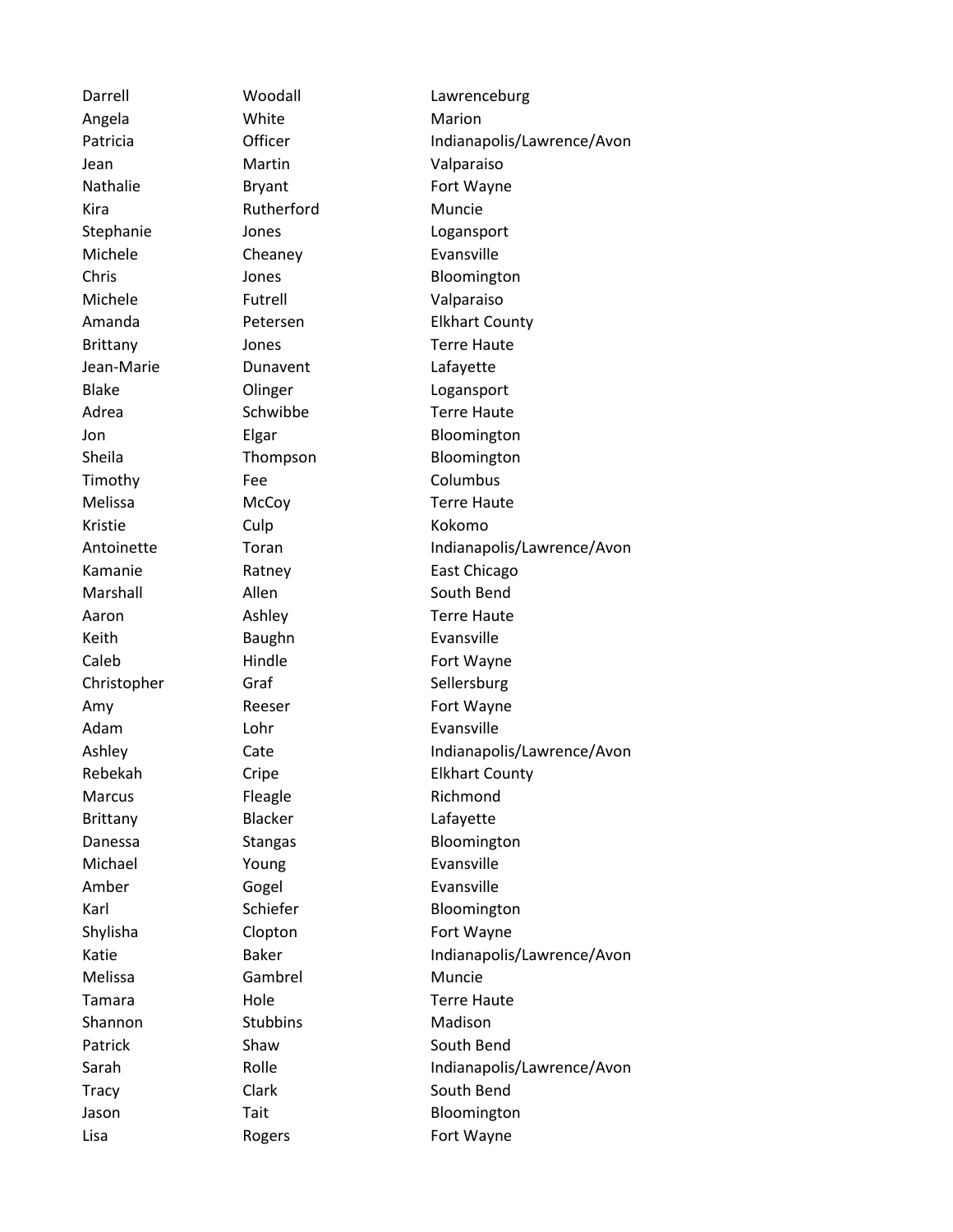April Lykins Lykins Richmond Angela Cavaletto Muncie Karie Burke Sellersburg Michael Kiesler Sellersburg Ronald Cron Cron Lafayette Shanee' Porter Valparaiso Alexis Crawford Lafayette Timmy Essex Anderson Bryan Phelps Evansville Marilyn Stevens Evansville Della **Brown** Brown Terre Haute Brenda Lyttle Sellersburg Lucas **Hatfield Hatfield Terre Haute** Desiree Spang Valparaiso Kaitlyn Swindle Lafayette Cristi Edwards Terre Haute Abigail Mueller Muncie Bradley Brown Brown Evansville Stanley **Underwood** Gary Sarah Travis Travis Madison Antonia Mebster Evansville Tracy Brown Brown Kokomo Benton Strunck Muncie Angela Gentry Lafayette Leslie Gootee Evansville Brandon McKinney Kokomo Nicole Belwood Evansville Crystina Ison Ison Sellersburg Kendra Taylor Columbus Kathryn Mason Evansville Maria **Brothers** Brothers Evansville Donald Henning Evansville Mark **Howie** South Bend

Jonnae Toung Toung Indianapolis/Lawrence/Avon Amy Shamanov Bloomington Darrin McCloud Bloomington Jason **Winningham** Bloomington Michael **Bryan** Bryan Indianapolis/Lawrence/Avon Brittany Leslie **Indianapolis/Lawrence/Avon** Katherine Lapadula Bloomington Emily Reuter Bloomington Kendra **Williams** Williams Indianapolis/Lawrence/Avon Courtney Perry Indianapolis/Lawrence/Avon Sarah Crabtree Indianapolis/Lawrence/Avon Ashley Peoples Wabash (Northeast) Eric Nungester Indianapolis/Lawrence/Avon Daniel Busch Busch Bloomington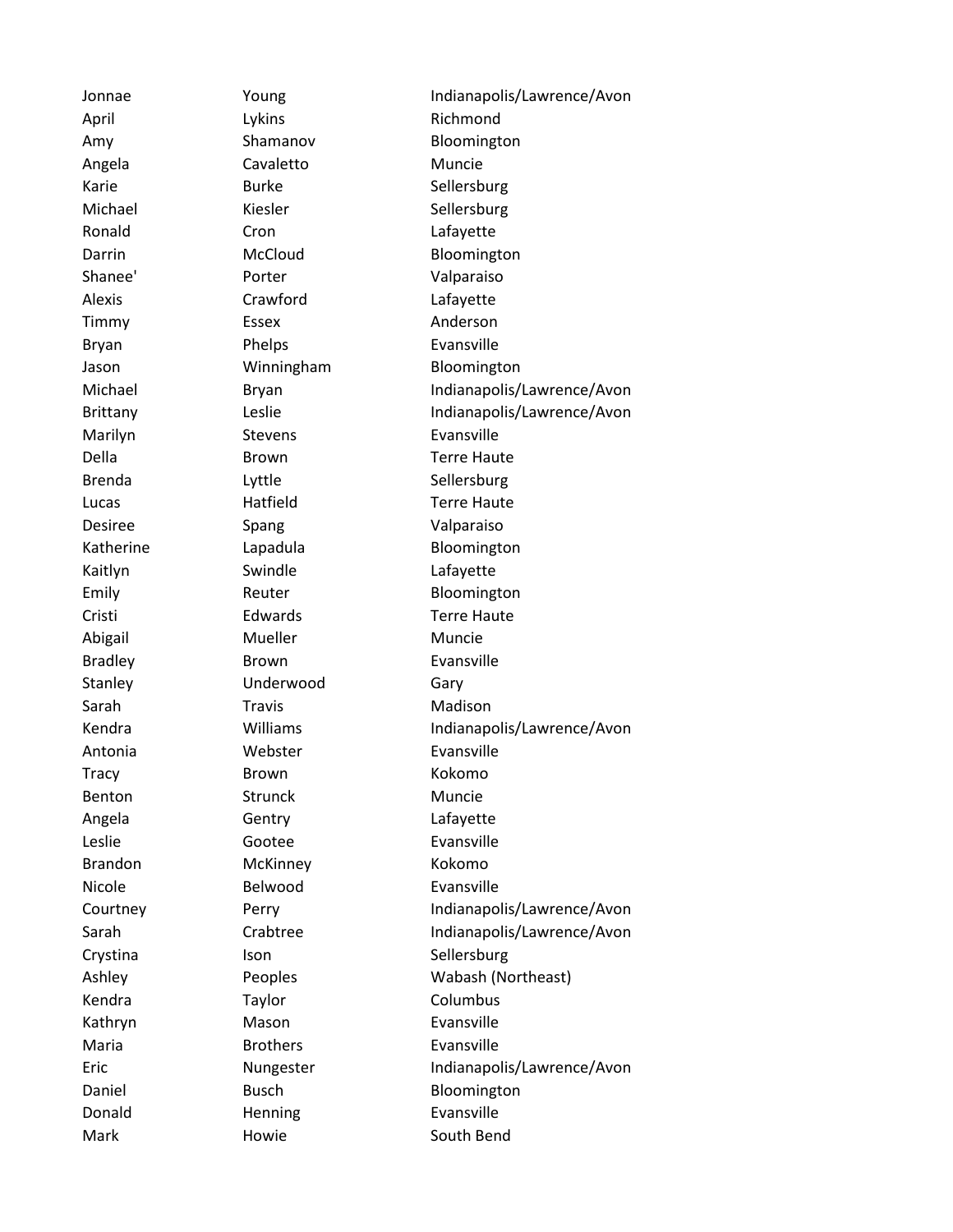Tosha Terwiske Evansville April Redmond Richmond Brian Turpin Lafayette Crystal Mayer Valparaiso Anna Ridenour Anderson Cameron Brewer Evansville Katina **Haines** Haines Warsaw Matthew Jackson Valparaiso Marley Roudebush Kokomo Lyudmila Ingalls Anderson Gary **Owen** Evansville Tami Widing Gary Peter Lohrig Lohrig Madison Denise Merz Richmond Anthony Fowler **Kokomo** George Banes Banes Lafayette Amanda Land Columbus Mariah **Atkinson** Columbus Beth Lahman Richmond Reney Shaneyfelt Richmond Brittany Taylor Care Lafayette

Stephanie Ruff Sellersburg Steven Hanford Fort Wayne Jenny Stacey Indianapolis/Lawrence/Avon Kimberly **Devine** Devine **Elkhart County** Jonathan Dean Dean Fort Wayne Lisa James James Fort Wayne Lisa Scott Scott Fort Wayne Carrie **Dillard Dillard Fort Wayne** Jennifer **Deturk** Deturk **Fort Wayne** Cori Norris Norris Indianapolis/Lawrence/Avon Shawn Decker Indianapolis/Lawrence/Avon Doreatha Goodman Indianapolis/Lawrence/Avon John Lewis Lewis Indianapolis/Lawrence/Avon Anton Shinkevich Indianapolis/Lawrence/Avon Christina Huefner Indianapolis/Lawrence/Avon Marinette Adams Indianapolis/Lawrence/Avon Robert Lohrbach Indianapolis/Lawrence/Avon Shannon Evans Evans Bloomington Amanda Davis Indianapolis/Lawrence/Avon James Sale Sale Indianapolis/Lawrence/Avon Jesse Bruck Sellersburg Arlitra Harris Indianapolis/Lawrence/Avon Marsha Cooley Indianapolis/Lawrence/Avon Jerry McKinney Terre Haute Lisa **Hancock** Lawrenceburg Jennifer Schrock Elkhart County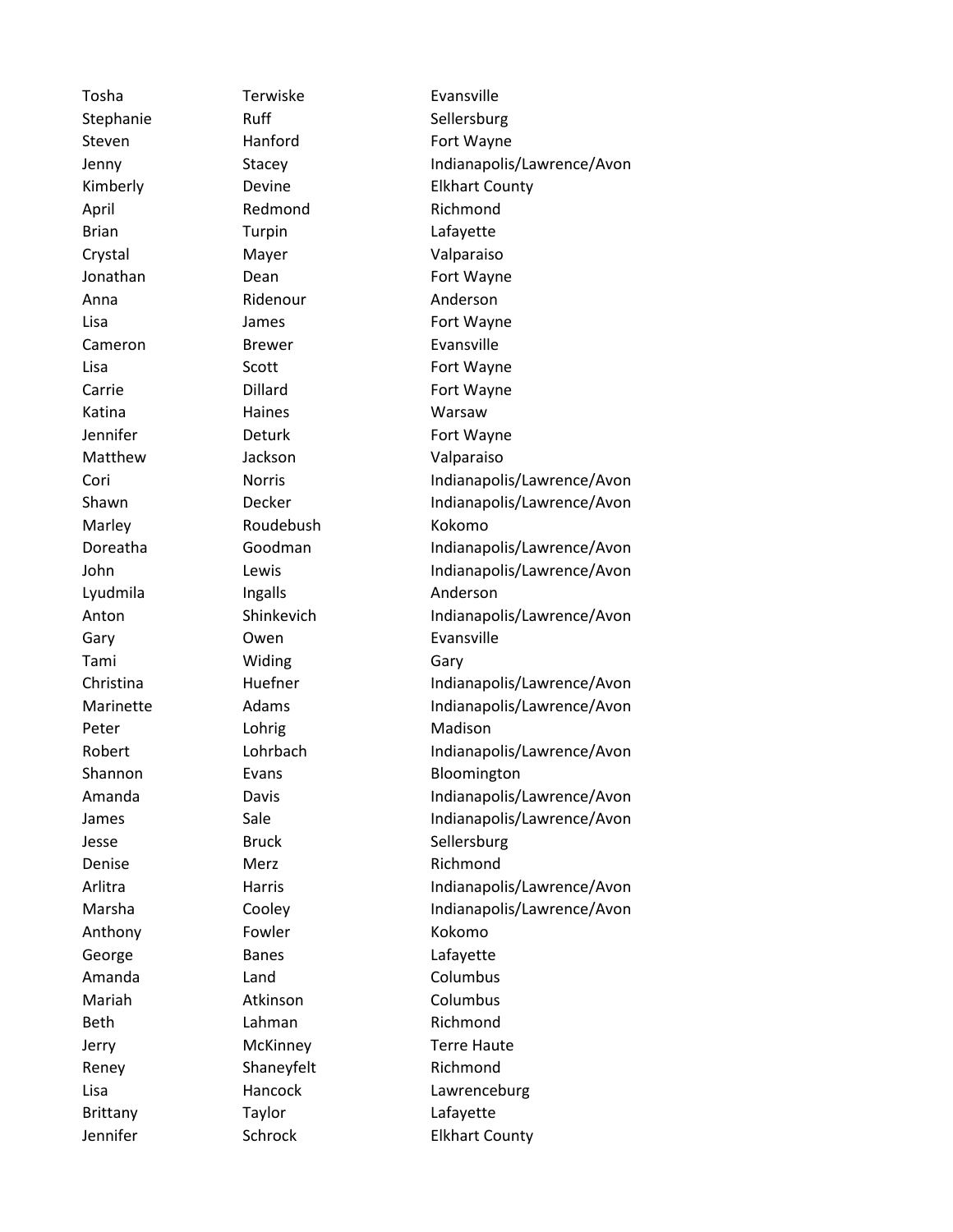Katie Butler Butler South Bend Jacob Myers Muncie Brandon Barker Lafayette Filippo Cacucciolo Lafayette Brenda Martin Valparaiso Kristi **Thompkins** Kokomo Santia **Burnett** Gary Heather Cramer Cramer Terre Haute Jamie Hicks Hicks Terre Haute Charles Corona East Chicago Zach Clouse **Contact Clouse** Bloomington Patricia Stokes Muncie Sarah Musser Lafayette Donna Reed-Hamilton South Bend Aaron Gagneur Columbus Nicole Sowders Lafayette Joseph Otte Terre Haute Jessica Avalos Columbus James Carten Carten Terre Haute Sherita **Underhill** Evansville Gregory **Lovan** Lovan **Evansville** Lucy Smiley Smiley Richmond James Stone Stone Lafayette Lorenz Nixon Columbus Lisa **Tryon** Tryon Terre Haute Isaac Scott Scott Logansport Kyla Timmons East Chicago Sondra Middleton Fort Wayne Kaitlyn Barrett Marion Heather **Johnson-Mobley** Bloomington Janelle Givans Terre Haute Samantha Lagler Columbus

Danielle Clouser Clouser Indianapolis/Lawrence/Avon Heather Bixler Bixler Indianapolis/Lawrence/Avon Hina Abidi Indianapolis/Lawrence/Avon Jessica Huffman Indianapolis/Lawrence/Avon Sally Barnhorst Indianapolis/Lawrence/Avon Rebekah Wakefield Indianapolis/Lawrence/Avon Starla Elliott Elliott Indianapolis/Lawrence/Avon Jenny Haley Indianapolis/Lawrence/Avon Ashley Rea Lawrenceburg Shannon Mosier Indianapolis/Lawrence/Avon Dwayne Thomas Indianapolis/Lawrence/Avon Shirley Baker Lawrenceburg Erica Skirvin Skirvin Indianapolis/Lawrence/Avon Whitney Cogdill Contact Contact Medianapolis/Lawrence/Avon Erica Perez Perez Indianapolis/Lawrence/Avon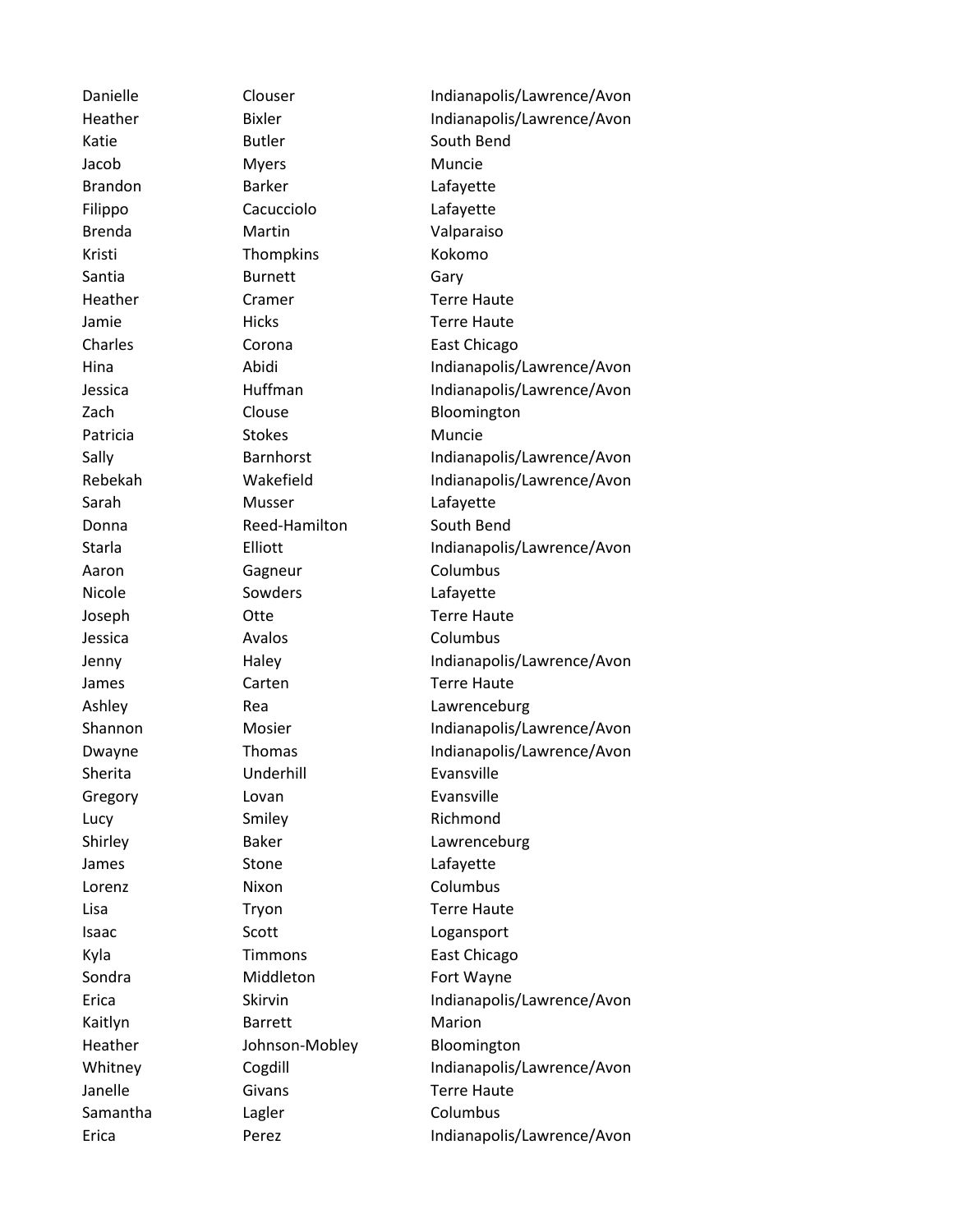Kenneth Kniesly **Valparaiso** Jillian Jones Terre Haute Susanne Resnick Lafayette Melissa **House** House **Anderson** Zachary **Nance Nance** Evansville Lysandra Johnson Terre Haute Sarah Miguel Fort Wayne Amber Dale Anderson Nathan Bryant Bryant Evansville Jessica Conley Lafayette Jessica **Pollock Evansville** Arron Trisler Columbus Melissa Hughes Warsaw Avery **Ferguson** South Bend Gregory Grabhorn Muncie David Briner South Bend Jennifer Estep South Bend Lisa Wilson Evansville Patricia **Fort Wayne** Jones **Fort Wayne** Cynthia Gillespie Sellersburg Kelsey Clouse Clouse Bloomington Reece Montgomery Bloomington Kameron McCreery Lafayette Casey Crouch Bloomington Amanda Skinner Fort Wayne Rosalba Covey **Fort Wayne** Chelsea Elliott Columbus Lindsay Estes Valparaiso Joseph Wysong Richmond Kristen Hallenbeck Anderson Sunshine Kirk Kirk Lafayette Stephanie Baker Sellersburg Britni Chavez Evansville Haley Davidson Richmond

Jackson Clark Clark Columbus Maria **Indianapolis/Lawrence/Avon** Ashleigh Ashcraft Indianapolis/Lawrence/Avon Elizabeth Barron Elkhart County Zenia Resendiz Elkhart County Jennifer Mann Mann Bloomington Brittney Tilden Tilden Indianapolis/Lawrence/Avon Mindy Conrad Elkhart County Lenesha Stone Stone Indianapolis/Lawrence/Avon Vincent Gimenez Indianapolis/Lawrence/Avon Amber Randolph Indianapolis/Lawrence/Avon Samantha Rushing Indianapolis/Lawrence/Avon Lucia Gillum Gillum Indianapolis/Lawrence/Avon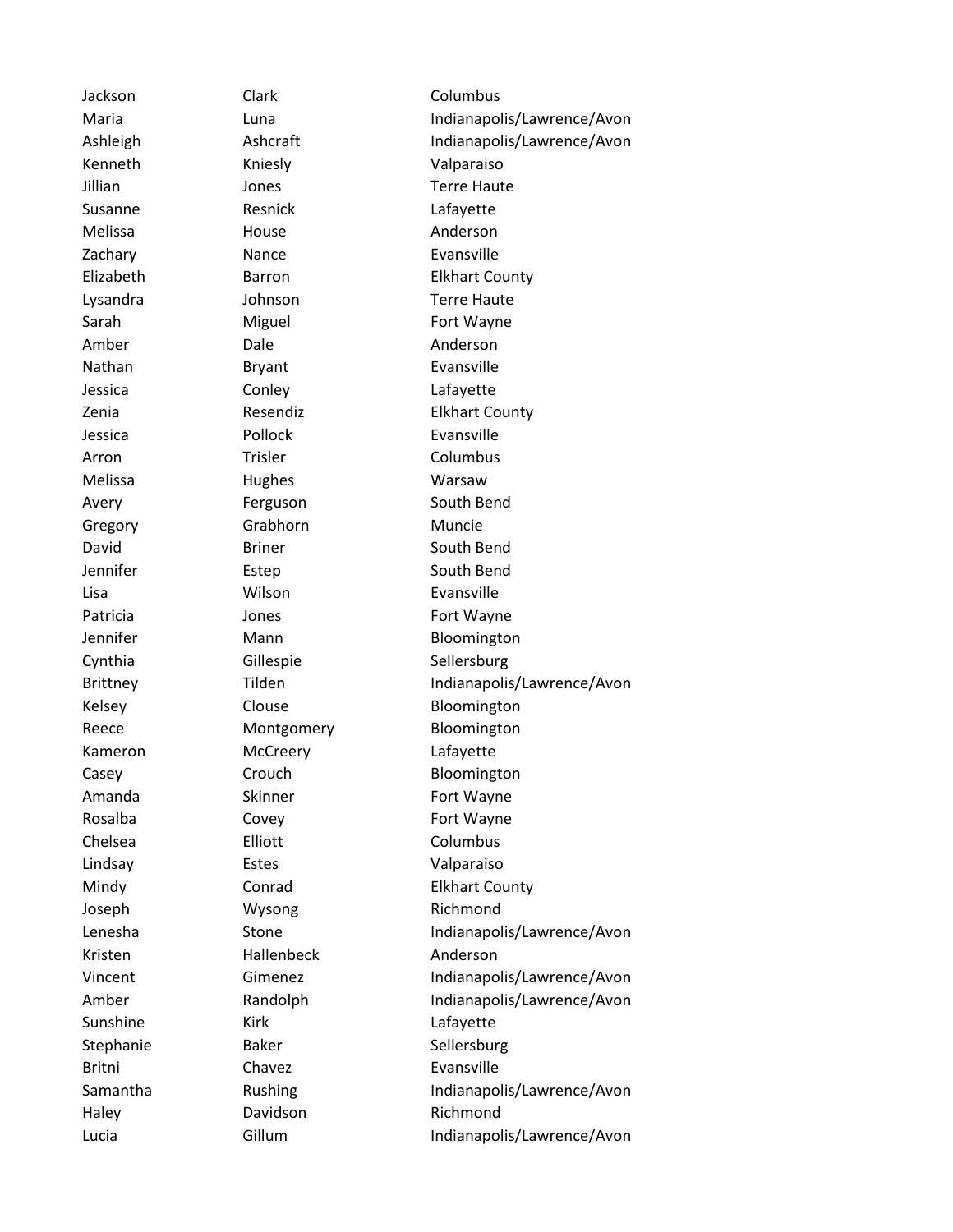Robin **Jordan** Jordan Richmond Kailee McKnight Muncie Suzanne Mathis Madison Angel Street Anderson Sara Griffin Madison Randi Smith Smith Evansville Brittney **Vetter** Columbus Amanda Mix Hix Marion Samuel Lehman Anderson Megan Tuley Tuley Evansville Anthony **Browning** Evansville Barbara **Loser** Loser Muncie Nicole **Crabtree** Muncie Eva Norvell Muncie Chad Smith Smith Anderson

Angelica **Arteaga** Arteaga **Indianapolis/Lawrence/Avon** Andrew Hart Hart Fort Wayne Kristen Due Due Sellersburg Mary Taflinger Bloomington Ashlee Cliver Coliver Collecter Sellersburg Rachel McGuire Sellersburg Daniel Schaffer Indianapolis/Lawrence/Avon Daniel Mahan Terre Haute Joshua Bowling Indianapolis/Lawrence/Avon John Miller Miller Indianapolis/Lawrence/Avon Catherine **Dunham** Dunham Indianapolis/Lawrence/Avon Sharaya Targett Terre Haute Carissa Bousnakis Elkhart County Emily **Adams** Adams Bloomington Chelsea Church Indianapolis/Lawrence/Avon Kristina **O'Connor** Indianapolis/Lawrence/Avon Billy Smith Smith Indianapolis/Lawrence/Avon Kristi Hoff Hoff Logansport Danielle Lemke Fort Wayne Kaylin McClure Indianapolis/Lawrence/Avon Ryan Weddle Indianapolis/Lawrence/Avon April Richardson Lawrenceburg Sherry Riggs Riggs Riggs Riggs Reports Riggs Riggs Reports Relationship Material and Riggs Reports R Total Avon Chris Brooks South Bend Alexander Hill Hill Fort Wayne Benjamin Grissom Terre Haute Dawn Church Elkhart County Ross Roberts Indianapolis/Lawrence/Avon Dana Sweigart Indianapolis/Lawrence/Avon Stephanie **Stephanie** Jenkins Sellersburg Kelly Bell Bell Terre Haute Ivory Pervine **Indianapolis/Lawrence/Avon**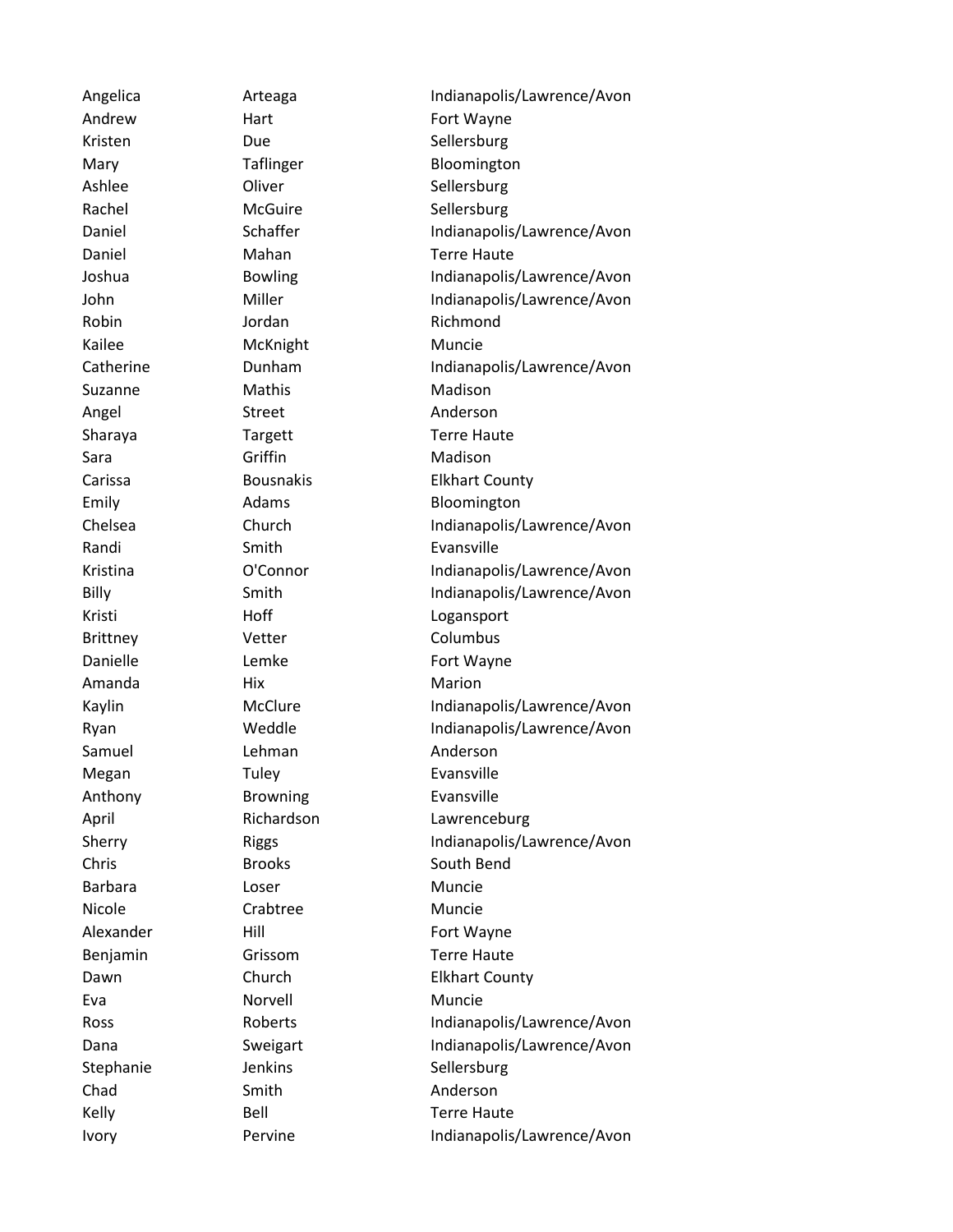Kenneth Balentine Sellersburg Stephanie Lopez Lopez Terre Haute Dylan Salyers Anderson Brandy Macak Terre Haute Hitesh Patel South Bend Charlynda Becker Anderson Cassandra Smith Smith Fort Wayne Amy Wright Anderson Gary Bonner Sellersburg Prudence Dees Dees Fort Wayne Jordan Straessle Fort Wayne Chinoah Pennington Terre Haute Jessica Bailey Bailey Richmond Tiffany Tunis Lafayette Amanda Hammond Columbus Joseph Sproles Sproles South Bend Ashley Scales Scales Muncie Debbie Anderson Kokomo Whitley Roessler Terre Haute Tabitha **Pierce** Muncie Annie Stinson Richmond Hope Mott Sellersburg Ashley McFarland Fort Wayne Billy **Anderson** Richmond Breanne Hayes Hayes South Bend Maggie **Maggie** Jones **Marion** Kimberly **Autrey** Autrey **Fort Wayne** Laura Chandler Madison Jillian **Price Noblesville** Diane Brandmeyer Lafayette Susan Marsh Muncie Danya Gifford Muncie Kristina Couch Terre Haute

Kristin Hastings Sellersburg Charles **Lewis** Lewis **Indianapolis/Lawrence/Avon** Marsha McGriff Indianapolis/Lawrence/Avon Patricia Clardy Clardy Indianapolis/Lawrence/Avon Kristen Shields Bloomington Katherine Panetta Indianapolis/Lawrence/Avon Kristina Chandler Bloomington Andrew Emminger Bloomington Tammy Gilstrap Gilstrap Bloomington Cortney **Altmeyer** Altmeyer **Indianapolis/Lawrence/Avon** Chelsea **Hamilton** Indianapolis/Lawrence/Avon Brittani Coverton Indianapolis/Lawrence/Avon Kyle Rader Rader Lawrenceburg Ashley Deal Deal Indianapolis/Lawrence/Avon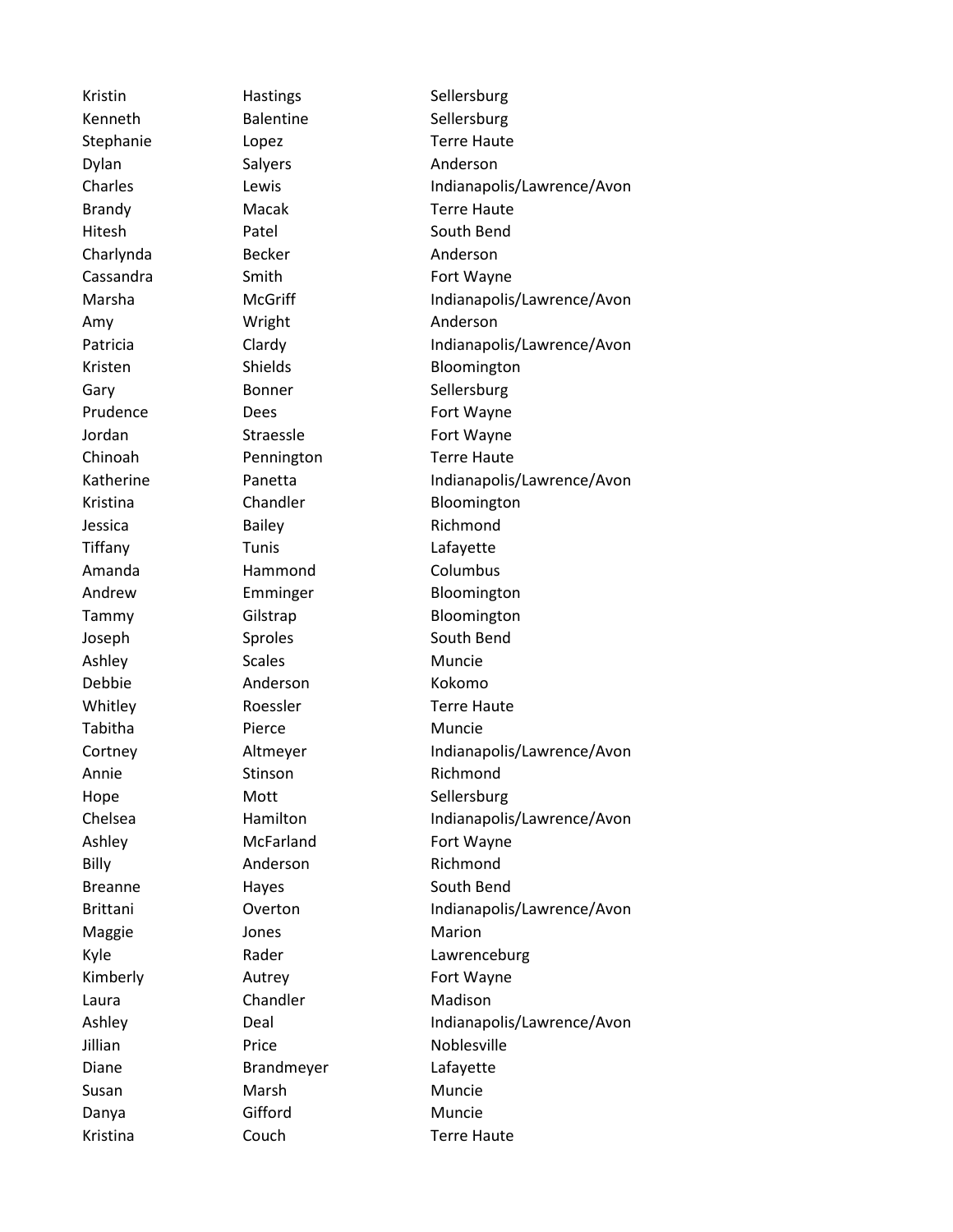Jared Tibbs Gary Sarah McDonald Terre Haute Jena Grady Evansville Kristy Wilczynski Evansville Tyler Sulawske Evansville Christopher Rhudy Lafayette Ashley Roberts Madison Elizabeth Pearison Terre Haute Scott Melton Muncie Matthew Dellinger Lafayette Chelsey **Kayrouz** Kayrouz Sellersburg Amy Roehrich Kokomo Lydia Bridgewater Terre Haute Vicky Snodderly Fort Wayne Natalie Mathews Lafayette Jessica Barnes Muncie Heather Pierce Richmond Ariel Bunch Gary Asa Crowder Lafayette Kayla McCoy South Bend Jessica Dickey Columbus Trey Sparks Sparks Columbus Kyaw Tun Tun Fort Wayne Jessica Berryman Lafayette Johnie **Powell** Powell South Bend Brittney Henson Lafayette Courtany Dubord Evansville Kathleen Scott Terre Haute Amy Teegarden Lafayette Jeanette **Jennings** Fort Wayne Victoria Miller Miller South Bend Cassendra Spiker Spiker Anderson

Alexandra Smith Smith Fort Wayne Margherita Feldman Indianapolis/Lawrence/Avon Kayla Stroud Stroud Indianapolis/Lawrence/Avon Thomas Gootee Bloomington Joshua Snelling Lawrenceburg Charone Payne Payne Indianapolis/Lawrence/Avon Jessica **Liden** Liden Bloomington Michael Christianson Michigan City Carmalita **Good-Nichols** East Chicago Zachary **Norman** Indianapolis/Lawrence/Avon Erica Gould Indianapolis/Lawrence/Avon Meagan Grant Grant Indianapolis/Lawrence/Avon Stephen Greiner Indianapolis/Lawrence/Avon Carissa Knight Bloomington Adrienne Rapp Rapp Indianapolis/Lawrence/Avon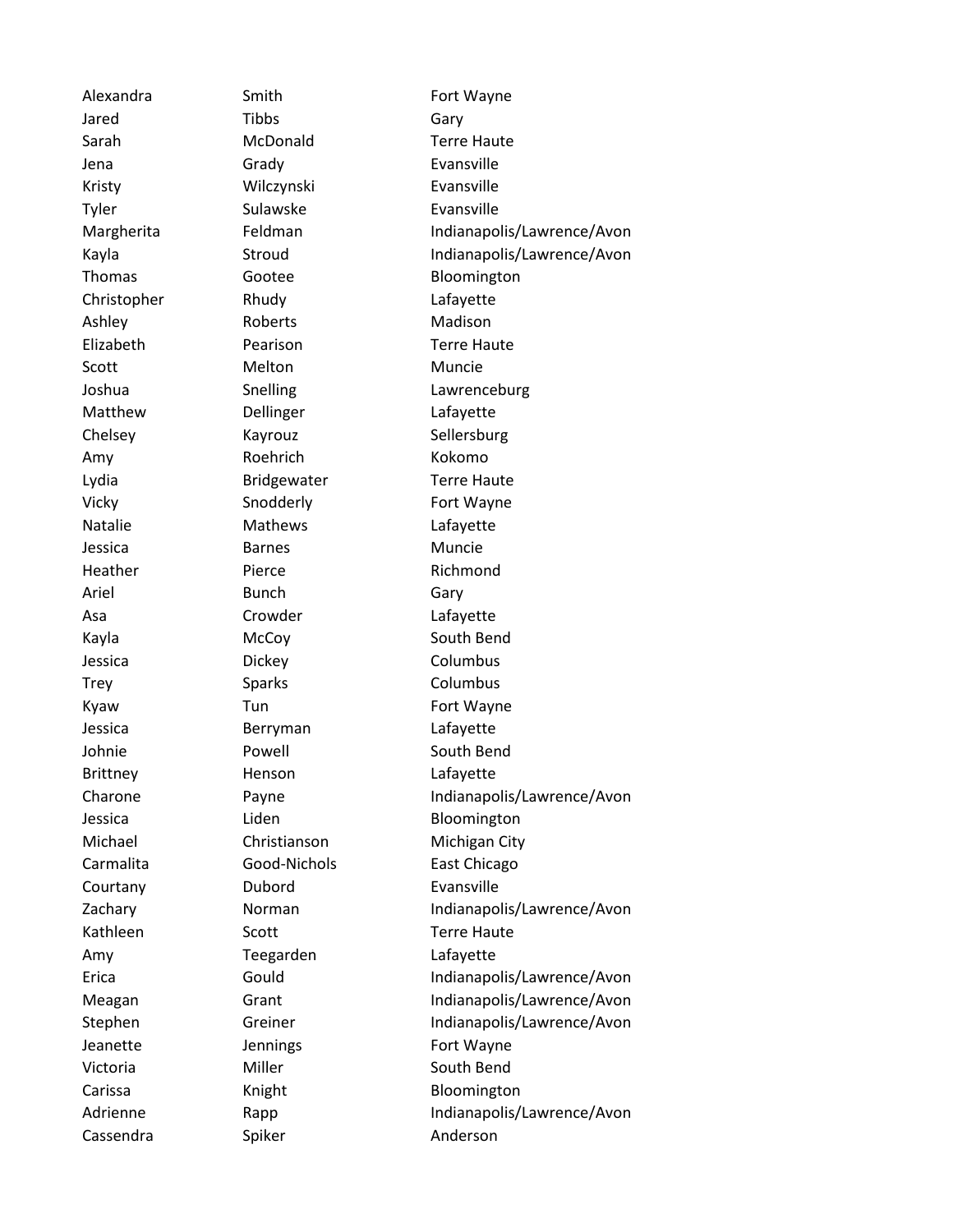Epherm Williams Muncie Shawn Fingerle Fort Wayne Kayla Hape Evansville Kyle Reynolds Valparaiso Jordan **Ohneck** Fort Wayne Shane Evans Evans Evansville Andrew Hayes **Hayang Walparaiso** Martiniano Ceron Ceron Fort Wayne Miranda Zimmerman Sellersburg James Brown Brown Lafayette Whitney Robinson Lafayette Brandi Cole Cole Evansville Megan Taulbee Muncie Kristy Ritter Columbus Joshua McNew Lafayette Joshua Bagley Lafayette Lori Otzmann Evansville Clarence Cherrone South Bend Brittany Price Valparaiso Kristina **Houghland** Muncie Christina Below Evansville Zachary **Leiter** Leiter Evansville Jada Bak Bak Fort Wayne Geoffrey Mastbrook Muncie Tammy Smith Smith Madison Labaisa Coleman Evansville Mary Davis Davis Evansville Brandy **Brown** Brown Columbus

Felicity Witten Witten Indianapolis/Lawrence/Avon Curtis **Renfrow** Elkhart County Michael **Anders** Anders **Indianapolis/Lawrence/Avon** Vladimir Solano Elkhart County Steven Johnson Bloomington Deanna **Danford** Danford **Indianapolis/Lawrence/Avon** Monique Matlock Indianapolis/Lawrence/Avon Christopher Martinez East Chicago Patricia Crary Crary Indianapolis/Lawrence/Avon Amanda Fields Fields Indianapolis/Lawrence/Avon Dante **Vaughn** Vaughn Indianapolis/Lawrence/Avon Amanda Starr Elkhart County Alex Bonty Indianapolis/Lawrence/Avon Alexandra **Wheeler** Elkhart County Jacob Clark Clark Indianapolis/Lawrence/Avon Mathew **Wethington** Indianapolis/Lawrence/Avon Michael **Arnett** Arnett Indianapolis/Lawrence/Avon Jessica Koehring Indianapolis/Lawrence/Avon Gabriel Griffin **Griffin** Bloomington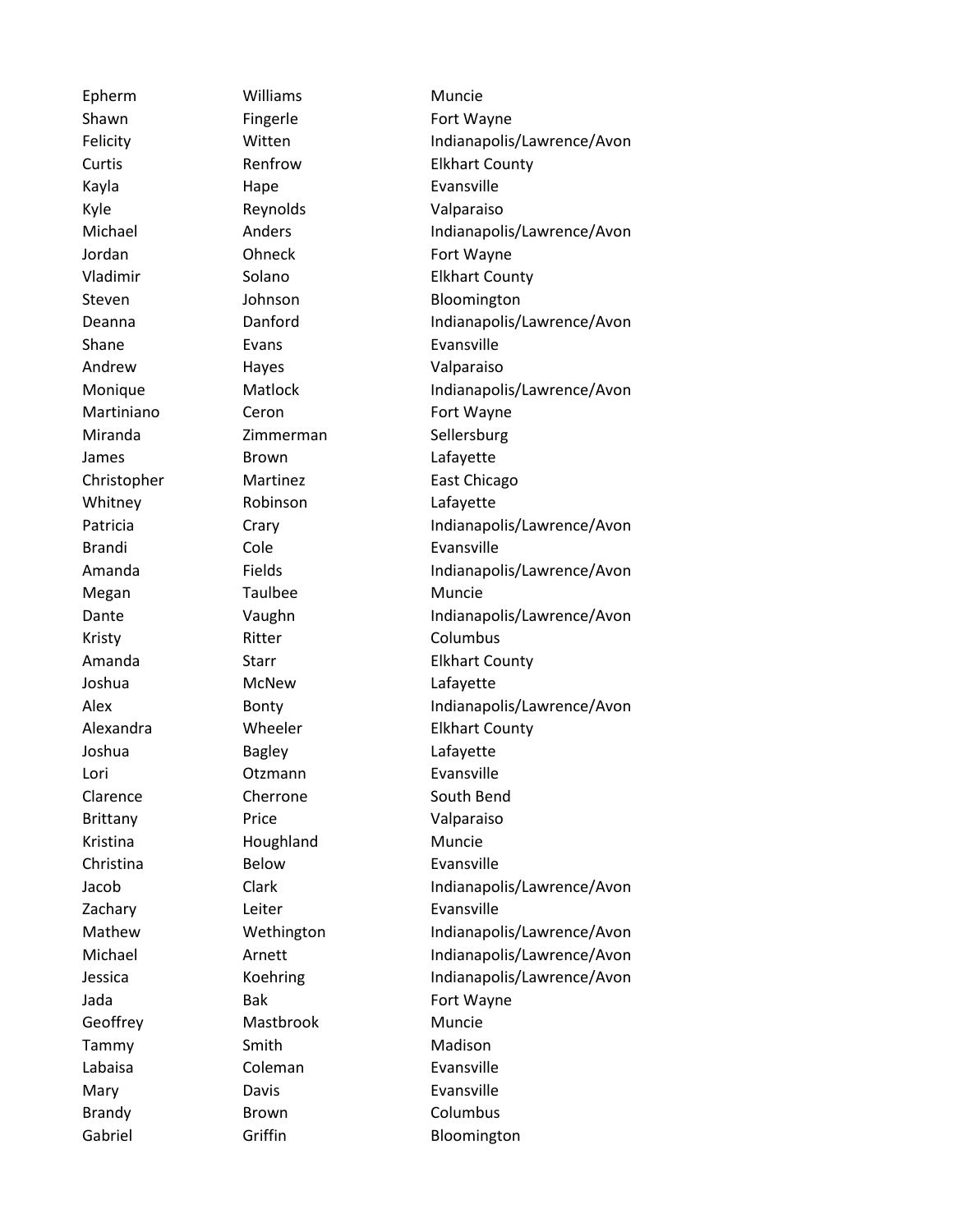Josue **Jimenez** Gary Skylar **Long** Long **Terre Haute** Dov Sloman South Bend Alexa Maurer Terre Haute Sara **Hightower** Valparaiso David Maglish Gary Addistasha **Walton** South Bend Tiffany **Keister** Fort Wayne Corinne Ochoa Lafayette Tyler Lello Valparaiso Tabatha Callahan Callahan Fort Wayne Lizbeth Morales Muncie Dakota Spang Michigan City Alicia **Troyer** Troyer **Logansport** Angela **Hankins** Richmond Cody **Himes** Himes New Castle Courtney Pillow Anderson Shelby Bridgewater Evansville Blake Mylie Wylie Terre Haute Rosa **Gossett** Gossett Terre Haute Tabitha **Knowland** Sellersburg Susan Null Null Fort Wayne Mitchell **Weir** Weir Terre Haute Cathy Newton Bloomington Nicholas Caliendo Evansville Eleephra Hunsberger South Bend J Calderon Richmond Sina Broadbent Sellersburg Allison Poznanski Bloomington Aisha Howard East Chicago Stephanie Dziki Gary Morgan **Fox** Fox Columbus Breanna **Eubank** Columbus Michael Hembroff Valparaiso Nikeya Gilbert Fort Wayne

Kristen Myrick Indianapolis/Lawrence/Avon Brittany McFadyen Indianapolis/Lawrence/Avon Amberlee Moore Lawrenceburg Yessica Solano-Telles Indianapolis/Lawrence/Avon Byron Layton Layton Indianapolis/Lawrence/Avon Jessica Palmer Franklin/Mooresville/Shelby Tarak Shah Shah Indianapolis/Lawrence/Avon Alysha Wilson Wilson Indianapolis/Lawrence/Avon Andrea Latimore Indianapolis/Lawrence/Avon Riley Knox Knox Indianapolis/Lawrence/Avon Sarah Graber Elkhart County Tiffani Patterson Wabash (Northeast)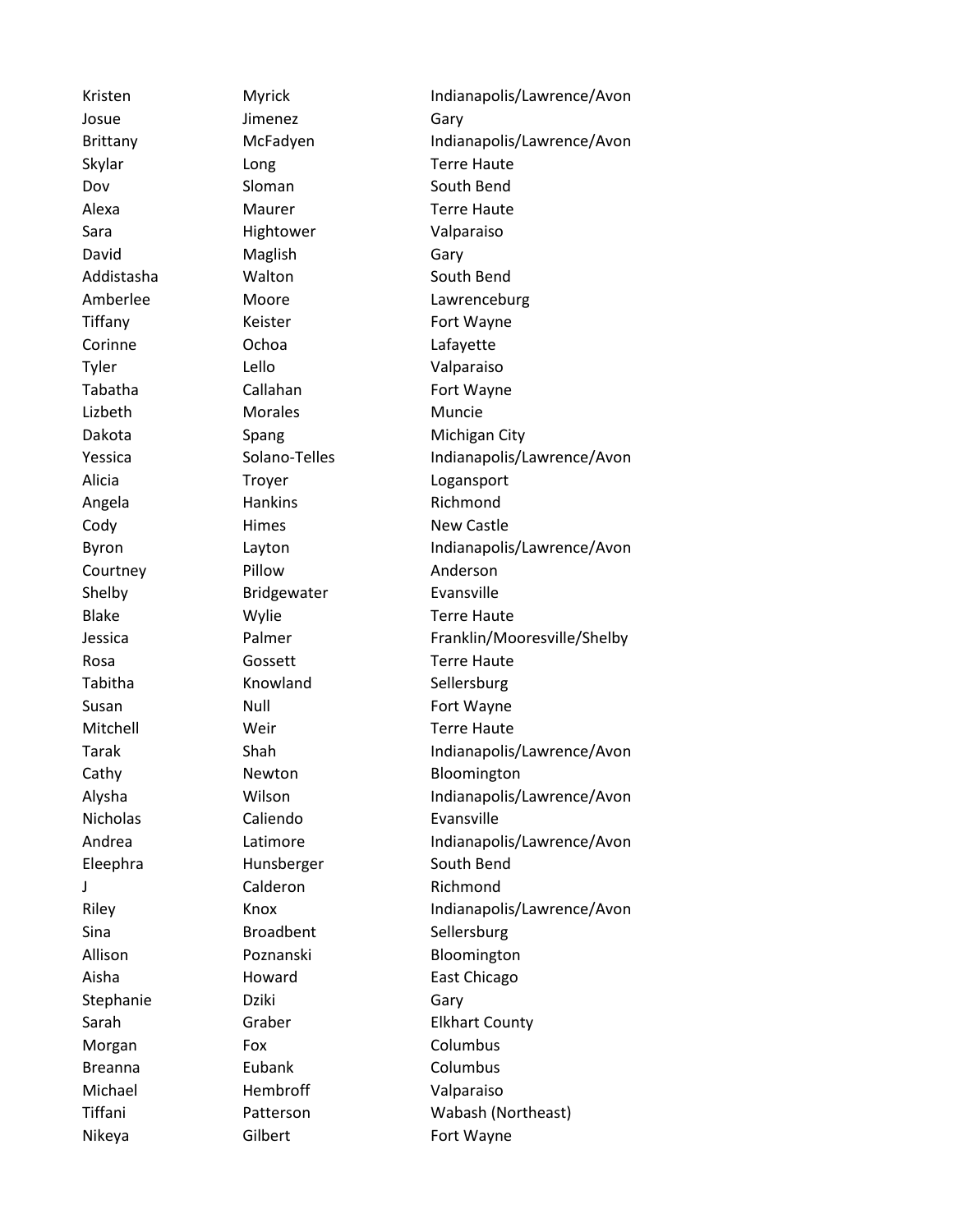Bethany Baker Richmond Amanda **Ogle** Ogle Sellersburg Chris Williams Fort Wayne Jordan Majors Sellersburg Heather Gross Group Columbus Kelsey Manson South Bend Adriana **Fernandez** South Bend Robert Robinson Fort Wayne Eric Shear Kokomo Erica **Lowe** Lowe Richmond Edward Kariuki South Bend Evan Heilman Madison Christina Wickman Muncie Courtney Vonsh Columbus Alaina **Everage** Madison Christina Miles Miles Fort Wayne Anthony Solorzano Warsaw Rachel Seal Seal Madison Jenae Kauffman Terre Haute Teresa Garner Garner Fort Wayne Katie Osborn Lafayette Elizabeth Watkins Valparaiso Bryant Sundell Lafayette Stoney Scherzinger Evansville Christian Aki Evansville Louis **Riecken Evansville** Jessica Emge Emersion Evansville Andrew Duncan **Fort Wayne** 

Kimberly McKown Terre Haute Destinee Green Green Indianapolis/Lawrence/Avon Kyle Alexander Indianapolis/Lawrence/Avon Scott Kebo **Indianapolis/Lawrence/Avon** Ashley **Zablocki** Indianapolis/Lawrence/Avon Kirsty Hills Hills Hills Indianapolis/Lawrence/Avon Sharray **Indianapolis/Lawrence/Avon** Raneem Kayyali Indianapolis/Lawrence/Avon Lauren Showalter Connersville Meagan **Back Lawrenceburg** Kaylyn Luedeman Indianapolis/Lawrence/Avon Charles Fleming Indianapolis/Lawrence/Avon Tawana McCowns Indianapolis/Lawrence/Avon Donnett Dempsey Indianapolis/Lawrence/Avon Jonathan Coller Indianapolis/Lawrence/Avon Nikota Brault Bloomington Arely Cortes Celaya Indianapolis/Lawrence/Avon LaFrietta **Norris** Norris **Indianapolis/Lawrence/Avon** Mandi **Escott** Escott **Terre Haute**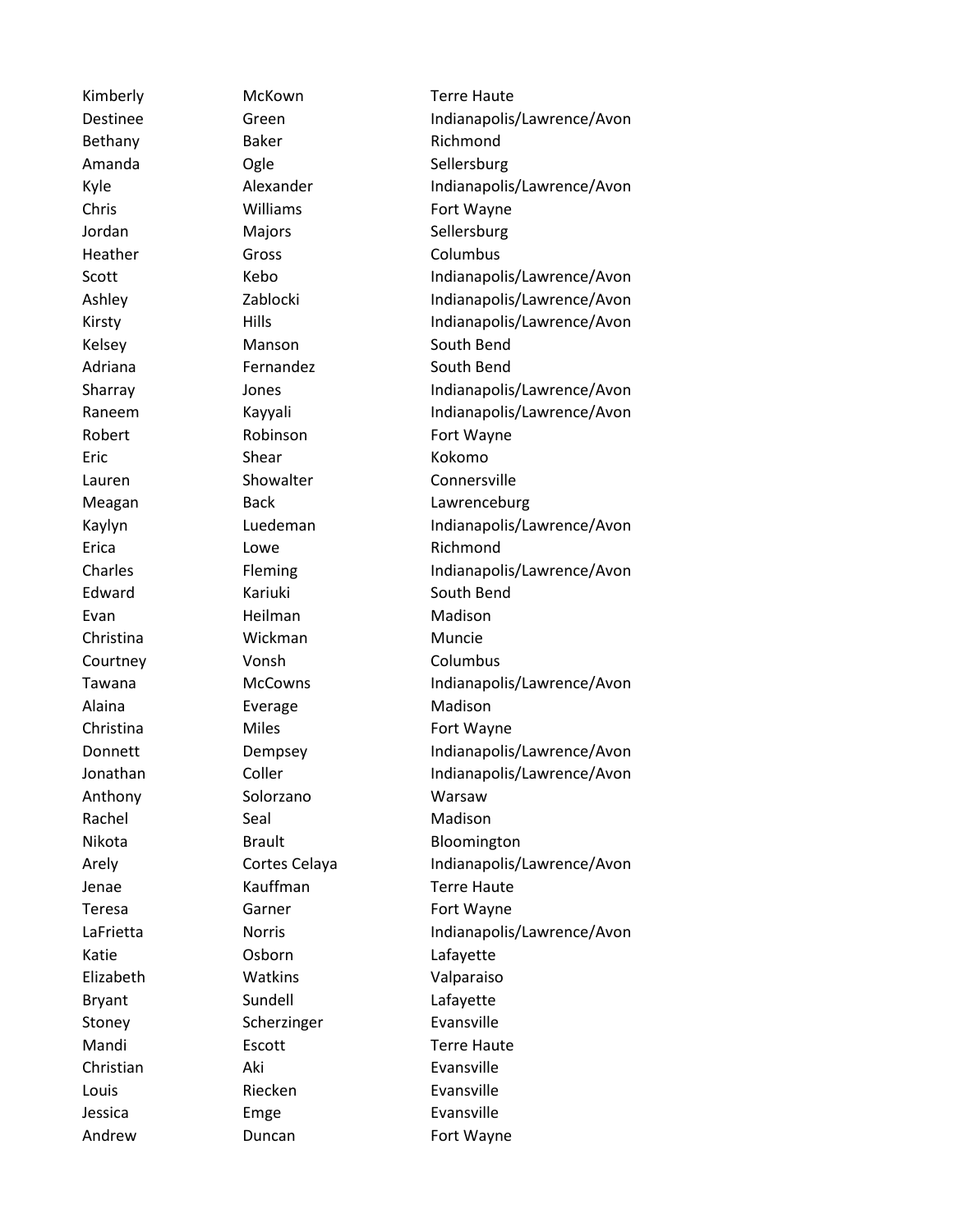Joseph Tackett Lafayette Velvet Miller Miller Muncie Bradley Allen Allen Sellersburg Erica Dohoney Evansville Ashley Bartz Marion Megan Bellack Columbus Christopher Rude Noblesville Jacquelynn Spear Lafayette Jenna Mulligan Valparaiso Natasha **Fogleson** Richmond Jason Cones **Cones** Richmond Heybi **Ordonez Paz** Fort Wayne Antwone Craig Craig Gary Latasha Williams Lafayette Janae Bailey Sellersburg Lauren Lassiter Kokomo Johnna Musall Logansport Mercedes Vest Vest South Bend Linda Barnes-Caldwell Gary Anna Blanton Gary Daniel Tayloe Fort Wayne Kathy **Bohanan** Kokomo Kaley **Walters** Muslem Muslem Muslem Muslem Muslem Muslem Muslem Muslem Muslem Muslem Muslem Muslem Muslem Muslem Muslem Muslem Muslem Muslem Muslem Muslem Muslem Muslem Muslem Muslem Muslem Muslem Muslem Muslem Muslem Mus Hillary Potts Valparaiso Nicolas Ladeau Valparaiso Brittany Sibley Sibley Valparaiso Jessica Cortes Lafayette LaNon Edwards Gary Joseph Stump Stump Muncie Whitney Stanfield Terre Haute Britney Birchler Bloomington Alyssa Antonio Gary Kendra **Dyson** Dyson Fort Wayne Jessy Dillard Terre Haute

Tristan Schmicker Indianapolis/Lawrence/Avon Sherri Clear Clear Indianapolis/Lawrence/Avon Melissa Cross Indianapolis/Lawrence/Avon Mikayla Bowling Indianapolis/Lawrence/Avon Temitope Akinwunmi Indianapolis/Lawrence/Avon Matthew Galenski Indianapolis/Lawrence/Avon Sheila **Huerta** Huerta Indianapolis/Lawrence/Avon Brenda Gonzalez Gutierrez Elkhart County Stephen Tekler Indianapolis/Lawrence/Avon Synthia Maggart Elkhart County Brittney **Indianapolis/Lawrence/Avon** Brandon Seay Seay Franklin/Mooresville/Shelby Leslie Bone Bone Indianapolis/Lawrence/Avon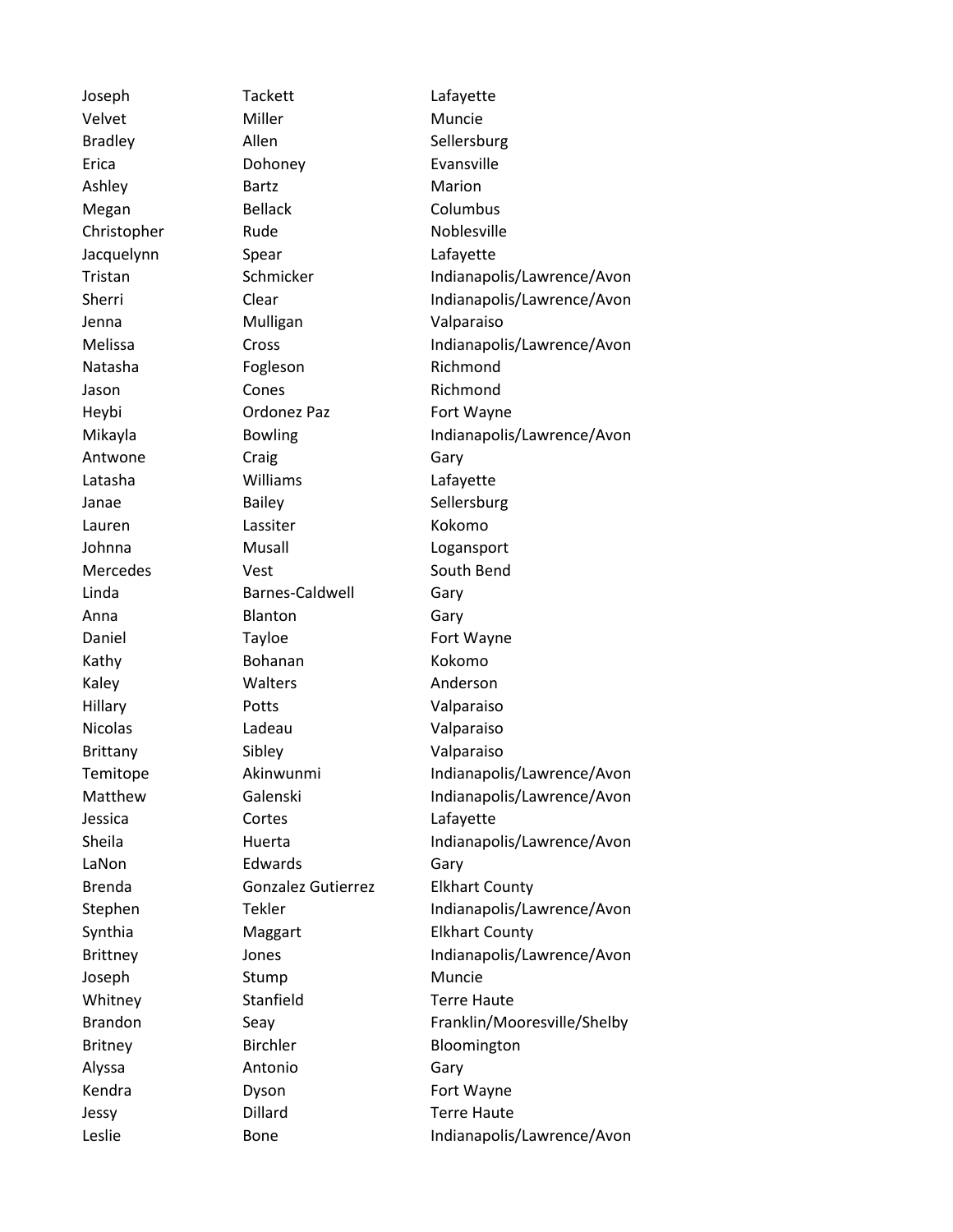Davis **Korach** Evansville Lamont DuBose **Fort Wayne** Michael Hansbarger Fort Wayne Isaac Ashmore Kokomo Teressa Wozniak Valparaiso Guadalupe **Tirador Soto** Fort Wayne PariJay **Paridal Parizawa Parizawa Parizawa Parizawa Parizawa Parizawa Cary** Christina Moreschi Sellersburg Melissa **Veatch Bloomington** Christopher Smith Sellersburg Brittany Hankins Richmond Deborah West Richmond Amber Smith Smith Lafayette Amanda Sutliff **Anderson** Travis **Renfroe** Batesville Danielle **Anderson-King** Lafayette Megan Selke Richmond Codi Coleman Columbus Nicole Meaver Weaver South Bend Jessica Resler Resler Bloomington Shawn Reinhard Fort Wayne Jonathan Schuler Schuler Sellersburg Christina Stephenson Muncie Conner Porter Porter Fort Wayne Alicia Harden Valparaiso Teresa Lewis Valparaiso Rachael Heath Sellersburg Alexis Mahan Marion Steven Schnell Schnell Sellersburg Krystal Van Woerden Gary Kaitlyn Hurt Columbus Cody Stephenson Anderson Jacob Bennett Bloomington Matthew **Knox Gary** Marissa McGinnis Fort Wayne Casey **Davis** Davis **Anderson** 

Dakota Potter **Indianapolis/Lawrence/Avon** Shelley **Northington** Indianapolis/Lawrence/Avon Layla **Elmoussa** Elmoussa Indianapolis/Lawrence/Avon Timothy Tacy Tacy Indianapolis/Lawrence/Avon Martha Justiniano Guardia Indianapolis/Lawrence/Avon Arzulia **Indianapolis/Lawrence/Avon** Kielle **Williams** Williams Indianapolis/Lawrence/Avon Alexander Williams Indianapolis/Lawrence/Avon Daniel **Quiroga Indianapolis/Lawrence/Avon** Haythem Taha Indianapolis/Lawrence/Avon Lucila **Hernandez** Indianapolis/Lawrence/Avon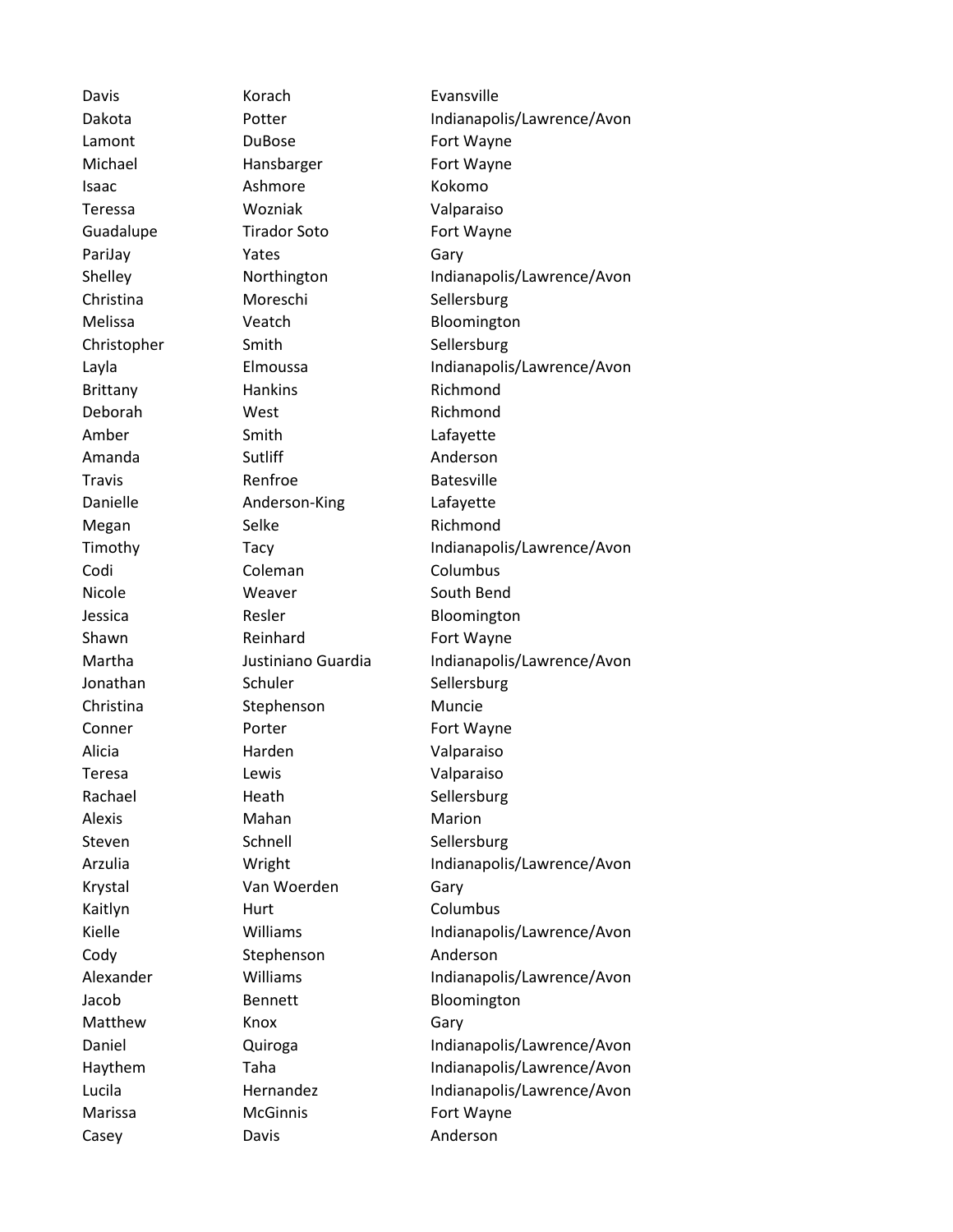Taylor **Norton** Norton Lafayette Cari Krockenberger Terre Haute Ashley Stone Valparaiso Enrique Gonzalez Bloomington Heather Rembe **Rembe** Evansville Josh Bloodgood Bloomington Brittany Rowe Warsaw Jessica Scott Scott Columbus Kimberly Trobaugh South Bend Amanda-Lauren Taylor Muncie Misty Nesbitt Marion Lillian Bilka Gary Tyree **Watkins Watkins** Terre Haute Dylan Gibbs Richmond Lisa Smith Smith Sellersburg Brianna Schutz Evansville Abigail Beeler Lafayette Kinsi Kramer Columbus Christopher Taylor Taylor Sellersburg Veronica Clark Columbus Alexandra Darbro Lafayette Sarah Kurtz Sellersburg Joseph Hiles Logansport Shanda Geer Madison Tiffany Prince **Terre Haute** Ashley Snedegar Richmond Brian Millies Valparaiso Natalie Cook Cook Fort Wayne Dane Hamilton Logansport Chelsie Heath Fort Wayne Christopher Pastoriza Valparaiso

Timothy Henley Henley Indianapolis/Lawrence/Avon Crystal **Heid** Heid Lawrenceburg Scott Seay Seay Indianapolis/Lawrence/Avon Jordy Smith Smith Indianapolis/Lawrence/Avon Brian Alltop Alltop Indianapolis/Lawrence/Avon Marsha Cosborne Indianapolis/Lawrence/Avon Haley O'Brien Wabash (Northeast) Robert Thomas Indianapolis/Lawrence/Avon Erika Cowan Indianapolis/Lawrence/Avon Terea **Indianapolis/Lawrence/Avon** Nicholette Shanholt Indianapolis/Lawrence/Avon Alissa Adkins Indianapolis/Lawrence/Avon Inghram Truesdell Indianapolis/Lawrence/Avon Ryan Duncan Indianapolis/Lawrence/Avon Susan Plahitko Indianapolis/Lawrence/Avon Hope **Paul** Paul Richmond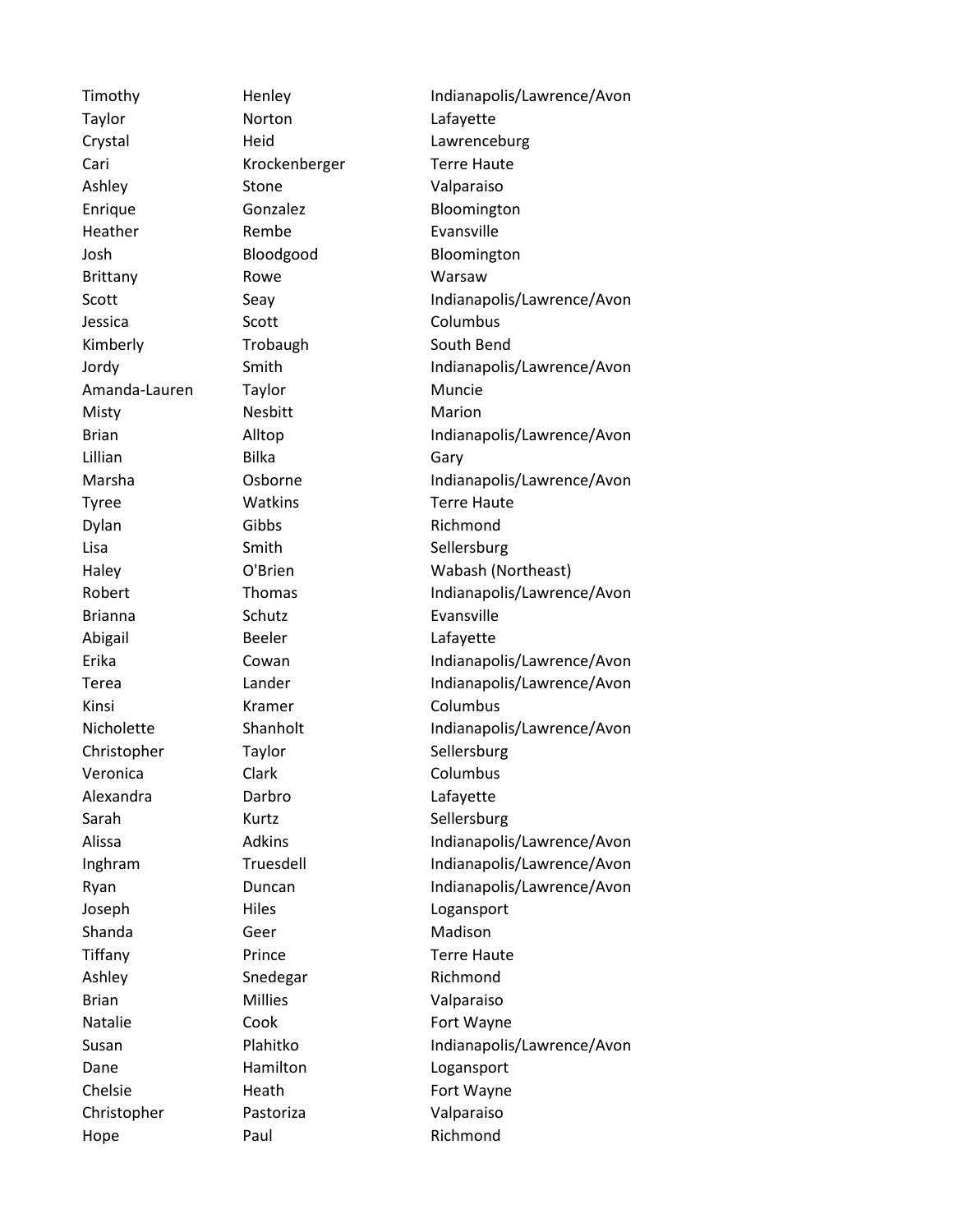Valorie Eash Valparaiso Kassandra Fulcher Evansville Magen Conley Constants Constants Constants Constants Constants Constants Valparaiso Mallorie Siemers Evansville Kyle Ayres Ayres Muncie Heather Hoffman Warsaw Lizzeth Cortez Lafayette Ian Rider Rider Lafayette Matthew Richardson Valparaiso Rebecca Maack Kokomo Holly Whitenack Warsaw Nicolas Fernandez Valparaiso Sean Parpart Valparaiso Margaret Wolf Lafayette Andrew Galyean Richmond Claudia Hernandez Lafayette

Jessica **The Young Communist Property** Fort Wayne Kaitlin Bryerton Sellersburg Hannah Watkins Lawrenceburg Tracy **Donovan** Bloomington Colette Clark Indianapolis/Lawrence/Avon Christopher Curtis Curtis Indianapolis/Lawrence/Avon Brendan Smith Smith Indianapolis/Lawrence/Avon Lorraine **Williams** Fort Wayne Lucas Bazile **Bazile** Fort Wayne Caitlyn Campbell Fort Wayne Daniel Cappelli Fort Wayne Crystal **Howald** Howald Fort Wayne Jeremy Justus Indianapolis/Lawrence/Avon Chauntesse Philpot Fort Wayne Stephanie **Vasquez Fort Wayne** Miranda **Gerth** Gerth **Bloomington** Brianna Gieseler Sellersburg Elizabeth Lothamer Fort Wayne Brian Ashabranner Sellersburg Michael Thompson Bloomington Danica Eling Eling South Bend Courtni LaDuke Sellersburg Veronica Flores East Chicago Will Marlowe Bloomington Natasha Stapleton South Bend Jennifer **Atkins** Atkins Fort Wayne Justin Baltzegar Bloomington Errik Simmons South Bend Shela **Nicklin** Nicklin Fort Wayne Jonathon Cleary Cleary Indianapolis/Lawrence/Avon Amber Dolby South Bend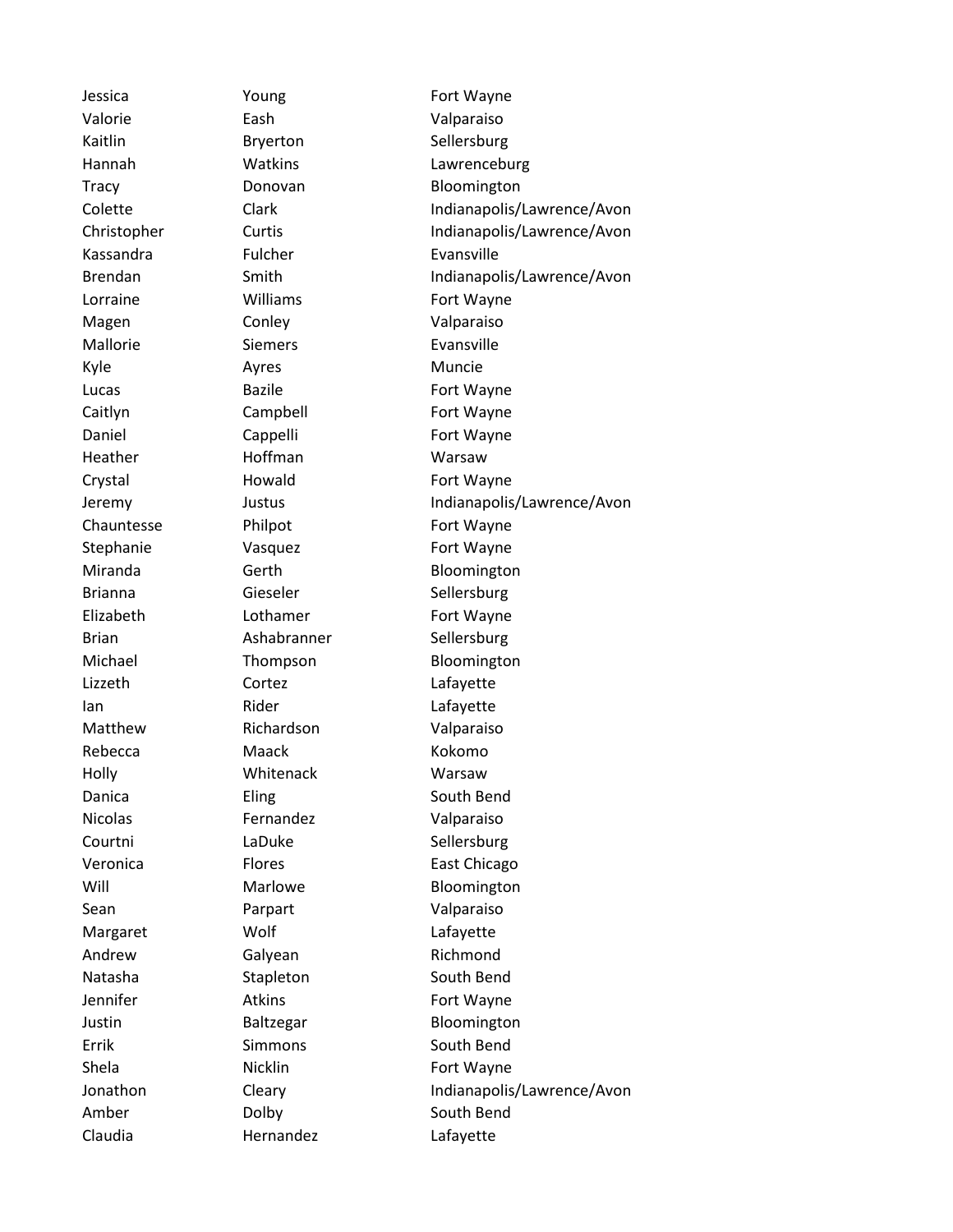Todd Reffett Madison Stacy **Young Evansville** Brianna Hughes Gary Shawn Neier Neier Evansville Juergen Nittner Valparaiso Tiffany Blankenship Evansville Trevor Scott Scott Lafayette Heidi Warren Columbus Abigail Carver Gary Taylor Mikulyuk Columbus Tanya Bannon Columbus Toni Bennett Columbus Ernesto Garcia Columbus McKayla Campbell Columbus Lonnie Peek Marion Brittany Lopez Valparaiso Brittany Hooley Warsaw Kristen Germano Evansville Brittany **Norris** Norris **Lafayette** 

Ajminder Dhami Indianapolis/Lawrence/Avon Kyle Scott Scott Lawrenceburg Anais **Hernandez** Indianapolis/Lawrence/Avon Stanley **Indianapolis/Lawrence/Avon** Kyleigh Ritchie Fort Wayne Hannah Shepherd Terre Haute Amber Gour Gour South Bend Cherrish Wall Bloomington Maria **Indianapolis/Lawrence/Avon** Sviatlana Shcherba Terre Haute Meyantae Johnson Fort Wayne Jeremy Templin Indianapolis/Lawrence/Avon Kendrah Skirvin Sellersburg Ariana **Ogden** Oggen Indianapolis/Lawrence/Avon Mary **Lavery Lavery** Elkhart County Ashley Hutchison Indianapolis/Lawrence/Avon Aaron Smith Smith Indianapolis/Lawrence/Avon Susan Gallagher Sellersburg Adrianne Bohl Bohl Indianapolis/Lawrence/Avon Emilee Cheesman Indianapolis/Lawrence/Avon Christina Albers Indianapolis/Lawrence/Avon Shannon Bullock Indianapolis/Lawrence/Avon Michelle **Brandon** Sellersburg Sokhna Leye Leye Indianapolis/Lawrence/Avon Cassie Bear Bear Indianapolis/Lawrence/Avon Ashlyn Allanson Indianapolis/Lawrence/Avon Haley Cobb Indianapolis/Lawrence/Avon Cody Whiting Indianapolis/Lawrence/Avon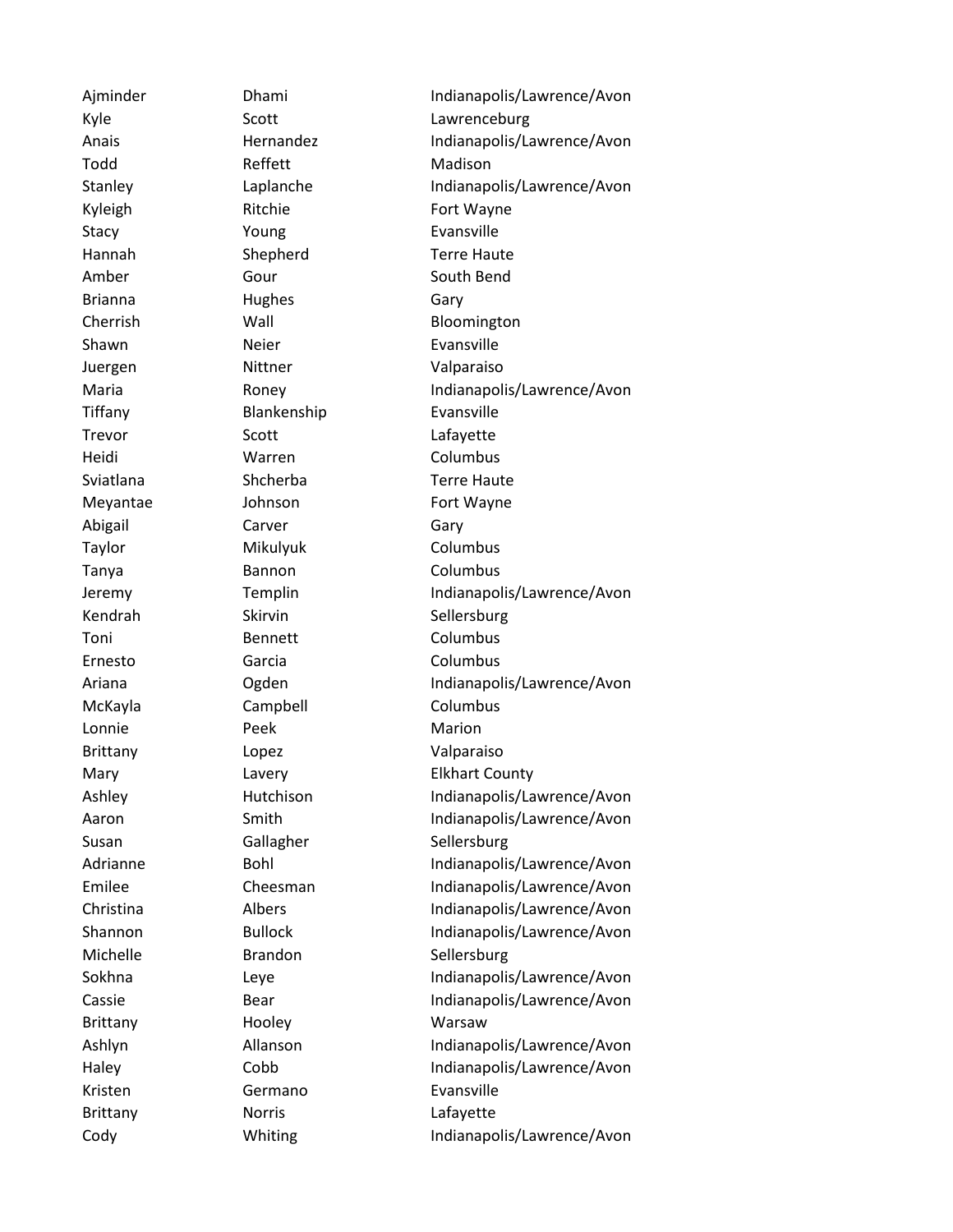Cole Smith Columbus Yun-hai Zheng Columbus Bethany **Wendel** Columbus Karl Wilhelm Muncie Crystal Williams East Chicago Ava Schulte Marion Chelsi Snyder Snyder Fort Wayne Emily Stowe Stowe South Bend Kathryn Benedix South Bend Tonisha Richardson Fort Wayne Megan Roach Columbus Fakhereh Abookazemi Muncie Lindsay **Anderson** South Bend Ashley Cruse Cruse Evansville Christajae Johnson Sellersburg Matthew McMullen Fort Wayne Lusungu Mzembe Sellersburg Krystal Bisel Bisel Muncie Ashley **Watkins** Bloomington Dayci Devoe Muncie Jason Dilk Madison Alexander Alicea Fort Wayne Megan Higgins Higgins Evansville Armando Esparza Valparaiso David Hasty Hasty Richmond Krislyn Rollins Terre Haute Damien Mikuly Valparaiso Gabriel Poe Poe Richmond Spencer Smith Fort Wayne Kyle Thomas Lafayette Kaitlyn Aldridge Lafayette Clinton Markley Richmond Chelsea Renbarger Kokomo Meagan Grace Lafayette Hanna Rich Rich Lafayette Julissa Contreras Lafayette Rachel **Gant** Gant Terre Haute

Charles **Smith** Smith Terre Haute Tamaro Skates Skates Indianapolis/Lawrence/Avon Winston Gaines Gaines Indianapolis/Lawrence/Avon Andrew **Indianapolis/Lawrence/Avon** Liza Lewis Indianapolis/Lawrence/Avon Evan Daniluck Indianapolis/Lawrence/Avon Julio Sabillon Acosta Indianapolis/Lawrence/Avon Max **Wendling Indianapolis/Lawrence/Avon** Timothy **Branch** Branch Indianapolis/Lawrence/Avon Davontay Brent Indianapolis/Lawrence/Avon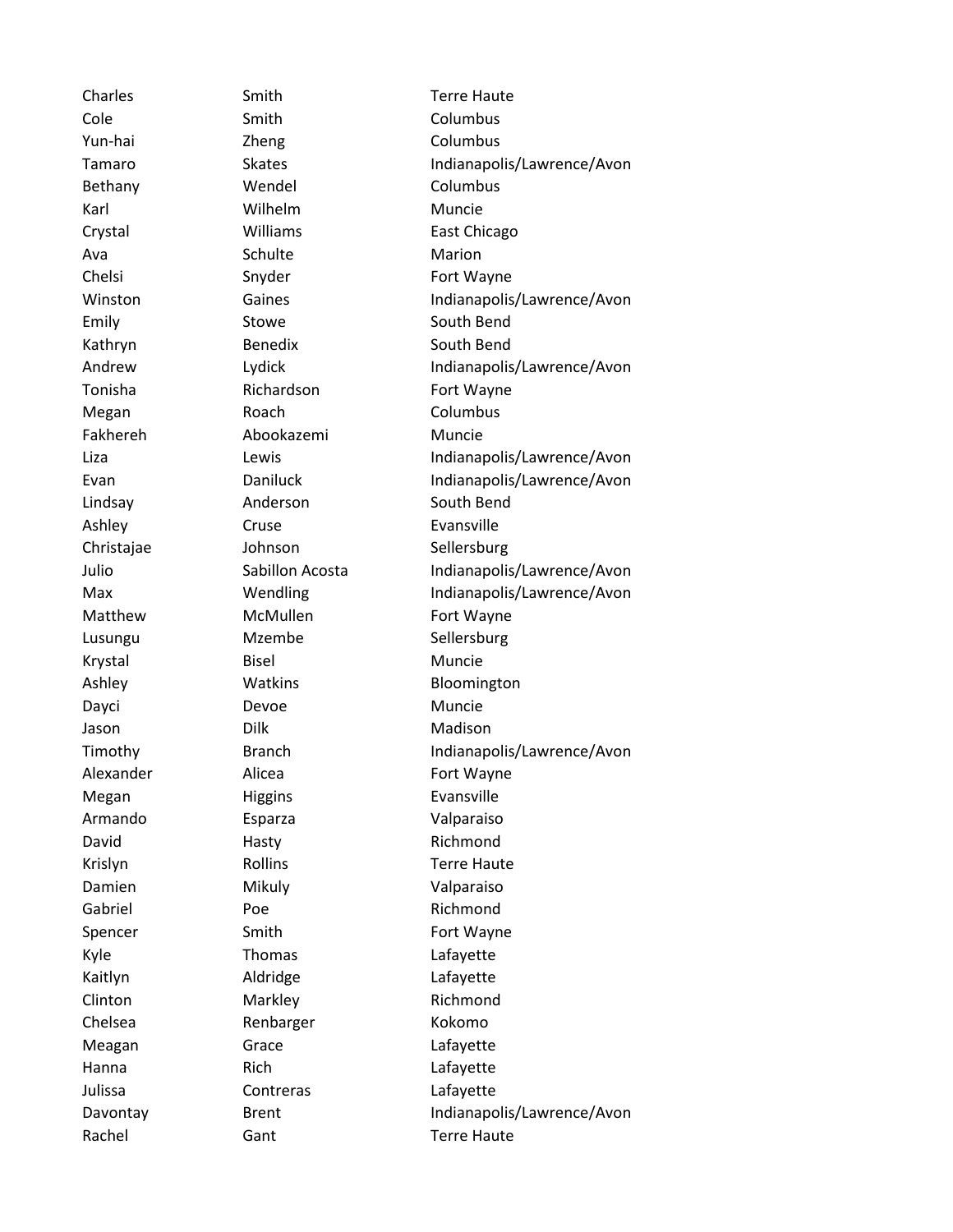Brandy Salita Valparaiso Marie Bradley Bradley Warsaw Ashley Brownfield Columbus Shelby **Lortie Example 20** Lortie **Fort Wayne** Kevin Moats Moats Columbus Kaysie Clements Terre Haute Megan Parker Terre Haute Gregory Smith Muncie Madalyn Lewis Communication Deru Lisa Hogan Marion Latasha Battering Lafayette Dolores Martinez Lafayette Curtis **Vician** Vician Valparaiso Morgan Dykhuizen Lafayette Michaela Cox Cox Fort Wayne Lindsey Southworth Sellersburg Leslee Milby Milby Muncie Kristen Kennedy Valparaiso Adele Gregory Richmond Rebecca Chalfant Muncie Cecilia Marassi Muncie Daniel Rose Rose Richmond Morgan Boyer Boyer South Bend Jordanne Vroom South Bend Alysia **Athy** Athy **Athy** South Bend Nancy Labra Gomez Columbus Stacie McElfresh Valparaiso Melanie Brooks Fort Wayne Stacey **Fletcher** Warsaw

Jessica Mayberry Indianapolis/Lawrence/Avon Michael Hollin Hollin Lawrenceburg Jansen Christian Elkhart County Sabrina **Robertson** Elkhart County Nicholas Evans Evans Indianapolis/Lawrence/Avon Meredith Wright Bloomington Molly Stockwell Indianapolis/Lawrence/Avon Tania Embriz Elkhart County Mary **Young Indianapolis/Lawrence/Avon** Jacqueline Shull Shull Indianapolis/Lawrence/Avon Dawn Turner Bloomington Sierra Smith Smith Indianapolis/Lawrence/Avon Lindsay Umphress Bloomington Joshia Jones Indianapolis/Lawrence/Avon Sadrac Elie Elie Indianapolis/Lawrence/Avon Jovana Stankovic Indianapolis/Lawrence/Avon Dustin Kaster Indianapolis/Lawrence/Avon Taylor Stiner Stiner Indianapolis/Lawrence/Avon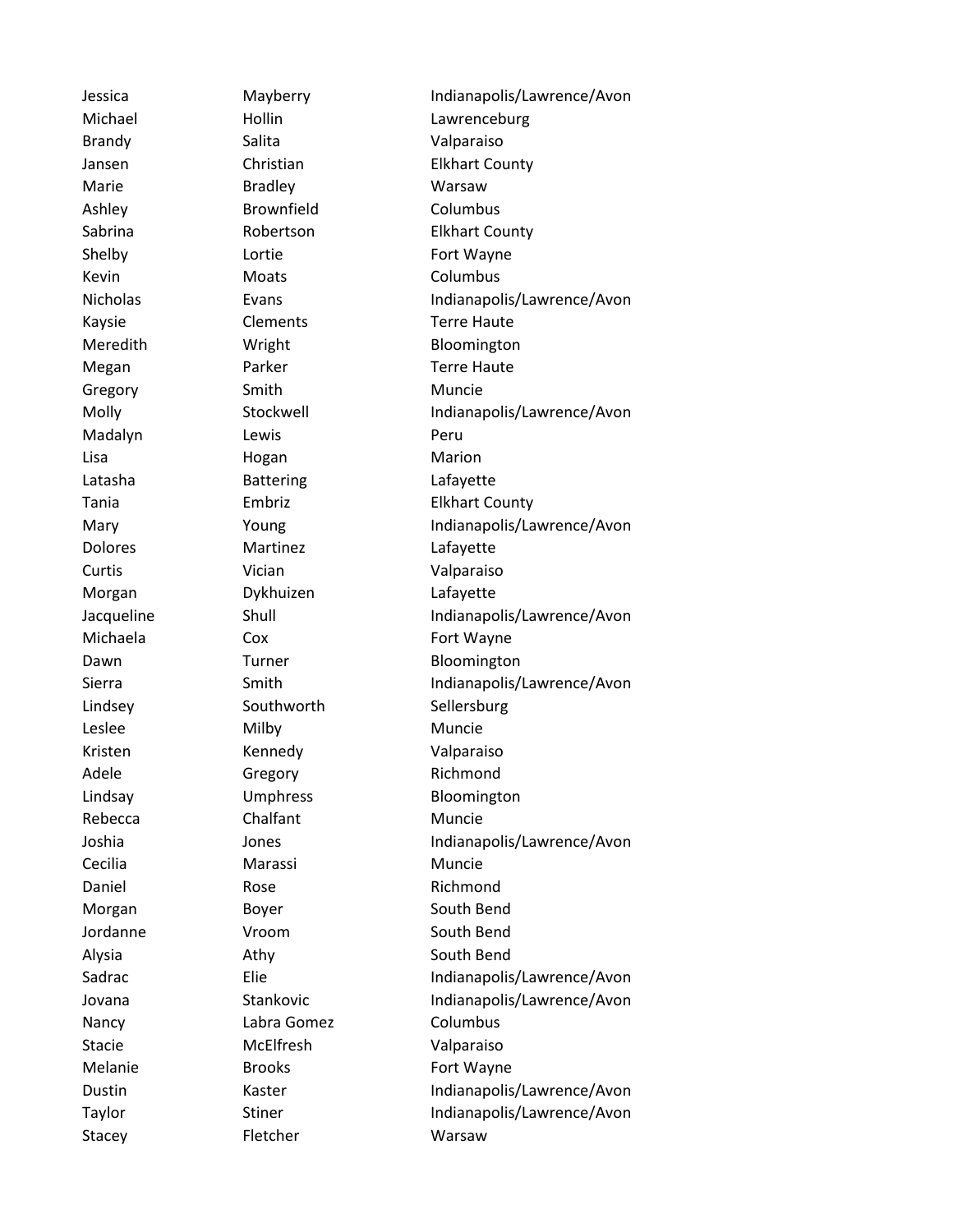Shayna Rodeman Anderson Shantel Gray Gray Sellersburg Xiaosong Fan Lafayette Shawn Wilson Muncie Holly Avila Anderson Jose Bermudez Saldana Logansport Courtney **Wilburn** South Bend Olga **Ventura-Canales** Columbus Victoria Brown Anderson Terrance Musialik South Bend Jayci Cloutier Kokomo Martin Gutierrez South Bend Stefanie **Remsen** Kokomo Jesse Collins Valparaiso Autasha Stroud Kokomo Amy Chilcutt Kokomo Blake Riley Riley Anderson Haley **Bennett** Marion Hali Brooke Valparaiso Tiffany Thieneman Sellersburg Eily **Toon** Toon Evansville Kaitlyn Pickett South Bend Noah Myers Evansville Jessica Young Kokomo Michele Reid Reid South Bend Breanna **Broad** Broad Sellersburg Kandace Slayton Slayton Anderson Jillianne Forney Columbus Adam **Litmer** Columbus

Zoe **Hardin** Hardin Madison Alyssa Soria Indianapolis/Lawrence/Avon Shareeka Freeney East Chicago Joseph Hollahan East Chicago Robert Doyle Indianapolis/Lawrence/Avon Kearie Sheahan Indianapolis/Lawrence/Avon Simret Tesfamicael Indianapolis/Lawrence/Avon Emily Denning Lawrenceburg Caitlyn King King Indianapolis/Lawrence/Avon Yasbeth **Ortega Fort Wayne** Kelly Shaw Shaw Indianapolis/Lawrence/Avon Devon Cooksey Terre Haute Hunter Allen Allen Indianapolis/Lawrence/Avon Benny Cole Cole Indianapolis/Lawrence/Avon Tricia Stuckey Fort Wayne Brayan Castillo Castillo Fort Wayne Abigail **Harcourt** Harcourt **Indianapolis/Lawrence/Avon** Callie Smith Smith Indianapolis/Lawrence/Avon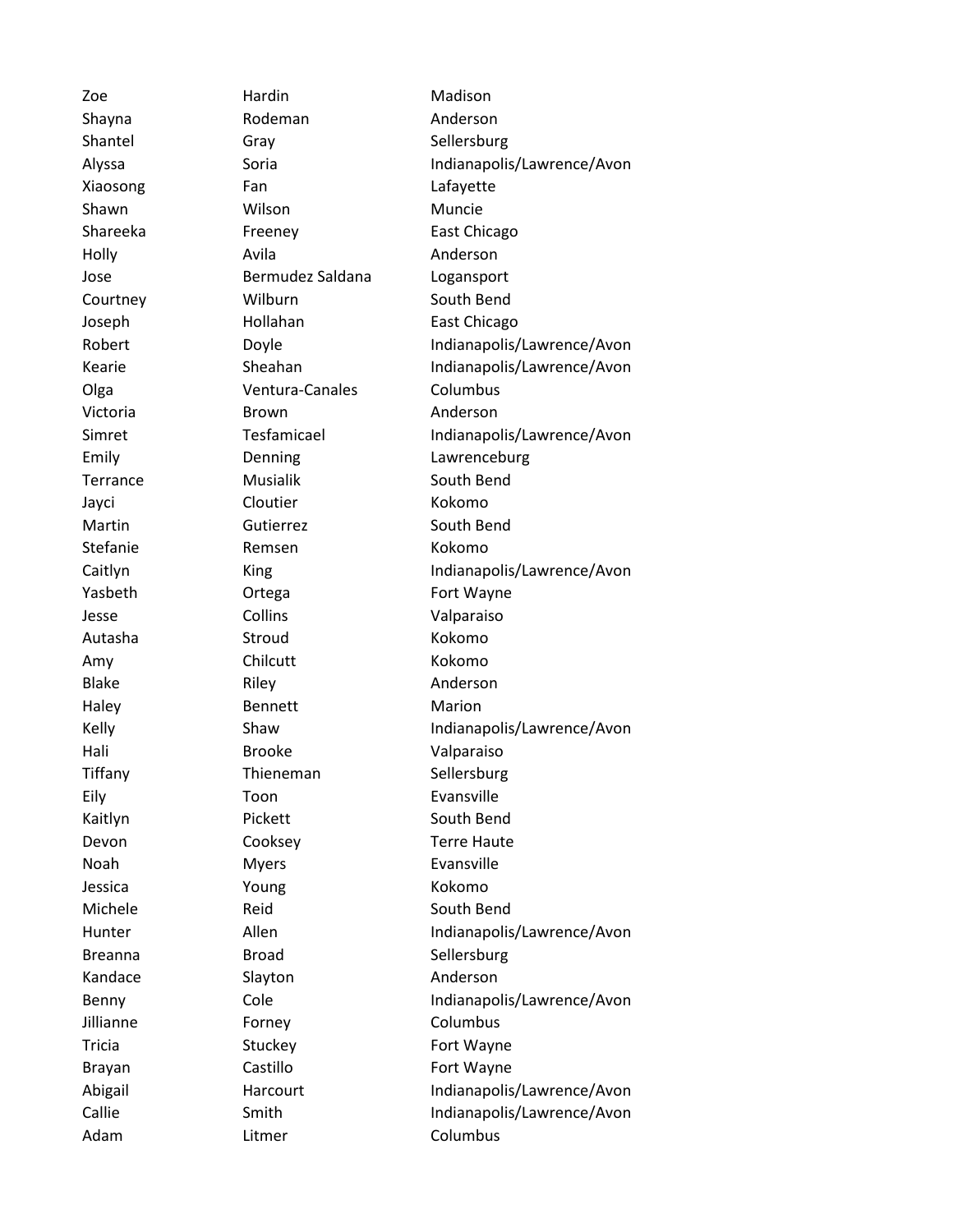Meagan Foutch Sellersburg Jasmine Miller Miller Fort Wayne Allison Summers Terre Haute Caitlyn Elliott **Elliott** Terre Haute Eric Rosaschi Valparaiso Brianna Nelson Valparaiso Casey Creek Muncie Brittany **Oakes** Marion Ben Shoaf Columbus Belen Huizar Huizar Lafayette Brittany Blevens Sellersburg Sarah **Levering Marion** Brennen Sinclair Muncie Shelby Yankauskas Valparaiso Shelby West Marion Maggie Martin Terre Haute Kylie Hershey Muncie Kathleen Megquier Gary Lilly Books Evansville Ashley Hizer Hizer Fort Wayne Kimberly Thompson Sellersburg Sabine Higazy Sellersburg Kaleigh **Burkman** Muncie BreAnne Bowyer Logansport Kyle Bell Bell Muncie Austin Thompson Anderson Keeley **Folger** Folger Columbus Autumn Schulte Fort Wayne Lacy Good Fort Wayne

Taeha Stieglitz Bloomington Aracelia **Marin** Marin Elkhart County Taylor Carroll Carroll Lawrenceburg Christina Blevins Elkhart County Adelene Henderson Indianapolis/Lawrence/Avon Antonia Smith Smith Indianapolis/Lawrence/Avon Amanda **Hamm** Bloomington Shawna Jackson Jackson Franklin/Mooresville/Shelby Hannah Lauderbaugh Indianapolis/Lawrence/Avon Yoriki Watanabe Indianapolis/Lawrence/Avon Jacob Ormerod Indianapolis/Lawrence/Avon Mallory Goffinet Bloomington Daniel Campbell Bloomington Elizabeth Sui Sui Indianapolis/Lawrence/Avon Jorge Hernandez Indianapolis/Lawrence/Avon Carson Grimes Indianapolis/Lawrence/Avon Marvin Underwood Indianapolis/Lawrence/Avon Alexandra Kern Kern Indianapolis/Lawrence/Avon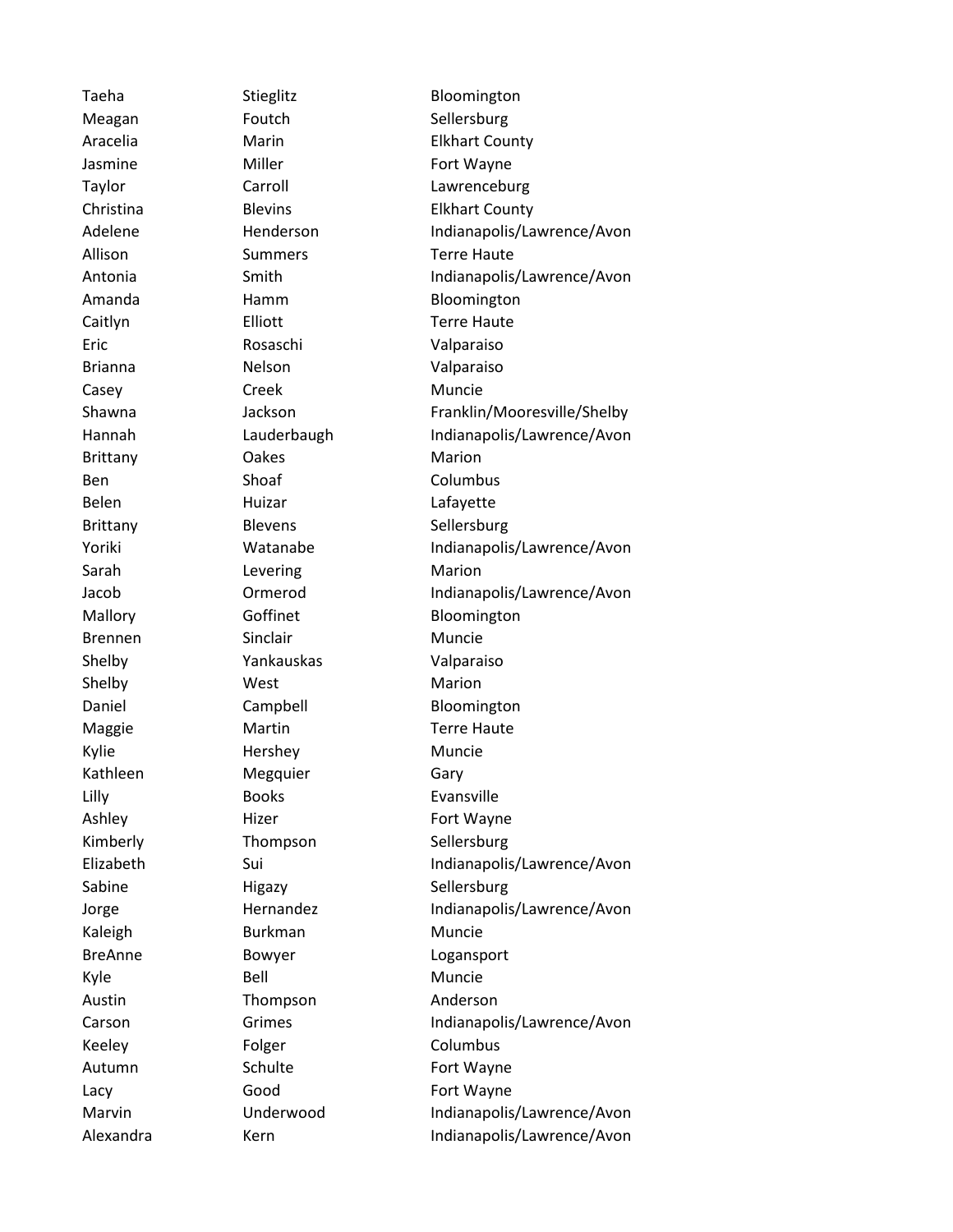Brianna **Beatty Beatty** Columbus Elizabeth Snyder Muncie Jameson Harris Columbus Emily Albee Valparaiso Tasia De Leon Lafayette Logan McGuire Warsaw Kirsten Cooper Anderson Jessica **Whitted** Richmond Karlee **Lantzer** Cantager Anderson Andrew Wolf Wolf Lafayette Shelby New New Anderson Kassandra Lutton Muncie Brianna Chopyak Muncie William Garner Columbus Saeed Walcott Evansville Nikki Miller Miller Anderson

Austin Hoch Hoch Logansport Theodore Couch Couch Indianapolis/Lawrence/Avon Sarah Davis Davis South Bend Mallory **Walker Terre Haute** Jessica Chadd Terre Haute Bethany Lewis Lewis Terre Haute **Justus Communist Communist Communist Communist Communist Communist Communist Communist Communist Communist Communist Communist Communist Communist Communist Communist Communist Communist Communist Communist Communist Comm** Wyatt Browning Indianapolis/Lawrence/Avon Macy Byrd Sellersburg Rhonda Bushman Lawrenceburg Ciara Jacobs Indianapolis/Lawrence/Avon Joseluis Rangel Indianapolis/Lawrence/Avon William Schneider Terre Haute April Ehrenberger Indianapolis/Lawrence/Avon Orapan Ramnarong Fort Wayne Katelyn Saalfrank Fort Wayne Sahsa Butler Butler Indianapolis/Lawrence/Avon Stacie **Eads** Eads Bloomington David **Adams** Adams Indianapolis/Lawrence/Avon Samson **Worku Worku** Fort Wayne Marco Vasta Vasta Indianapolis/Lawrence/Avon Harrison Magee Indianapolis/Lawrence/Avon Caitlyn Ruhana Indianapolis/Lawrence/Avon Tina **Williams Fort Wayne** Andrew Paauwe Terre Haute Landon Schlemmer Fort Wayne Touria **Indianapolis/Lawrence/Avon** Delmany **Indianapolis/Lawrence/Avon** Eliu Castillo Indianapolis/Lawrence/Avon Jacqueline Navedo Indianapolis/Lawrence/Avon Jose Tapia Fort Wayne Evan Roebuck Fort Wayne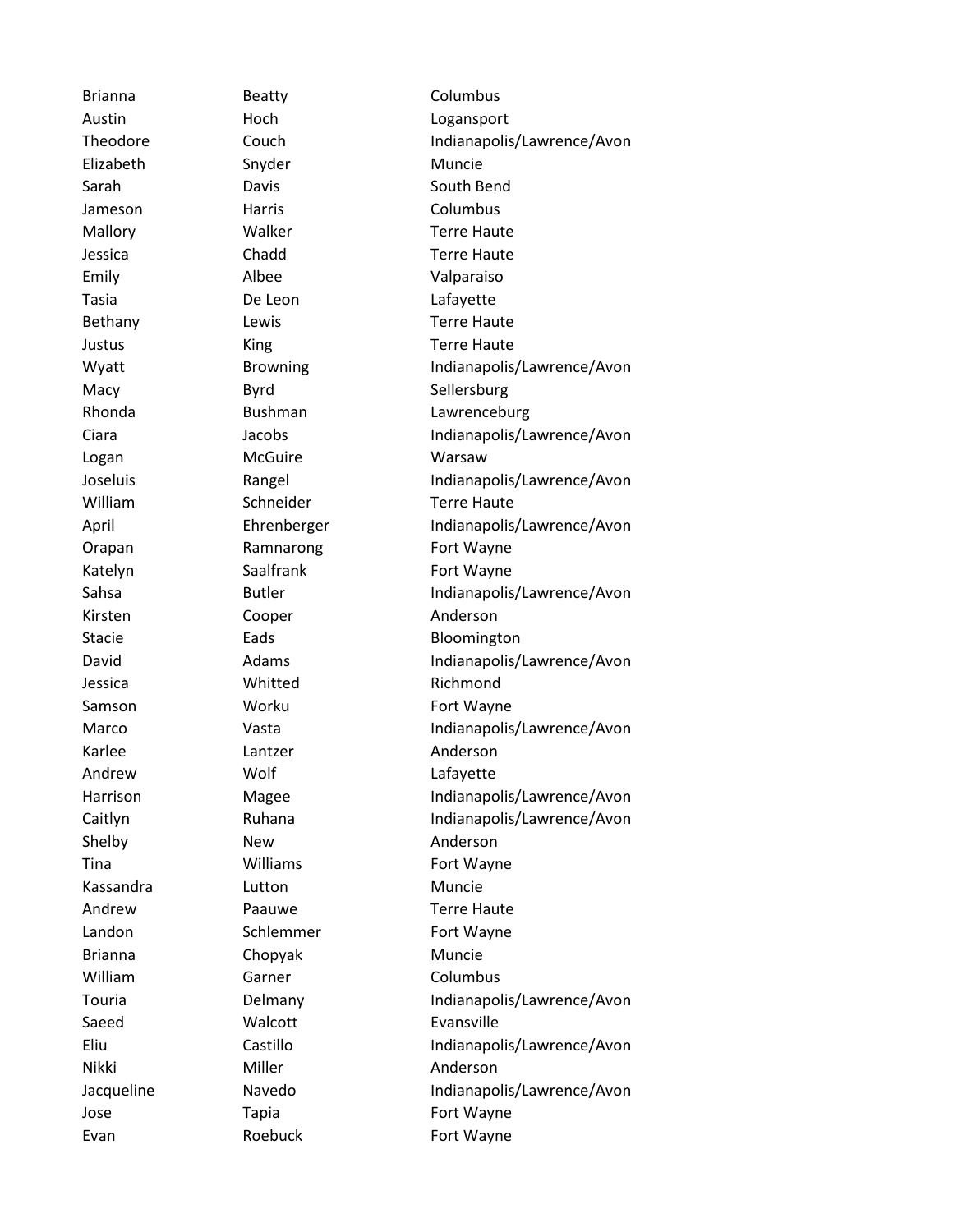Kori Wood Kokomo Brice Schultz Lafayette Madison Skelly Skelly Fort Wayne Dustin Bogs Valparaiso Eileen Patterson Valparaiso Dereck Foster Foster Columbus Bethany Damin Evansville Austin **Baker** Baker **Anderson** Richard **Ornelas Bloomington** Brian Elmore Sellersburg Yoselin Coronado East Chicago Nicholas Back Batesville Miranda Murphy Columbus Lindsey Reagon Muncie Kacie Sloniker Muncie Michale Kissick Muncie Justin **Roark East Chicago** Bobbie Moyer South Bend Justin Kirkpatrick Fort Wayne Alissa **Fuhs** Evansville Tasjah-Ciara Davis-McFadden Gary Jordan Brickert Bloomington Ethel Billingsley Fort Wayne Hayley Hutsell Anderson Michael Sotack Lafayette Brittany Lehman Lafayette Riley Robinson Lafayette Rachel Spurlock Madison Emily Hicks Hicks Lafayette Sabrina **Zellers** Zellers Logansport Amanda Strong Sellersburg

D'Andrea Addison Indianapolis/Lawrence/Avon Jennifer Brown Brown Indianapolis/Lawrence/Avon Anietie Ekpenyong Indianapolis/Lawrence/Avon Chastity Moore Indianapolis/Lawrence/Avon Larry Leonard Indianapolis/Lawrence/Avon Florah Omboto Indianapolis/Lawrence/Avon Mirandi Hanson Hanson Indianapolis/Lawrence/Avon Kimi Turner-Graves Indianapolis/Lawrence/Avon Nicholas Solomon Indianapolis/Lawrence/Avon Elizabeth Villegas Indianapolis/Lawrence/Avon Maya Bruick-Mcgowan Indianapolis/Lawrence/Avon Deysi Salmeron Indianapolis/Lawrence/Avon Jacanda **Glenn** Glenn Indianapolis/Lawrence/Avon Amie Lisby Lisby Indianapolis/Lawrence/Avon Austin Herschell Franklin/Mooresville/Shelby Aaron Brown Brown Indianapolis/Lawrence/Avon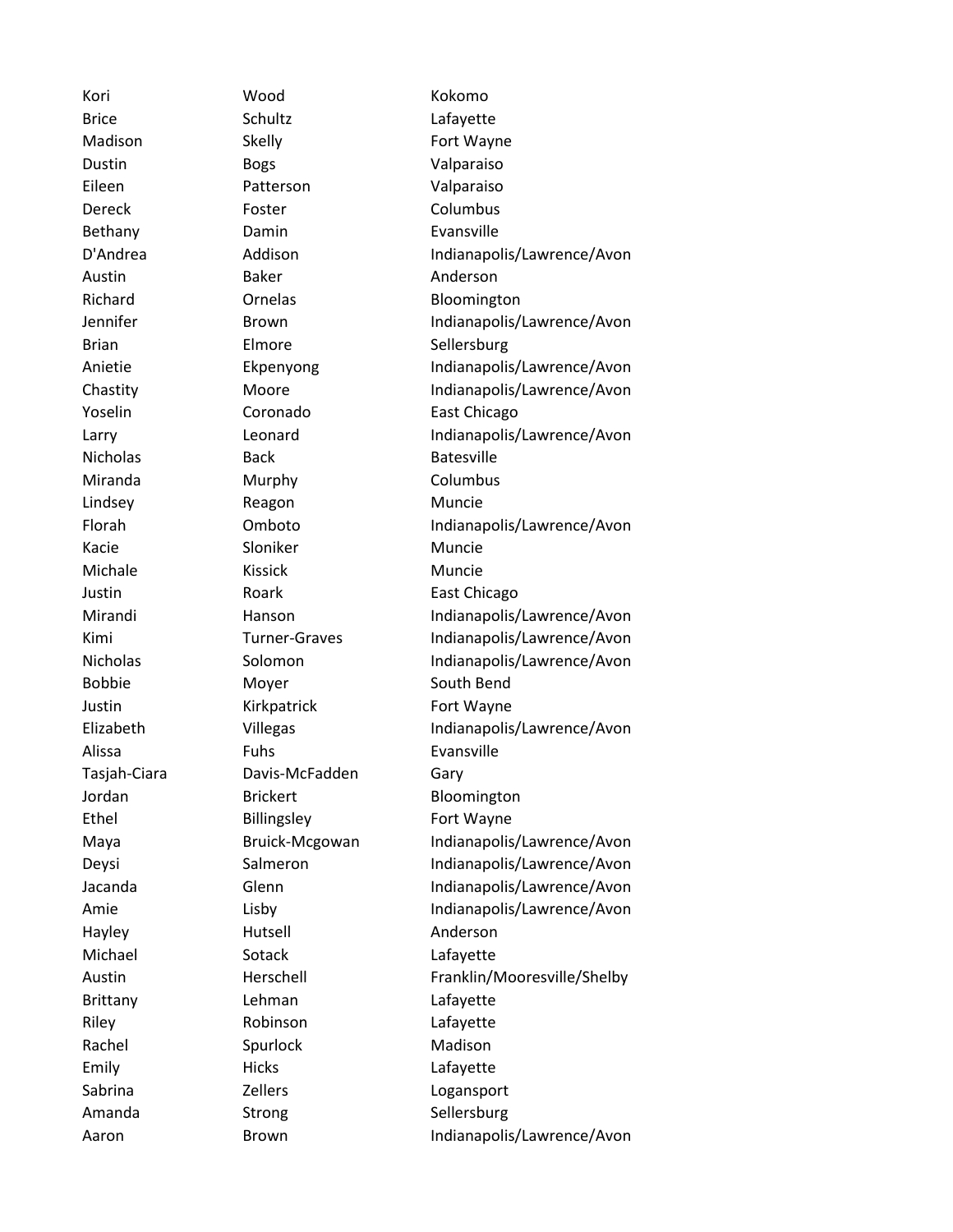Jordan Bray Lafayette Joel Sharp Sharp Marion Cody Hartline Valparaiso Brittani Barbee Fort Wayne James Sproat Sproat Fort Wayne Ashlynn Green Muncie Megan Whalen Sellersburg Mallory Jacobs Kokomo Blake Coleman Evansville Shelby **Boreani** Boreani Fort Wayne Dakota Staschke Madison Jessica Zinsmeister Anderson Vignesh Ram Lafayette Tiffany Gann Warsaw Courtney **Zentz** Zentz Warsaw Gabriel **Aguero** Aguero South Bend Young Jae Lee **Lee** Gary Cyril Didimakon Gary April Hanaway Richmond Mackensie Heath Muncie Thomas Baker Evansville Shereen Abdel aal Gary William **Eastman** Gary Candace **Eurton** Eurton Sellersburg Ashley Barratt Valparaiso Dionne Nisbett Anderson Kimberly Gridley Columbus Nicole Sellers Sellers Evansville Jill Wolters Fort Wayne Eldina Latic Latic **Fort Wayne** Brian Bromfield Kokomo David Weist Weist Muncie

Jenea Sutton Indianapolis/Lawrence/Avon Larry Craig Craig Craig Indianapolis/Lawrence/Avon Petra Alebic East Chicago Wenjun Cai Cai Indianapolis/Lawrence/Avon Nicole **Welp Indianapolis/Lawrence/Avon** Casey **Fentz** Fentz **Indianapolis/Lawrence/Avon** Charles Baker Baker Bloomington Wendy Stump Elkhart County Beth Williams Indianapolis/Lawrence/Avon Michael Thompson Bloomington Michael Ritchie Michigan City Amber Bolen Bolen Indianapolis/Lawrence/Avon Dora Escobedo Indianapolis/Lawrence/Avon Omobolanle Adeniyi Indianapolis/Lawrence/Avon Brooke Flanagan Indianapolis/Lawrence/Avon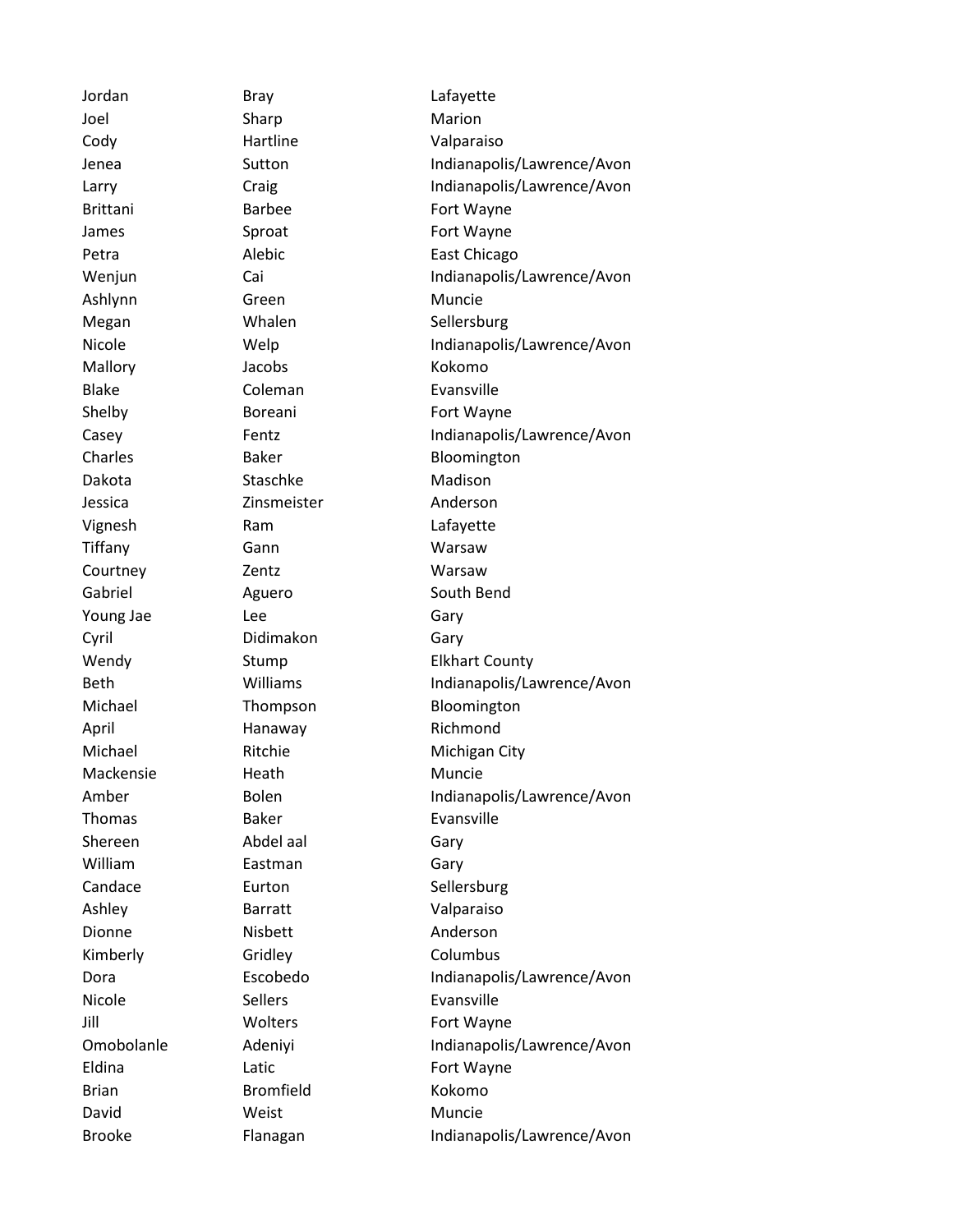Peyton Roberts South Bend Mark Brown Brown Sellersburg Lauren Crow Crow Sellersburg Sean Hoevener Madison Gladys Muchemi South Bend Allie Cochran Muncie Lacy **Haggard** New Castle Emily Ballee Kokomo Makenzie Tooke Evansville Robert Marsh Warsaw Kyla Gregory **Anderson** Matthew Cole Cole Lafayette Lacee Dolehanty New Castle Jared Kirtlan Marion Haley Kohlmeier Evansville Seth Niccum Lafayette Erika Camacho Lafayette Margaret Buettner Muncie Ciara **Fogle** Fogle Columbus Misty Brown Brown Sellersburg Alexis **Batson** Batson **Anderson** Tony Hall Hall Lafayette Hannah Smith Columbus Jasmine Bryant Sellersburg Alexandra Sexton Madison Brian McCombs Columbus Alexus Thompson Muncie Matthew Williams Valparaiso Dakota **Hughes** Hughes Madison Hanna White Warsaw Dakota Blankenship Evansville

Michael Boylan Boylan Indianapolis/Lawrence/Avon Breann Sangster Indianapolis/Lawrence/Avon Adele Mares Mares East Chicago Alexander Gilbert Gilbert Bloomington Brittany **DuPont** Dupont Indianapolis/Lawrence/Avon Elizabeth Little Terre Haute Kylie Redding Indianapolis/Lawrence/Avon Tyler **Hewitt** Hewitt Bloomington Emma Cage Bloomington Oscar **Guzman** Guzman Fort Wayne Kaitlyn Sollars Sollars Terre Haute McKala **Dudley Terre Haute** Cameron Shoemaker Indianapolis/Lawrence/Avon Katlyn King King Indianapolis/Lawrence/Avon Kimberly **Kovacs Kovacs** Indianapolis/Lawrence/Avon Katelyn Summitt Indianapolis/Lawrence/Avon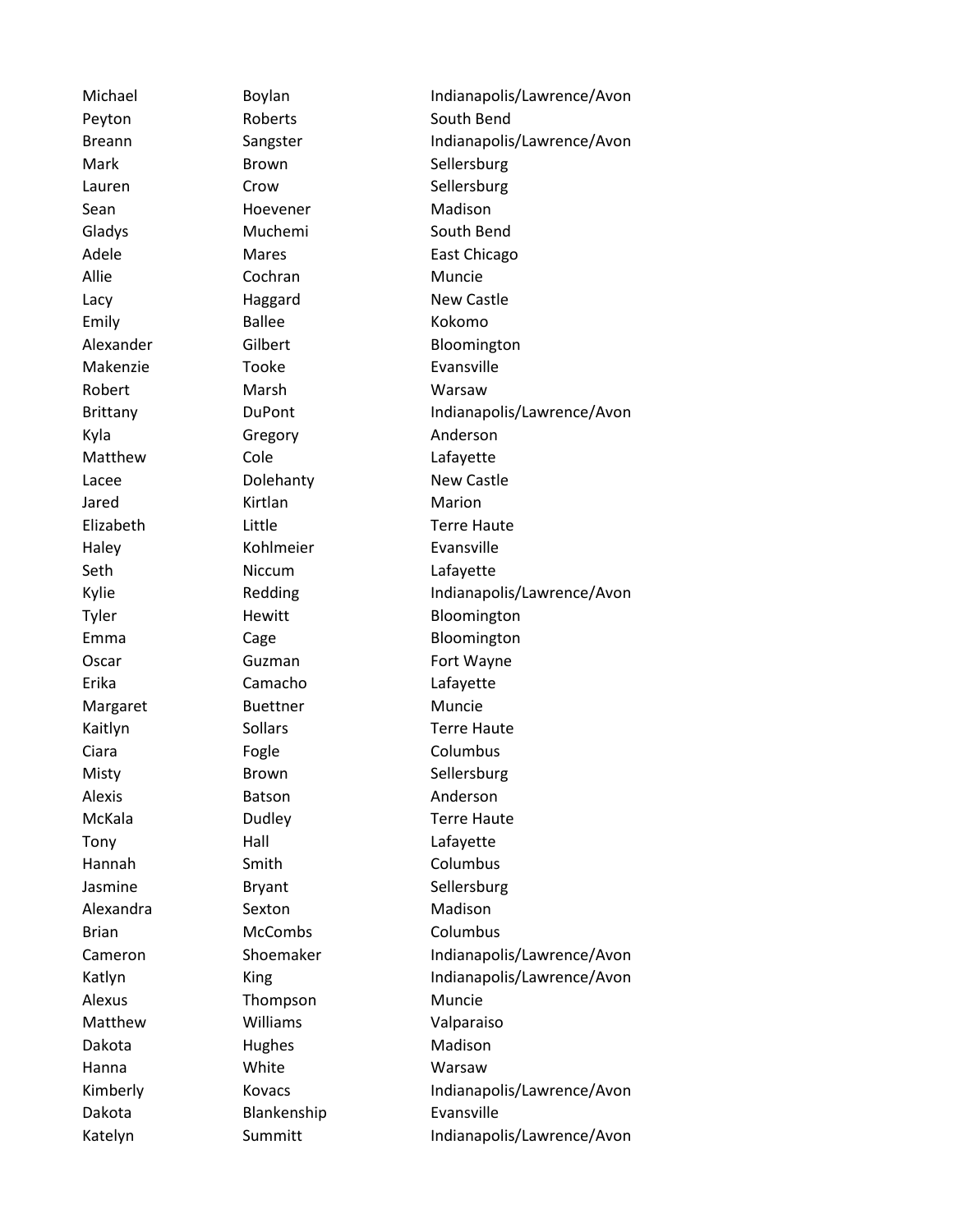Moriah Fuchs Muncie Austin Martin Muncie Michelle **Barkley** Barkley South Bend Malone Conder Columbus Austin Campbell Evansville Morgan Wade Kokomo Lexi Olmstead Columbus Morgan Fix Fix Anderson Hakima Al-Timimi South Bend Regina Markland Valparaiso Caleb Rivich Warsaw Sarah Hughes Anderson Scott Beeman Lafayette Joshua Warren Lafayette Rebekah Kelly **Kelly** Anderson Cori Mossburg Marion Brianna **Norman** Norman Marion Michelle **Huff** Huff Marion Andrew Fox Fox Muncie Brittany McCormick Lafayette Jessica Sanders Columbus Chad Dixon Columbus Wayne Tibbett Cafayette Deanna Bartoszek Valparaiso

Taylor **Wagner** Wagner Evansville Zachary **Harlan** Harlan Wabash (Northeast) Melinda Shwaiki Michigan City Adam Weed Elkhart County Mason Uhlmansiek Lawrenceburg Kylie Campbell Bloomington Quanii Hopson Indianapolis/Lawrence/Avon Shayla **Peters** Peters **Lawrenceburg** Gina **Massaro** Massaro Elkhart County Danell Sudhoff Fort Wayne Wyatt Newsom Bloomington Joseph Hull Hull East Chicago Ariel Relf Relf Indianapolis/Lawrence/Avon Yasmin Juarez Juarez Indianapolis/Lawrence/Avon Kayla Merriman Fort Wayne Ashlynn Branum Branum Indianapolis/Lawrence/Avon Gunnar **Adams** Adams Fort Wayne Marissa **Quandt Construction Construction Fort Wayne** Sarah Trunnell Terre Haute Michele Catellier Catellier Indianapolis/Lawrence/Avon Destiny **Burgess Burgess** Fort Wayne Steven Carlisle Carlisle Indianapolis/Lawrence/Avon Kamoru Yekinni Indianapolis/Lawrence/Avon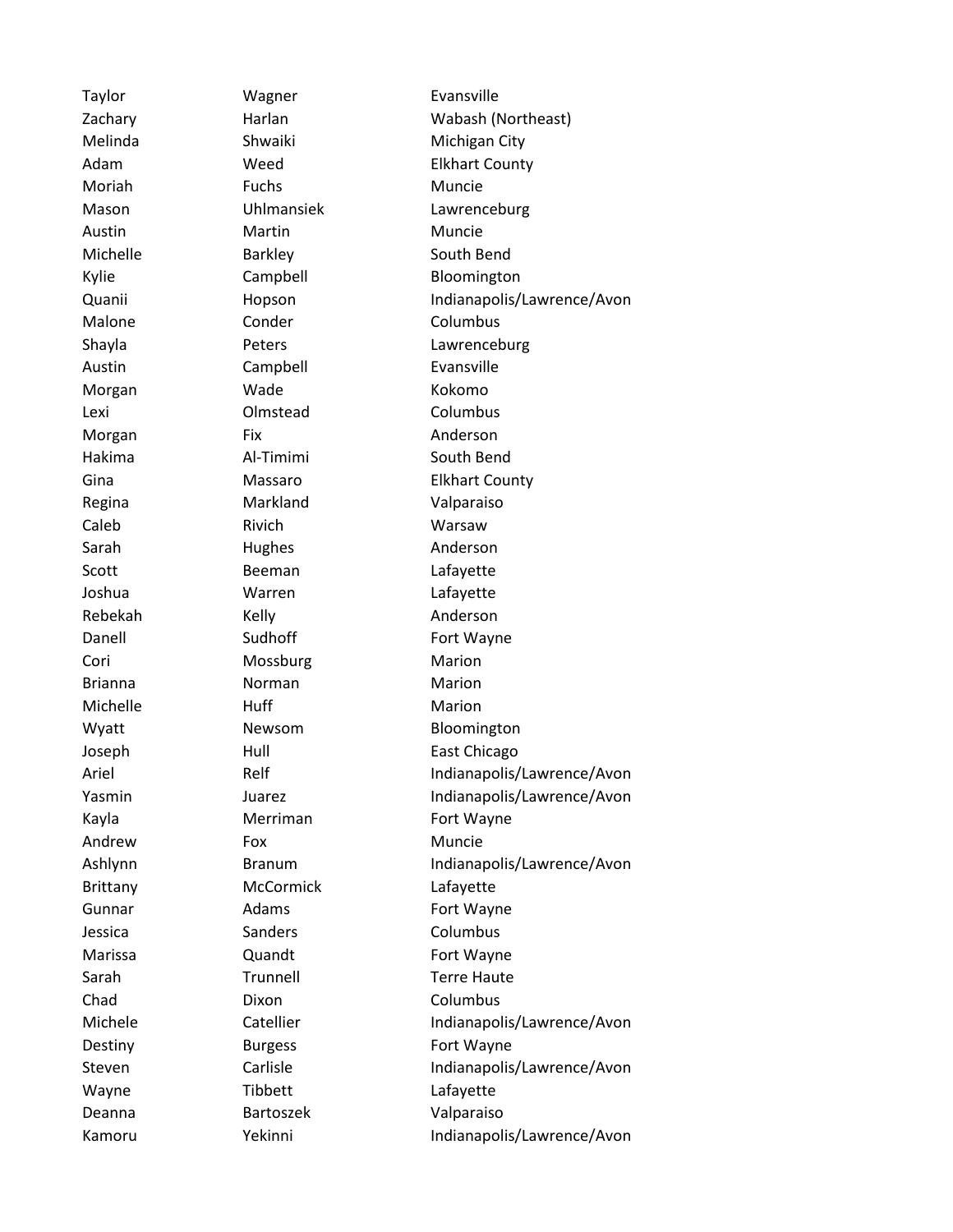Jaelyn Matthews Columbus Jordan Donahue Lafayette Alexus Hammock Richmond Jennifer Postin Evansville Lutfu Akural Valparaiso Esther Chisani Chisani South Bend

Austin Secor Secor Fort Wayne Betty **Ashenfelter** Richmond Emily **Atherton** Valparaiso Samantha **Hurley** Columbus Benjamin Vickery New Castle Ryan **Parsons** Parsons **Evansville** Samuel Clark Clark Kokomo Kanada **Dobbs** Dobbs Marion Matthew **Houppert** Columbus Katelin Franz **Franz** Valparaiso Edward Daley Valparaiso Dallas Alquezada Lafayette Ian Hardy Gary Emily **Columbus** Von Fange **Columbus** Chimwemwe Chigamba South Bend

Michaela **Scherer** Scherer Fort Wayne Amanda Bilancio Elkhart County Jenna Remender Indianapolis/Lawrence/Avon Prospero Sotelo Herrera Bloomington Robert Knight Fort Wayne Kaycie Harper Indianapolis/Lawrence/Avon Ahmed Yago Indianapolis/Lawrence/Avon Shelby Mullen Terre Haute Harrison Walls Indianapolis/Lawrence/Avon Andrew Brown Brown Indianapolis/Lawrence/Avon Kristin **Bergman** Bergman Fort Wayne Kimberly **Baugh** Baugh **Terre Haute** Nicholas **Amick** Amick Indianapolis/Lawrence/Avon Brandi Shields Bloomington Brandon Fry Fry Indianapolis/Lawrence/Avon Lauren Lopez Lopez Terre Haute Alma Mojica Indianapolis/Lawrence/Avon Autumn **Zonker Fort Wayne** Buzz Smith Smith Indianapolis/Lawrence/Avon Christopher Jones Indianapolis/Lawrence/Avon Megan Keith Terre Haute Michelle Meyer Indianapolis/Lawrence/Avon Nile Jones Lawrenceburg Dos Avina Avina Indianapolis/Lawrence/Avon Zane Thompson Indianapolis/Lawrence/Avon Landon **Dailey** Dailey **Indianapolis/Lawrence/Avon**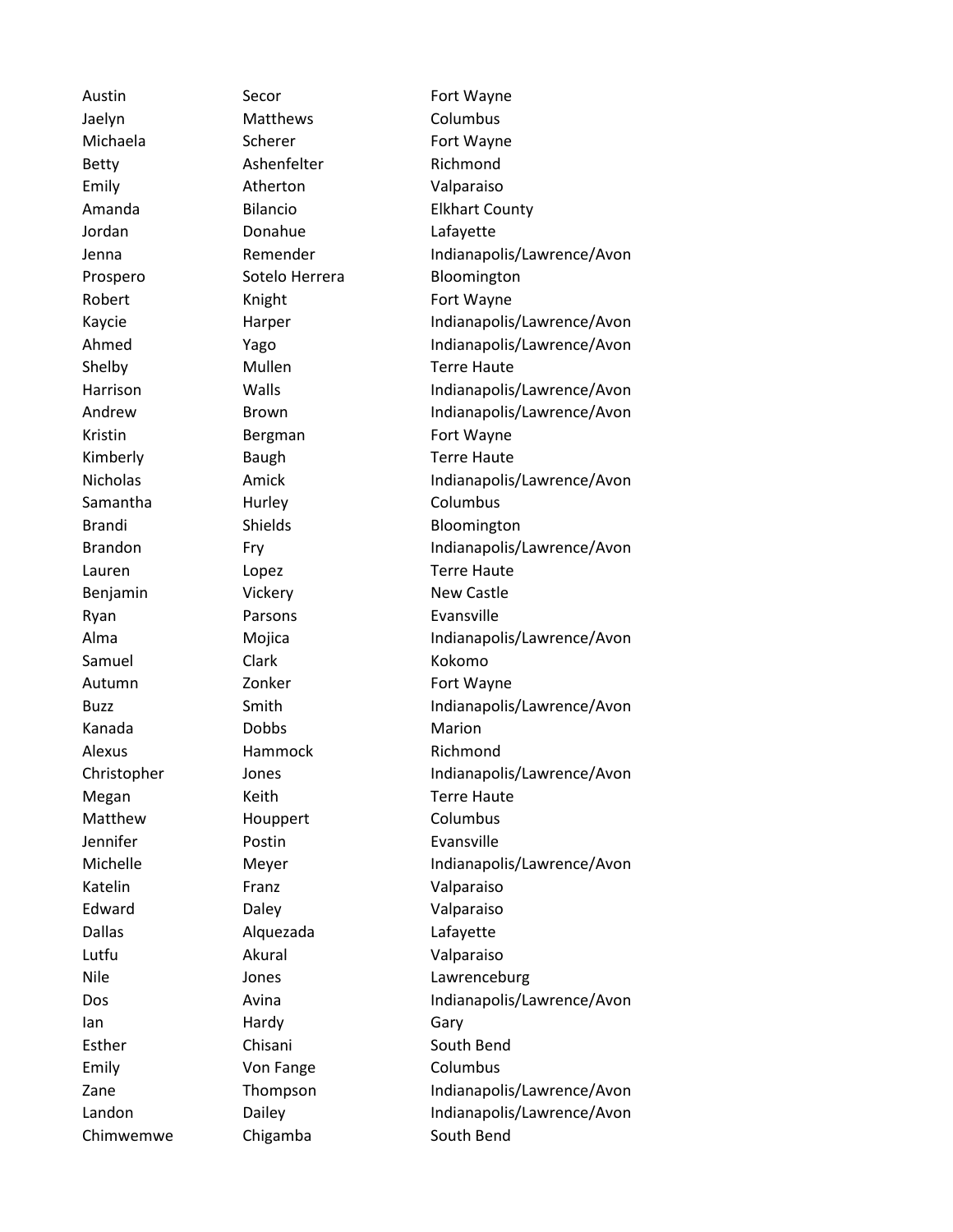Krista Krstulovich Valparaiso Zachary **Walker** Muslem Muslem Muslem Muslem Muslem Muslem Muslem Anderson Amelia **Amelia** Jones **Muncie** Ashdyne Bailey Bashdyne Bailey Elizabeth Thomas Lafayette Erin Bracken Lafayette Misty **Lancaster** Evansville Katelynn Childers Lafayette Bryanna Calloni Lafayette Steven Carper Carper Gary Katie Clifton Clifton Muncie Dylan Tucker Fort Wayne Allison Young Fort Wayne Bryce **Fox** Fox Richmond Kenneth Sparks Sparks Richmond Chantell **Martin** Martin **Fort Wayne** Mustapha Kemal Nouri **Nouri** Evansville Venies Vorkpor South Bend Jesseca Rush Lafayette Destiny Faust Faust Muncie Bridgette Gilliam Gilliam Fort Wayne Martina **Contreras** Columbus Taylor **Hunnings** South Bend Daniel Mino Nino Fort Wayne Kaylynn Marcum Richmond Cody **Gwin** Gwin Terre Haute Antonio Rios Valparaiso

Abigail **O'Connell** Muncie

Jacob Timberlake Indianapolis/Lawrence/Avon Rima Sabnis Sabnis Elkhart County Brittany **Williams Indianapolis/Lawrence/Avon** Jeremy York Bloomington Tommie Terrell Indianapolis/Lawrence/Avon Timothy Hitchcock Indianapolis/Lawrence/Avon Lovey Toliver Toliver Indianapolis/Lawrence/Avon Kelsia Brown Brown Indianapolis/Lawrence/Avon Trena Collins Indianapolis/Lawrence/Avon Angela Wilson **Indianapolis/Lawrence/Avon** Kaitlyn Scott Michigan City Jeremy Jackson Bloomington Kayla McNabb Indianapolis/Lawrence/Avon Paulanda **Nguyen** Indianapolis/Lawrence/Avon Emily Moe Moe Indianapolis/Lawrence/Avon David Ohm Indianapolis/Lawrence/Avon Kevin **Nguyen** Indianapolis/Lawrence/Avon Alysha Brunner East Chicago Elizabeth Wright Fort Wayne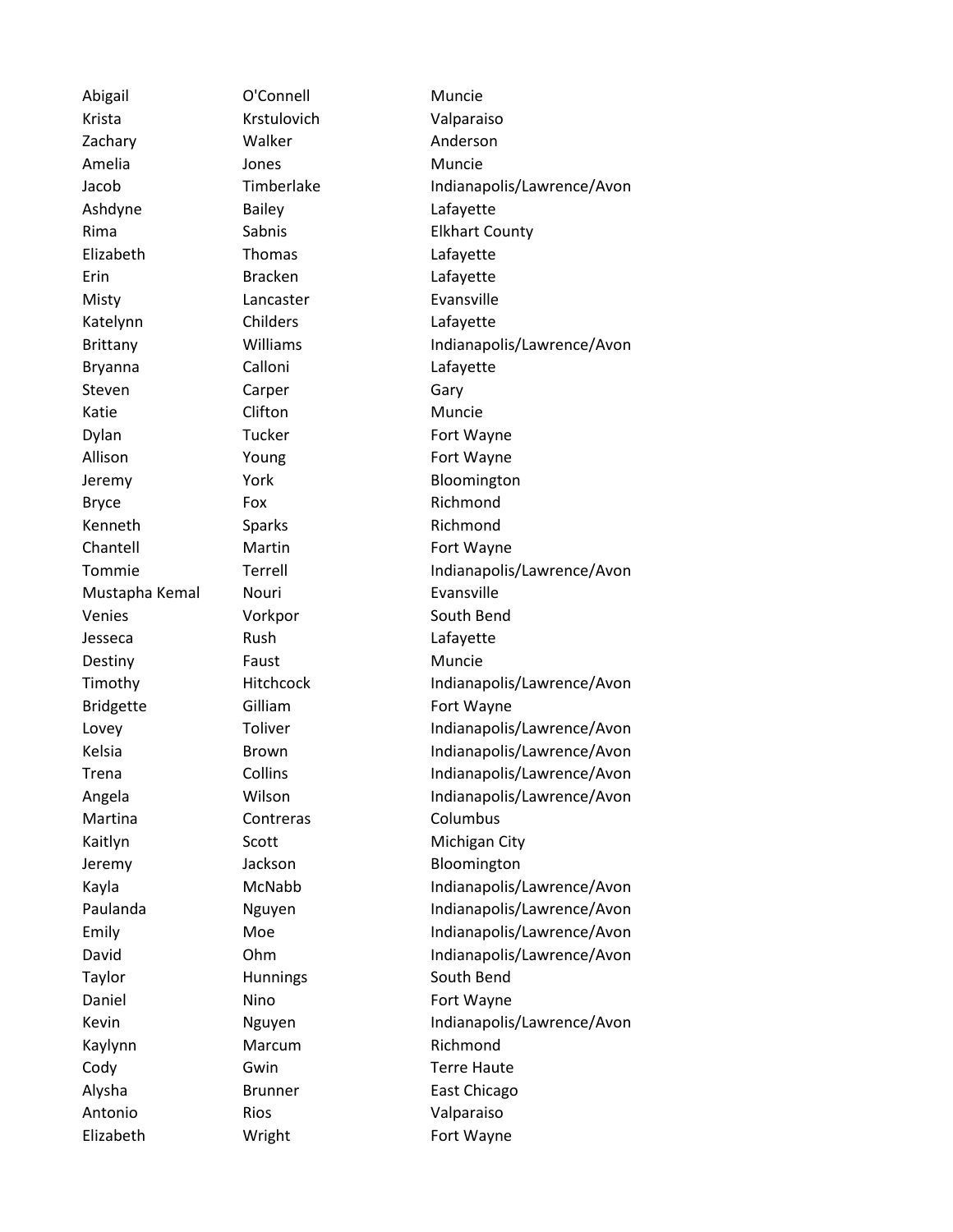Kali Rollins South Bend Madison **House** House **Anderson** Morgan Morgan House **Anderson** Alex Giere Giere Fort Wayne Ashley **York** Muncie Alexus Head Kokomo Kyla Masterson Lafayette Mackenzie Overholser Muncie Chrisel Hall Hall Lafayette Stephanie Granger Terre Haute Brianna **Weimer** South Bend Dustin Reingardt Evansville Alexis Brandenburg Lafayette Ryan Finney Evansville Lyndsey Gibson Muncie Bailey **Lauer** Lauer **Marion** Nathan Peirce Fort Wayne Steven Bartlett Evansville Ty Gritter Lafayette Jeffrey Crossler Lafayette John Teets Gary Lauren Hughes Fort Wayne Nathan **Braun** Braun Valparaiso Theadoshia Goings **Goods** Fort Wayne Eva Cary Valle Controlled Gary Joanna **Barbera** Sellersburg Jakob Lawson Anderson Jillian Loughran Valparaiso Steely Miller Miller Richmond Wyatt Craft Crame Craft Muncie

Emmalee Chris Chris Indianapolis/Lawrence/Avon Macy Hohlt Hohlt Indianapolis/Lawrence/Avon Jennifer Scott Indianapolis/Lawrence/Avon Julia Sward Sward Indianapolis/Lawrence/Avon Brayan Rivera-Ordonez Elkhart County Cynthia Moore Indianapolis/Lawrence/Avon Bradley **Harris** Harris **Lawrenceburg** Sa'Mirah Hobby Indianapolis/Lawrence/Avon Katherine Glover Glover Indianapolis/Lawrence/Avon Ashlyn Sears Sears Indianapolis/Lawrence/Avon Tina Cartwright Elkhart County Chrystal Bleckley Indianapolis/Lawrence/Avon Andrea **Wilcher Indianapolis/Lawrence/Avon** Jeremy Webner Indianapolis/Lawrence/Avon Epiya Ebiapia Indianapolis/Lawrence/Avon Donald Mattos Mattos Bloomington Marian Abdi Abdi Indianapolis/Lawrence/Avon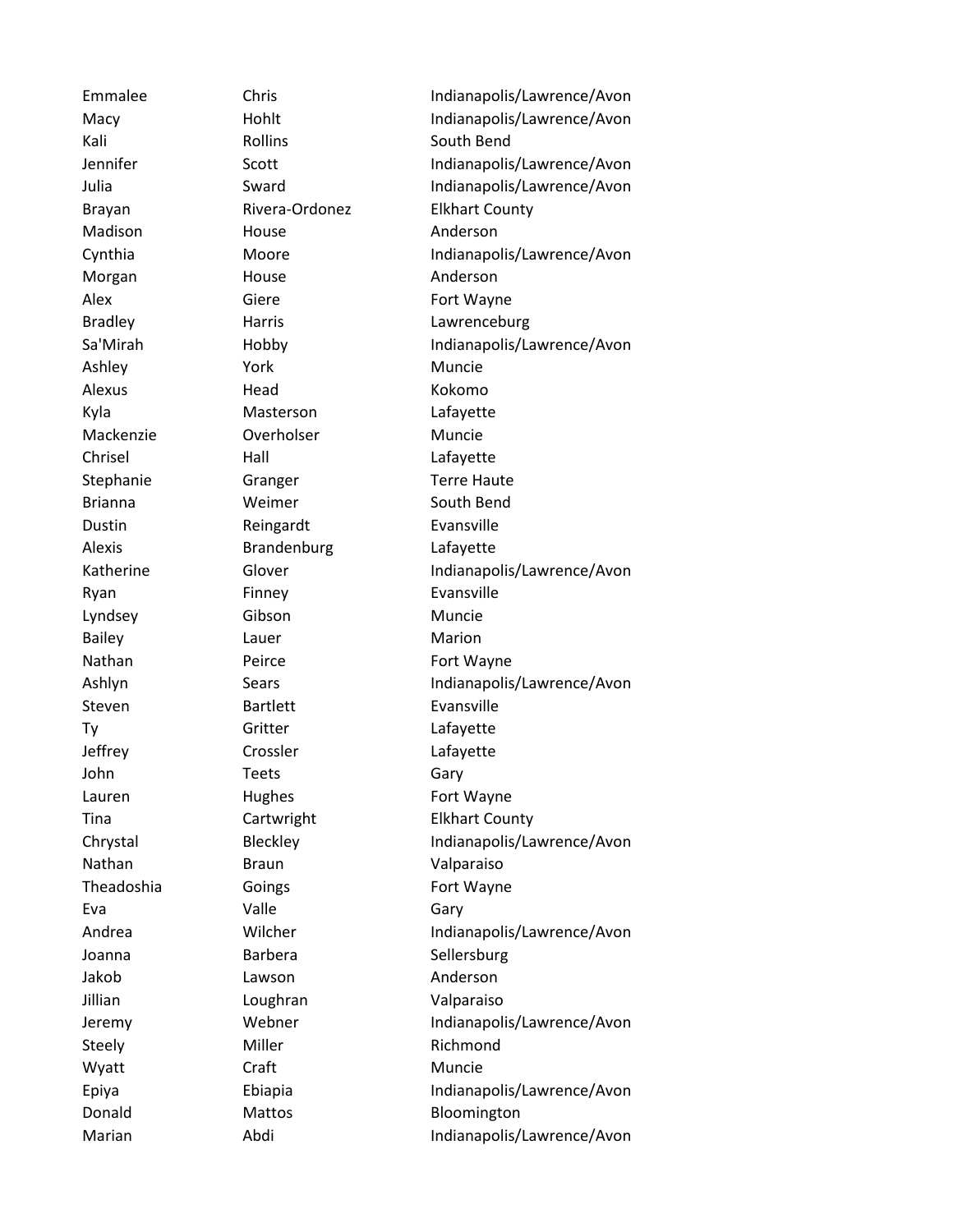Stephen Wolfe Kokomo Rachel Miller Miller Kokomo Sarah Evrard Evansville Katerina **Mattingly** Fort Wayne Kyle Siebert Columbus Jose Rivera Rivera Kokomo Danielle Kelly Kelly Anderson Leslie **Wallace** Muslem Muslem Muslem Muslem Muslem Muslem Anderson Morgan Collins Collins Sellersburg Tonia **Wilson** Wilson Sellersburg Angela Moore Evansville Jackson Newenhouse Valparaiso Amber Batiz Columbus Catherine **Ndunda** South Bend Morgan McKenzie Lafayette Dillon **O'Brien** South Bend Tess Kult Kult Lafayette John Westover Richmond Mariah Gallegos Lafayette Elisha Tucker Fort Wayne Joshua **Wright** Wright Richmond Emily Flook Anderson Nikolaos Rivera **Rivera Rivera Rivera Properties** Rivera Jaclyn Jeffery Fort Wayne Joshua Clark Kokomo Ashley Thompson Anderson Joshua Rathbun Muncie Jonathan Lanning New Castle Mathew Schladen Schlersburg Rachel Pope Pope Anderson Jessica Navarro Warsaw

Matthew Timmons Terre Haute Alexis Bostwick Elkhart County Wendolyn Gatica Rodriguez Elkhart County Courtney **Williams** Terre Haute Kaliyah Bruner Indianapolis/Lawrence/Avon Gabrille **The Yoder County COUNTER Elkhart County** Oludayo Adeola Indianapolis/Lawrence/Avon Dylan Magill Terre Haute Rachel Freiherr Indianapolis/Lawrence/Avon Jessica Rynard Indianapolis/Lawrence/Avon Natalie **Indianapolis/Lawrence/Avon** Diana Correll Correll Terre Haute Jennifer Motley Indianapolis/Lawrence/Avon Matthew Blubaugh Indianapolis/Lawrence/Avon Liliana Stoian Stoian Indianapolis/Lawrence/Avon Lorena **Imenez** Jimenez Indianapolis/Lawrence/Avon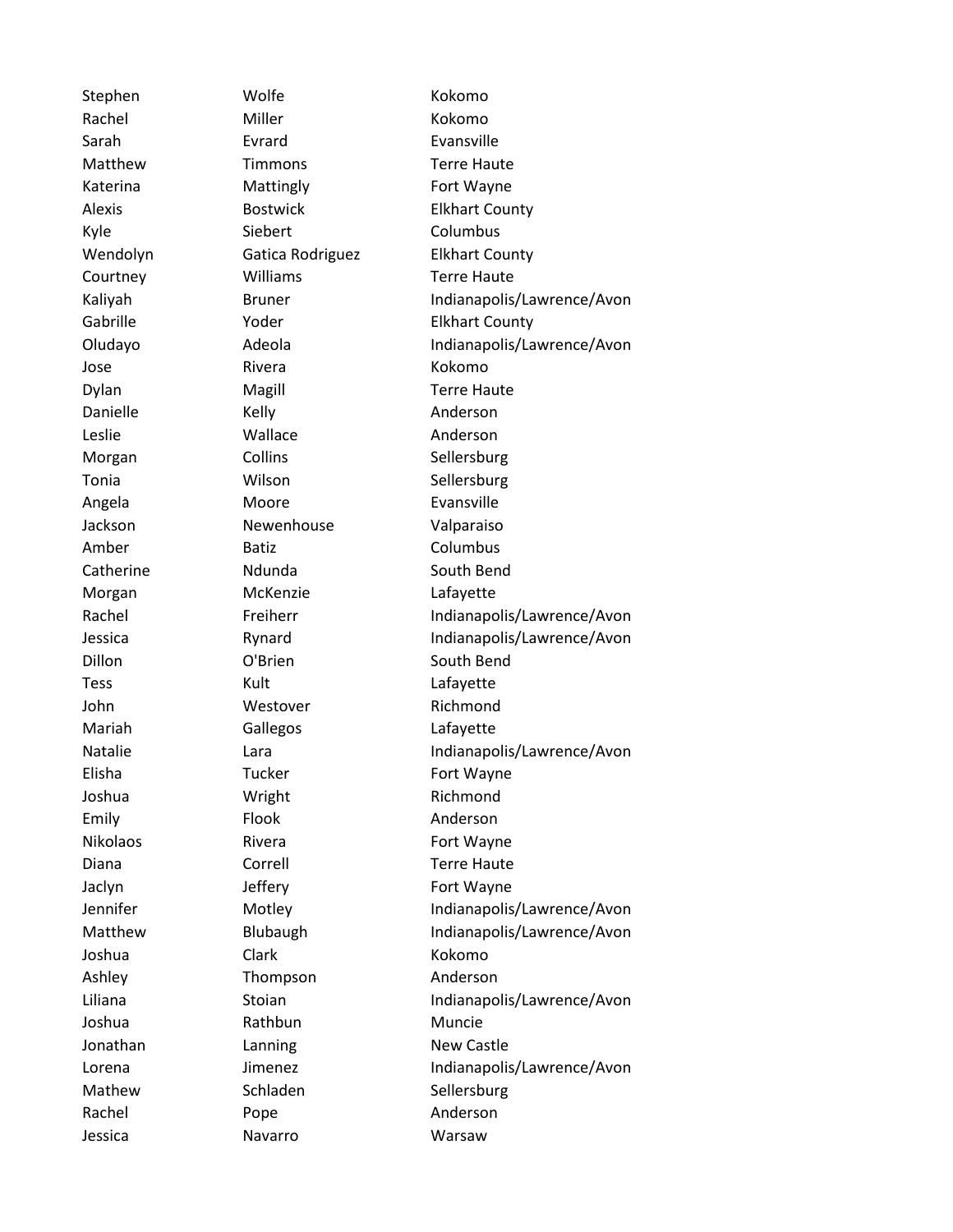Thomas Ostrowski Gary Dana Washington Gary Michael DeHoff Fort Wayne Morgan Jones Lafayette Christine Glogowski Fort Wayne Corey Miller Miller Fort Wayne Austin Kolesiak Valparaiso Chelsea Powers Terre Haute Sean Strickland Evansville Josh Day Logansport Nathan Delong Marion Oscar Lopez Ortiz Valparaiso Lauren Hickey South Bend Lesley Ross Ross Kokomo Katrina Machtemes Valparaiso Tiffany **Borton** Borton South Bend Jeremy Baker Baker Terre Haute Lisa Mayer Valparaiso Sherri Leas Leas Marion Heather **Burden** Burden Evansville Margarite Shapiro Valparaiso Makayla Pritchett Valparaiso Luke Beach Sellersburg Spencer Walsh Kokomo Melia Peterson Lafayette Ashlyn Young Terre Haute Nathaniel Winn Winn Kokomo Keli Rohrs Fort Wayne Jacob Cadman Lafayette Paige **Wilcoxon** Muncie Symphony Plascencia-Garcia East Chicago Rachel Kirby Kirby Bloomington Kelly **Porter** Porter Bloomington

Shelbea **Eckel** Eckel Lawrenceburg Kimberly Hugley Indianapolis/Lawrence/Avon Megan Lynn Lynn Indianapolis/Lawrence/Avon Elisa Good Good Indianapolis/Lawrence/Avon Kurt Morrow Indianapolis/Lawrence/Avon Godstime **Oyamielen** Indianapolis/Lawrence/Avon Alyssa Worman Indianapolis/Lawrence/Avon Genesis Florian Indianapolis/Lawrence/Avon Megan Parrish Indianapolis/Lawrence/Avon Felicia Clemons Indianapolis/Lawrence/Avon Benjamin Sargent Indianapolis/Lawrence/Avon Matthew Greenwell Indianapolis/Lawrence/Avon Joselyn Dominguez Indianapolis/Lawrence/Avon Emily Long Long Lawrenceburg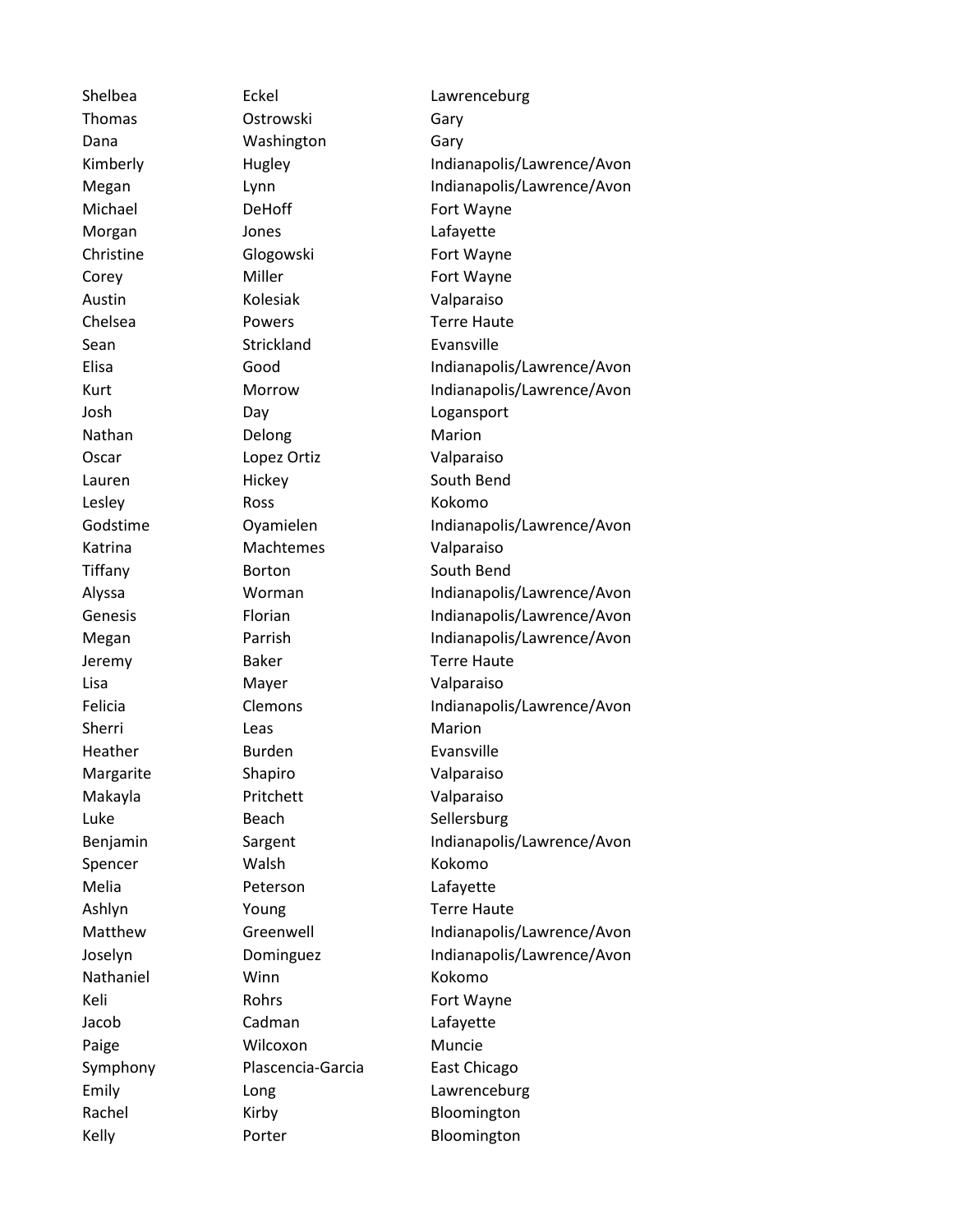Zach Allen Allen New Castle Heather **Kirkpatrick** South Bend Judson Whalen Fort Wayne Madison Helt Columbus Stephanie Witt Sellersburg Jacqueline Stoner Stoner Sellersburg Alissa **Huber** Huber Richmond Justice Oliver Terre Haute Brittani Weilbaker Terre Haute Olivia Harmeyer Richmond Jonathan Haley **Kokomo** Chelsey Smith Lafayette Amanda Abdo Lafayette Sydney Crume **Crume** Kokomo Alexandria Cooper New Castle Lucas Markley Richmond Taylor Caddell Canada Columbus Madison Hinman Evansville Haleigh Reed Batesville Taylor Stover Stover Sellersburg Whitney **Warren** Muncie Matthew Kline **King Kline** Fort Wayne Caysey **Farmer** Richmond Kelly Redford Sellersburg Andrew Dougherty Kokomo Mieko Reitman Columbus

Claudette Harrison Michigan City Josie Allen Lawrenceburg Jessyca Taylor Bloomington Kaitlyn Hadley Hadley Indianapolis/Lawrence/Avon Keltsey **Watkins** Watkins Indianapolis/Lawrence/Avon Ashton **Neeley Lawrenceburg** Alicia Gonzalez Indianapolis/Lawrence/Avon Ana Paolucci Indianapolis/Lawrence/Avon Nicholas Huff Huff Indianapolis/Lawrence/Avon Clay Haugo Haugo Indianapolis/Lawrence/Avon Whitney Callahan Bloomington Michael **Royer** Royer **Terre Haute** Arturo Miramontes East Chicago Abigail Trent Trent Indianapolis/Lawrence/Avon Shaina **Ford** Ford Terre Haute Chastity **Lumpkin** Chastity **Lumpkin** Terre Haute Allie Foglesong Terre Haute Eleanor Borley **Indianapolis/Lawrence/Avon** Mya Jones Indianapolis/Lawrence/Avon Maggie Schlebecker Indianapolis/Lawrence/Avon Anneth Barongo Indianapolis/Lawrence/Avon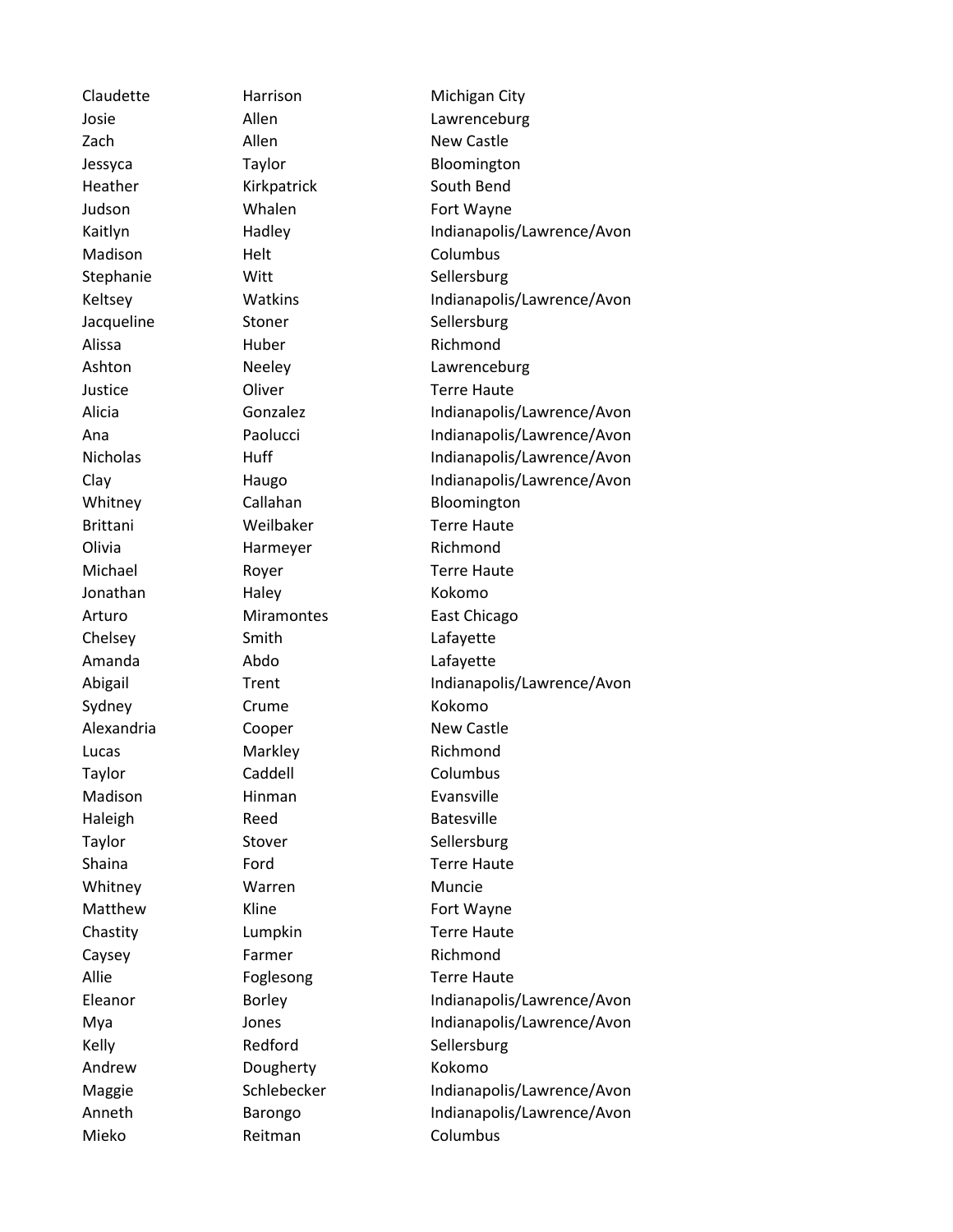Michael McGahey Kokomo Logan Lowe Lowe Muncie Denice Preston **Preston** Evansville Courtney Gullion Madison Cameron Shaw Shaw Valparaiso Brittany **VanVleet** Columbus Teli Mussial Kokomo Grace McDonald Richmond Brianna Thomas Lafayette Brandi Dyer Lafayette Diamanto Pergari Pergari Lafayette Allison Ashley Anderson Blaine Sample Columbus Jonathan Sweet Columbus Alexa Hopkins Hopkins Lafayette Tabbitha McIntosh Anderson Jonathan Young Muncie William Brei Valparaiso Krystal Fritz Muncie Nicole Skibinski Valparaiso

Brayln Hardey Hardey Terre Haute Brianna **Hightshue** Hightshue Indianapolis/Lawrence/Avon Tony Gruenloh Bloomington Kiersten **Randolph Indianapolis/Lawrence/Avon** Ciera Craft Craft Terre Haute Kayli Young Indianapolis/Lawrence/Avon Dawn Denning Indianapolis/Lawrence/Avon Yoko Bilancio South Bend Hannah Ehmen Terre Haute Savannah Jones Terre Haute Kevin Griffin South Bend Michelle Meaves Neaves Franklin/Mooresville/Shelby Lun Thang Fort Wayne Asia Duncan Indianapolis/Lawrence/Avon Alyssa Clark Clark South Bend Kyle Bostic Bostic Indianapolis/Lawrence/Avon Jason White Fort Wayne Nicole McGill Wabash (Northeast) Cherrish Pulley Sellersburg Vincent Mdamuzigive South Bend Isaac Stevenson Indianapolis/Lawrence/Avon Timothy Murphy **Murphy** Fort Wayne Eli Daniel Sellersburg Elizabeth Orellana Indianapolis/Lawrence/Avon Brook Batch Lawrenceburg Tiffany Lachance Bloomington Seung Heui Jun Jun South Bend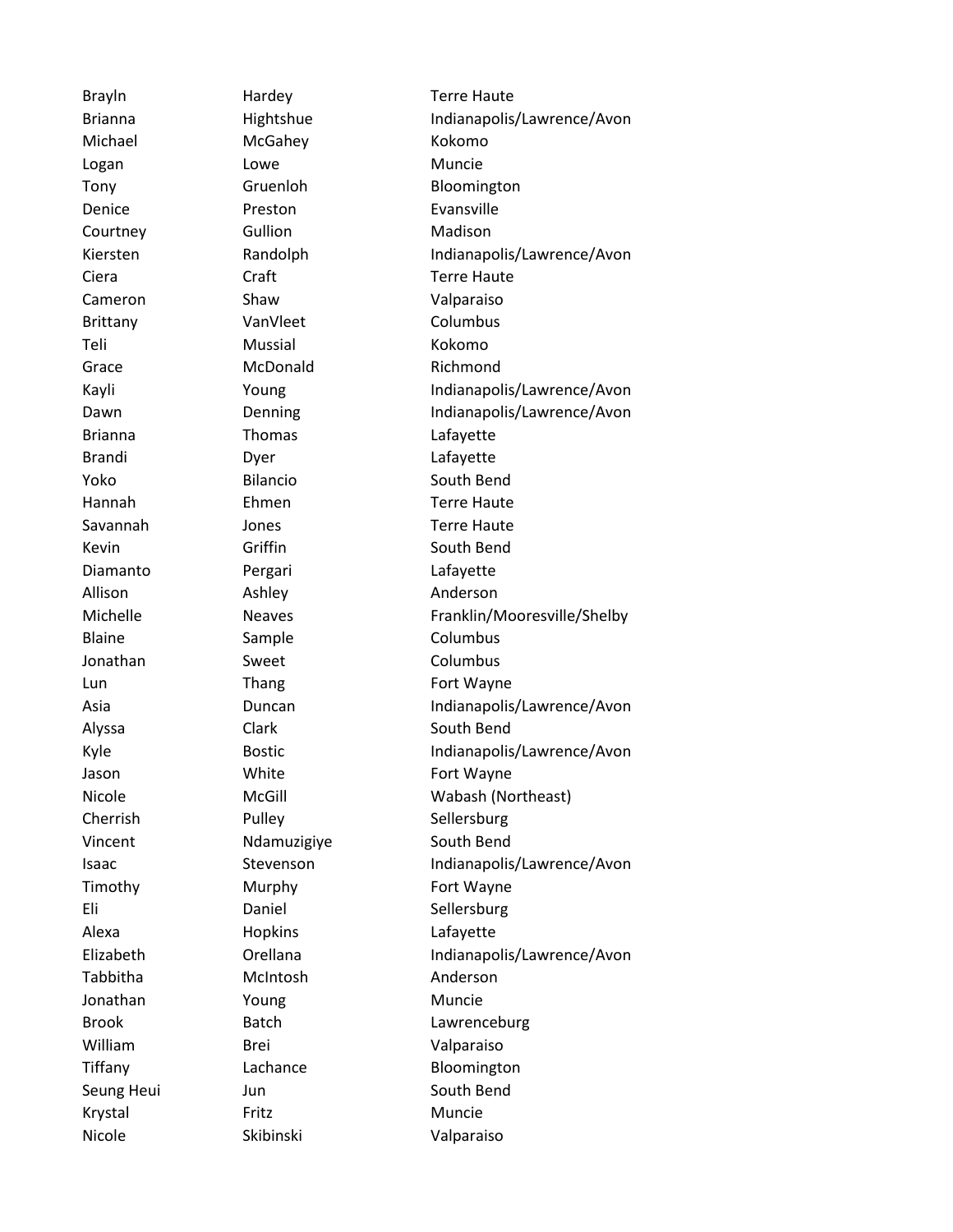Storm Wiseman Valparaiso Heather Soltis Soltis Evansville Zoe Bryson Anderson Cassidy Brunicon Valparaiso Sandra Handrich Warsaw Taylor Wilson Valparaiso Christian Burris Muncie Natasha Horton Columbus Melissa Crowley Crowley Evansville Sarah Shaw Shaw Lafayette Michael Slavkin Warsaw Sandra **Heitman** Richmond Amber Broman Kokomo Makenzie Marx Valparaiso Bertha **Hilty** Hilty Muncie James Kemp Evansville Renee Malomboza Lafayette Kelly Fleetwood Columbus

Mariah Rhoades Richmond Taylor Caudill Caudill Indianapolis/Lawrence/Avon Elizabeth Cramer Indianapolis/Lawrence/Avon Tianne Fiechter Fort Wayne Toby Dillion **Dillion** Fort Wayne Myat Su Su Logansport Samuel Nelson **Indianapolis/Lawrence/Avon** Thokozani Mhlanga Bloomington Blake Bailey Bailey Terre Haute Blair Neidlinger South Bend Krystle Kerkow East Chicago Carolyn Joseph Indianapolis/Lawrence/Avon Grant **Hood** Fort Wayne Sobia Shakeel Indianapolis/Lawrence/Avon James Hewitt Bloomington Tsega **Haile** Haile Indianapolis/Lawrence/Avon Sylvia Nderito South Bend Jessica **Hayes** Hayes Bloomington Kevin Mann Mann Indianapolis/Lawrence/Avon Jalin Bailey **Communist Calicate** Lawrenceburg Maria Cariaso Cariaso Bloomington Griffin Toombs Indianapolis/Lawrence/Avon Christine Mowicki Indianapolis/Lawrence/Avon Samuel Payne Payne East Chicago Giovanna **Gorski** South Bend Taylor Cassidy Cassidy Bloomington Michelle **Roberts** South Bend Nitin Mahajan Indianapolis/Lawrence/Avon Margaret Bailey Base Bailey Terre Haute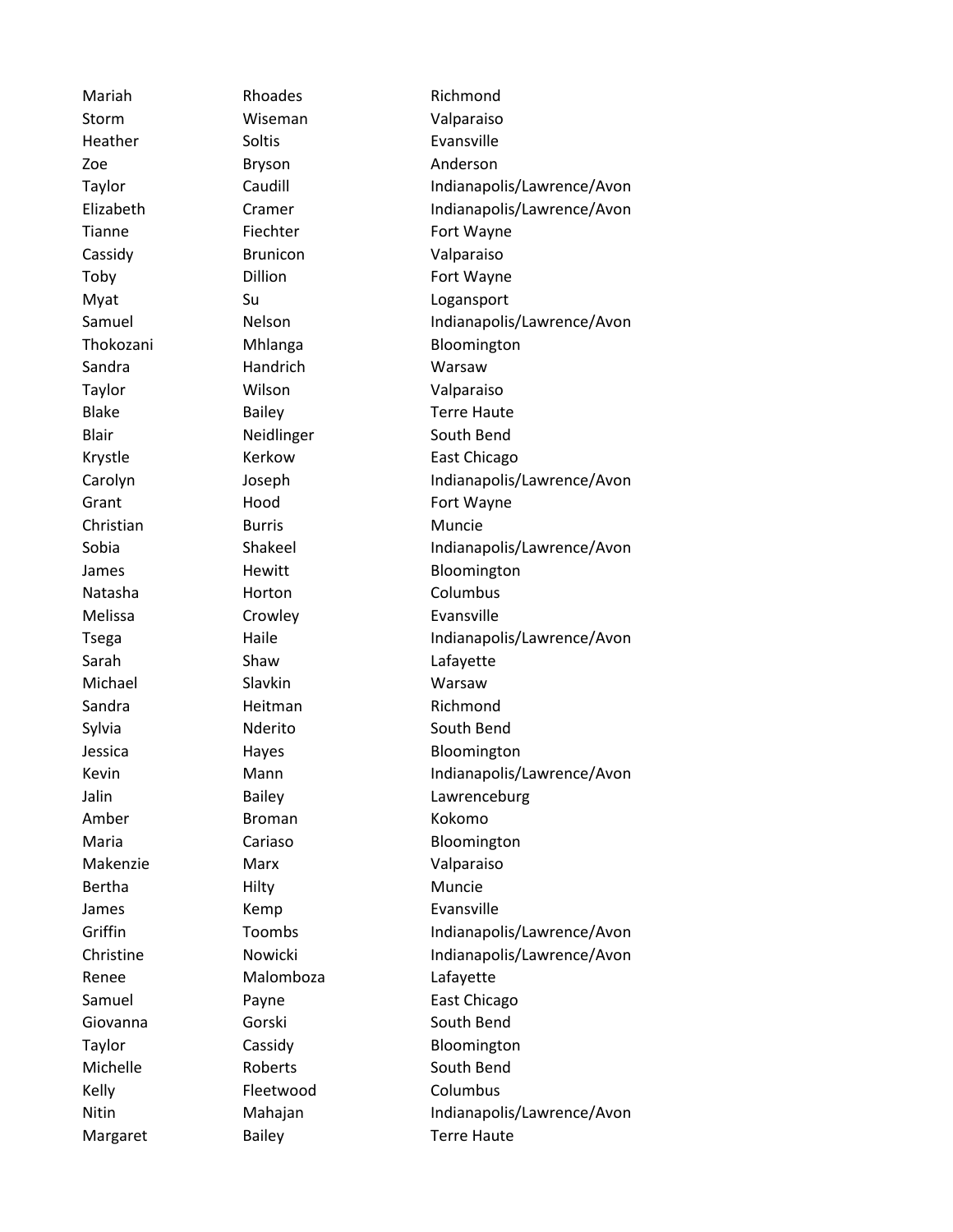Jesse Fox Kokomo Chris Eyre Evansville Teena Garrett Muncie Mark **Engle** Engle Terre Haute Ashton Daniel South Bend Kaitlin Camp Camp Anderson Alex Woehrmann Richmond Amanda Fanton Fanton Terre Haute Joshua **Barber** Barber East Chicago Sean Foley Foley Lafayette Matthew Deverell **Deverell** Fort Wayne Kyle Roach Fort Wayne Adam Dluzak Fort Wayne Shannon Ray Ray Logansport Troy Weger Lafayette Trenton Kyburz **Lafayette** Kylie Campbell Lafayette Stacey **Willamowski** South Bend Janet Magallanes Fort Wayne Jodi Hochstetler South Bend Beth Luedtke Valparaiso Thomas Spellman Sellersburg Jonathon Dalton Valparaiso Robert Biloche East Chicago Dana Pavey Valparaiso Connie Mach Mach Anderson Kelsie **Drown** Drown Marion Stacey Severado Terre Haute Shelby Skirvin Bloomington Paul Birchfield Fort Wayne Ryan Coyle Coverside Valparaiso Omar Lampkin East Chicago Elizabeth Cuevas East Chicago

Shannon **Raley** Raley **Indianapolis/Lawrence/Avon** Elizabeth Nichols Indianapolis/Lawrence/Avon Olayemi Adenika Indianapolis/Lawrence/Avon Stevie Sue Sieboldt Bloomington Irvin Garcia Solano Indianapolis/Lawrence/Avon Caressa Burdine Indianapolis/Lawrence/Avon Samuel Lloyd Lloyd Indianapolis/Lawrence/Avon Kirstin Bates Bates Indianapolis/Lawrence/Avon Amy Fabian Fabian Indianapolis/Lawrence/Avon Margaret **Aumack** Elkhart County Unique Steward Indianapolis/Lawrence/Avon Tavinder Bains Bains Indianapolis/Lawrence/Avon Psyche Mollena Indianapolis/Lawrence/Avon Rafaela **Aguirre** Elkhart County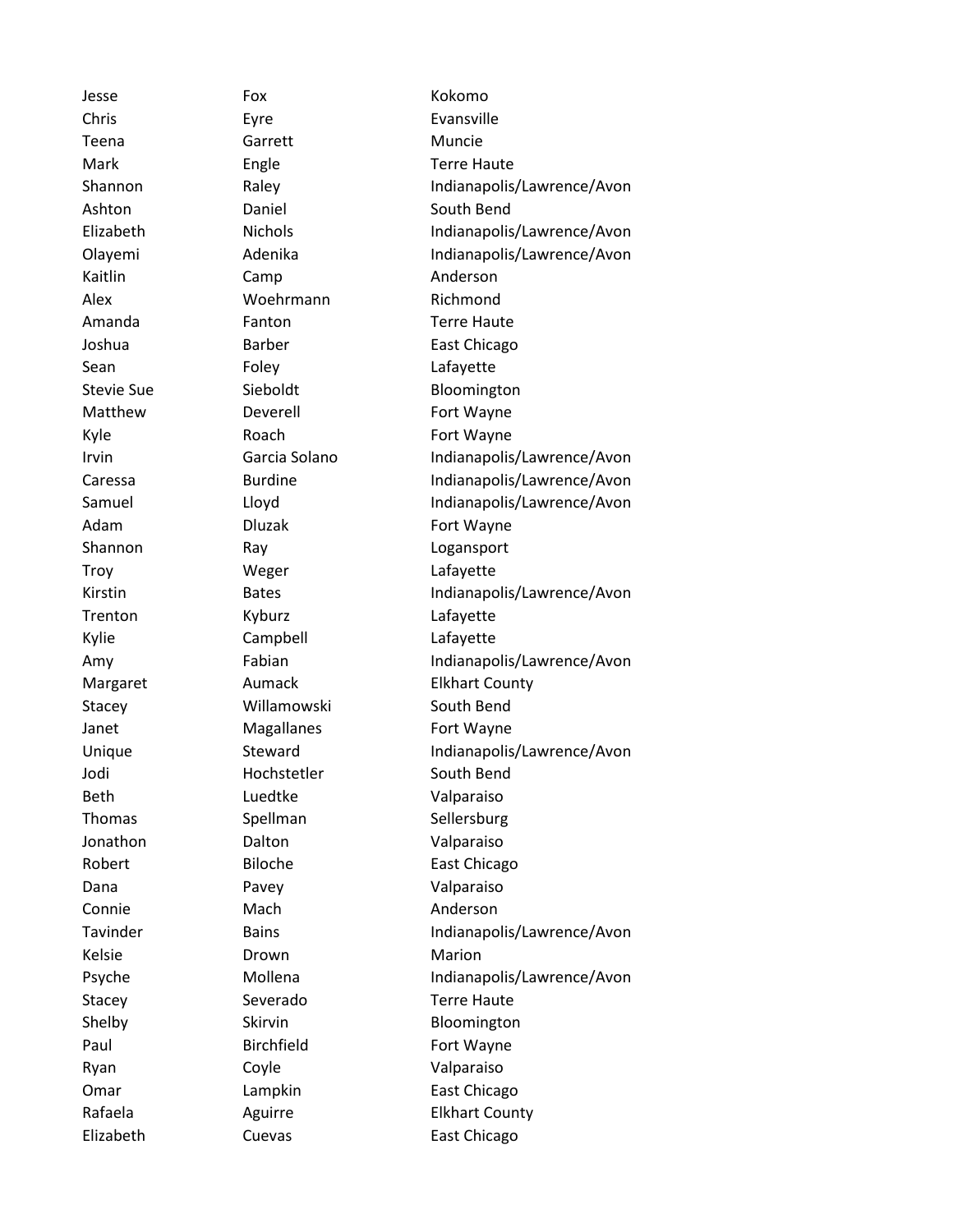Edgar Rodriguez Valparaiso Teresa Cardozo Garcia Columbus Abigail **Haas** Haas Anderson Anthony Beyer Kokomo Dasha Snow Show Madison Samantha Mobbe Batesville Trenton Terrell Evansville Jessica Cain Lafayette Emily Raub Valparaiso Christian Morgan Muncie Alanya Cole Lafayette Marissa Kieffer Evansville Kayla Bunch Lafayette Christin Gibson Muncie Kelly **Heflin** Heflin Gary Amy Robinson Anderson Anna Roehl Lafayette Joshua Janda Valparaiso Kayla **Litton** Litton Evansville

Brianna Poff Terre Haute Jessica Kent Kent Franklin/Mooresville/Shelby Desiree Jones Jones Indianapolis/Lawrence/Avon Ashlee **Freeman** Freeman Terre Haute Jacquelyn **Bernard** Terre Haute Nathan Rachlow Fort Wayne Natasha **Woodard** Fort Wayne Jose **Aguila-Hernandez** Fort Wayne Isaac Stogsdill Franklin/Mooresville/Shelby Marisa Meyer Sellersburg Kalib Mccloud Indianapolis/Lawrence/Avon Chloe Wenger Lawrenceburg Monique Jamesen South Bend Stephany Hancock Fort Wayne Gabriela Leiti Leiti Indianapolis/Lawrence/Avon Adeyemi Adebayo Indianapolis/Lawrence/Avon Daniel Rogers Indianapolis/Lawrence/Avon Catherine **Parton** Parton **Indianapolis/Lawrence/Avon** Nicholas Hollins Hollins Fort Wayne Carly **Vandivier** Vandivier Terre Haute Henry **Winicker** Fort Wayne Monique **Monique** Wright **Indianapolis/Lawrence/Avon** Tonya Robinson South Bend Brook Knight Knight Terre Haute Kimberly **Martinez** Martinez Michigan City Madeline Aviles Aviles East Chicago Corinda Thrapp Indianapolis/Lawrence/Avon Ambria Carroll Evansville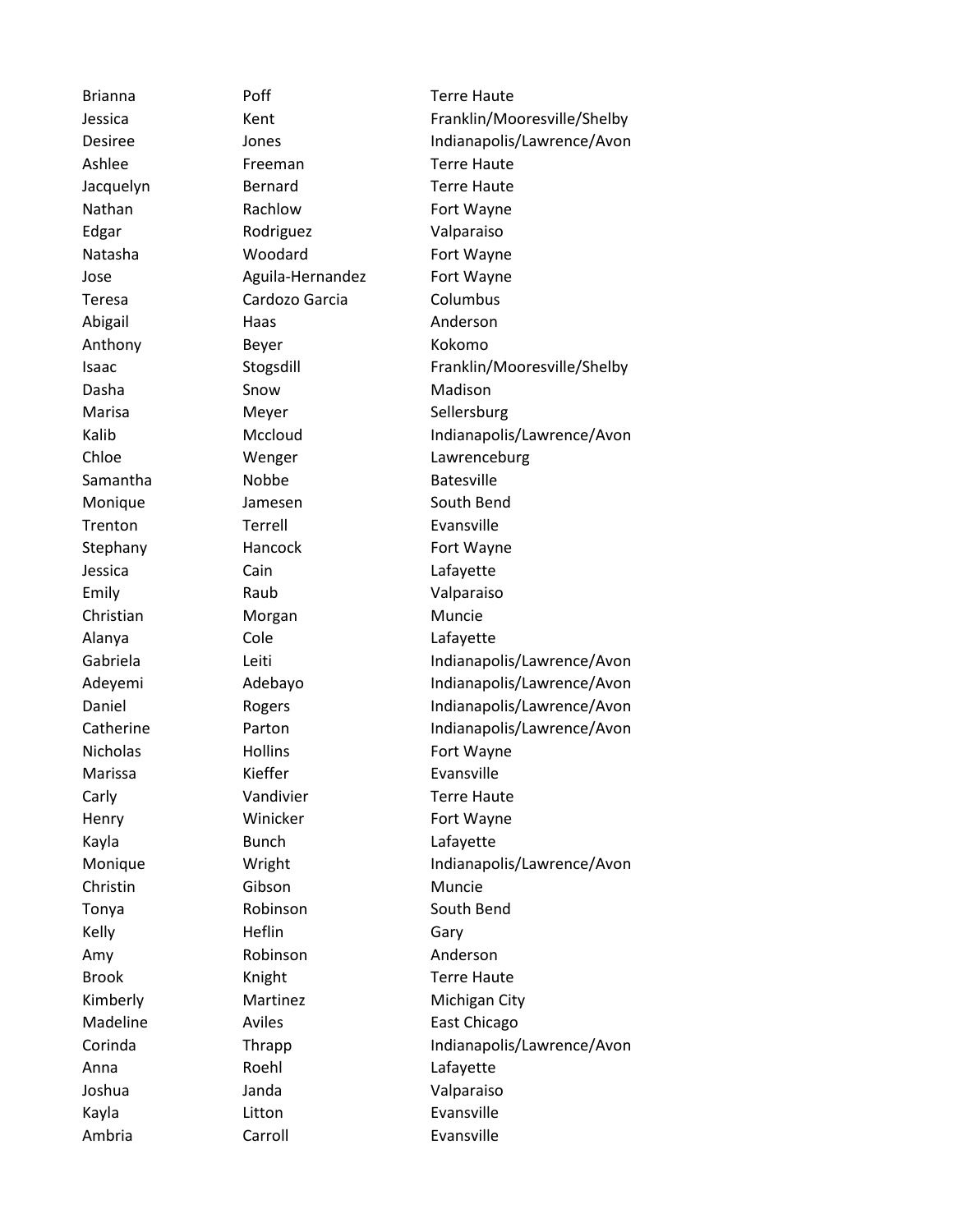Alec Huff Huff Evansville Kristin Mitchell Muncie Faith **Peralez Fort Wayne** Tyrone Wilson Sellersburg Kathleen Brothers South Bend Christa Alonzo South Bend Alicia Drabik Valparaiso Amelia **Edwards** Edwards South Bend Jairett Boyce Fort Wayne Seth Fischer Fischer Fort Wayne Thomas Brown Brown Lafayette Amber Mckissick Fort Wayne John Merton East Chicago Alissa May May Warsaw Marie **Behm** Behm Fort Wayne Nancy **Gomez East Chicago** Jerry Shuman Lafayette Stephanie Schaeffer Evansville Chante **Goodman** East Chicago MerKeyta **Booker** Booker Columbus Yeraldi Hernandez Lafayette Bryce Catron Catron Lafayette Vikki Maenhout South Bend Justin Reed Valparaiso Anica **Hosticka** South Bend Sian **Versweyveld** Madison Michael Averett Valparaiso Daniel Counsellor South Bend Yvonne Kasimbi South Bend Herry **Budiman Anderson** Paul Thurston Terre Haute

Randall **Larkin** Columbus Krystal Cibor Cibor Bloomington Wesley **Williams** Williams Bloomington Liberti Stenger Lawrenceburg Olajompo Adenodi Indianapolis/Lawrence/Avon Marisa Rader Rader Indianapolis/Lawrence/Avon Oksana Owens Indianapolis/Lawrence/Avon Jasper Griffith Griffith Indianapolis/Lawrence/Avon Rachie Taylor Taylor Indianapolis/Lawrence/Avon Breanna McNeese Indianapolis/Lawrence/Avon Hunter **Kellerman** Lawrenceburg Stacy Matheny Indianapolis/Lawrence/Avon Elizabeth Katsafaros Indianapolis/Lawrence/Avon John Wojciechowski Indianapolis/Lawrence/Avon Hiral Tailor Tailor Bloomington Brian Boles Boles Indianapolis/Lawrence/Avon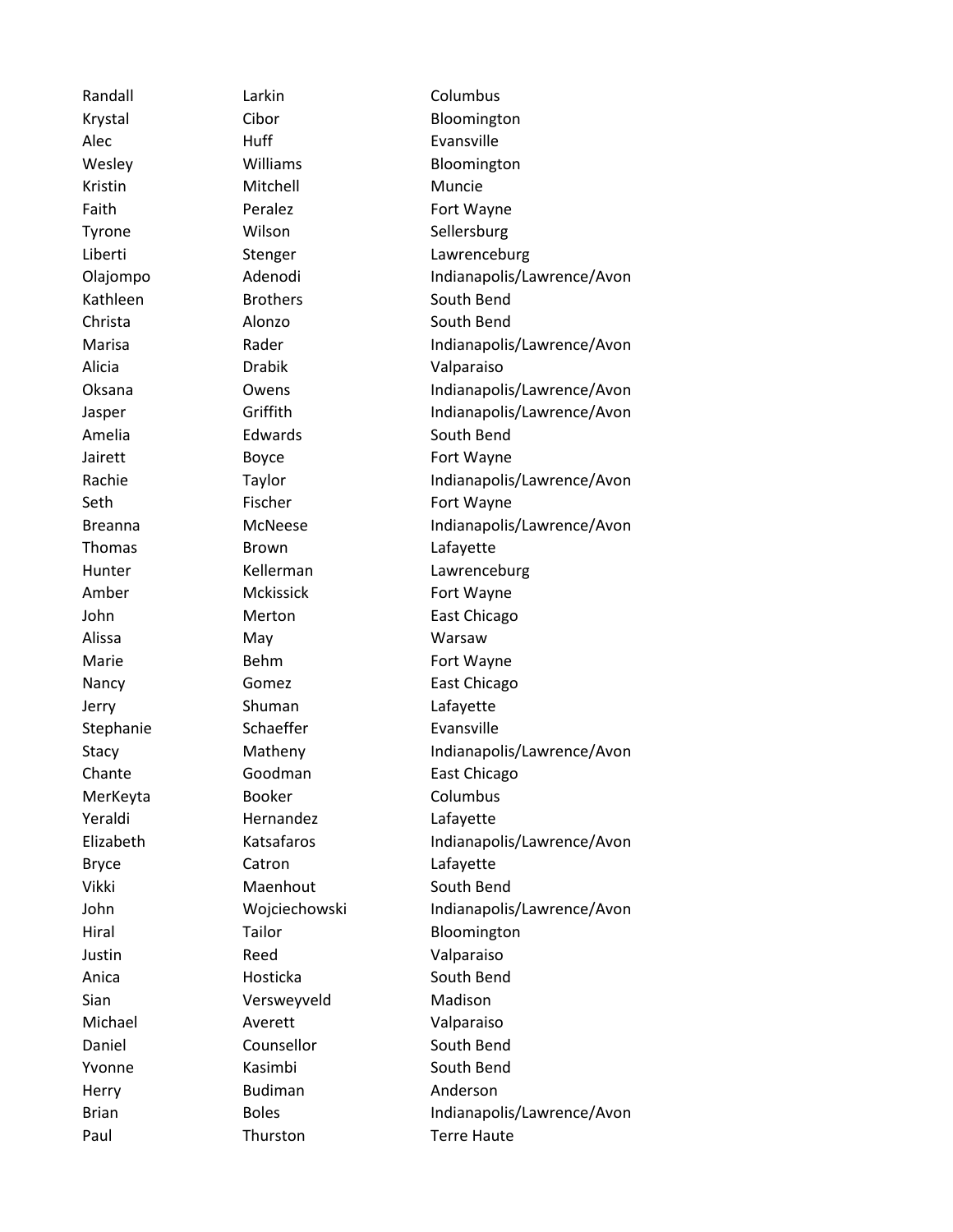Paul Butzin Kokomo Charity Carkuff Sellersburg Jonathan Stocker Valparaiso Kay **Thygerson** Marion Dillon Blackwell Evansville Anjanette Wallace Logansport Anthony Taylor Columbus Brandi Frankovich Valparaiso Rhonda Smith Evansville Alexis Persuhn Valparaiso Stephanie Haynes Anderson Brittany Leaver **Richmond** Shirley **Eason** Eason Lafayette Erin Wilson Sellersburg Michelle **King** King Evansville Jaclyn Bailey **Bailey** Richmond Daniel Carmichael Sellersburg Crystal Mackrow Valparaiso Drew Greenwood Muncie

Briyan Marquez Moreno Indianapolis/Lawrence/Avon Robin Dore Dore Indianapolis/Lawrence/Avon David Castaneda Indianapolis/Lawrence/Avon Roanne Pangborn Pangborn Pangborn Pangborn Pangborn Pangkalang Pangkalang Pangkalang Pangkalang Pangkalang Pang Shannon Heater East Chicago Mercy Muchemi South Bend Nancy Reiche Terre Haute Kaitlyn Balch Terre Haute Stephanie Gibson Gibson Indianapolis/Lawrence/Avon Hanbyul Lim South Bend Shelby Brown Brown Indianapolis/Lawrence/Avon Shmuel **Ament** Ament South Bend Virginia Byard Indianapolis/Lawrence/Avon Angela Kari Kari Indianapolis/Lawrence/Avon Azavia Miller Indianapolis/Lawrence/Avon Laura **Newsom** Indianapolis/Lawrence/Avon Mike McClain Indianapolis/Lawrence/Avon Andrea **Rentschler** South Bend Emma Beck Fort Wayne Summer Warren Bloomington Flor Rodriguez Indianapolis/Lawrence/Avon Dennis **Kugler** Kugler Indianapolis/Lawrence/Avon Autumn Pebley South Bend Riley Clay Clay Bloomington Edwin Wensley Indianapolis/Lawrence/Avon Amanda **Dreher Dreher Fort Wayne** Kayla Marsalis Indianapolis/Lawrence/Avon Holly Fosnight Indianapolis/Lawrence/Avon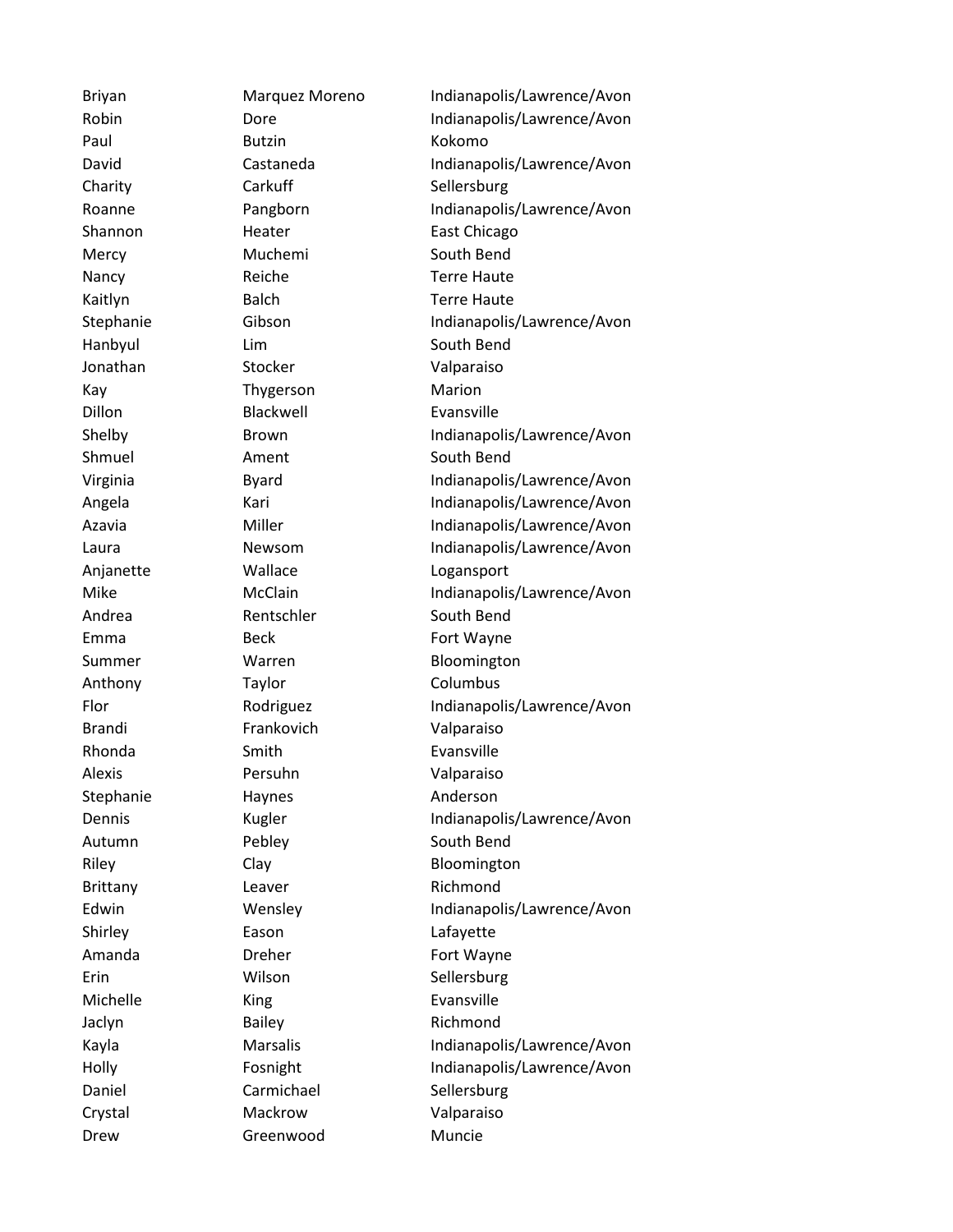Nick Miller Miller Muncie Leland Jackson Fort Wayne Liz McHaley Bloomington Kristina Gatzke Sellersburg Andrea **Denton** Denton Evansville Angel Wright Sellersburg Kailee Krotser Valparaiso Luis Carrasquillo Gary Melissa **Wiseman** Sellersburg Sun Mi Lee **Lee** Fort Wayne Katelyn Heishman Bloomington Olivia Snellenberger Terre Haute Justin Baker Sellersburg Noura **Ahmed** Bloomington Mary **Baldwin** Baldwin **Bloomington** Jordan **Downing** Muncie Zaynah Watson Madison Kaitlyn Morris Morris Noblesville Lauren Hutson Michigan City Abigail **Duncan** Duncan Bloomington Shelby Baylor Baylor Evansville Jeovany Gonzalez Mejia Lafayette Trenton Hall Hall Evansville Brooke **Porter** Porter **Terre Haute** Michellie Hannah Anderson Rosetta Sistrunk Gary Alexis Bridges Bloomington Alysa Smith Smith Sellersburg Jewel **Anzola** Anzola Lafayette Monica **Dignam** Dignam Bloomington Christopher Echols Echols Gary Austyn Stierwalt Evansville Olivia Fuchs Evansville Michael Rousculp South Bend Shayna Schlichter South Bend Patrick Briede Fort Wayne

Nicholas Haywood Indianapolis/Lawrence/Avon Esmeralda Espinosa Indianapolis/Lawrence/Avon Brian **Oliver** Oliver Indianapolis/Lawrence/Avon Dynasty von Hacker Indianapolis/Lawrence/Avon Haley Canfield Indianapolis/Lawrence/Avon Karen Solis Solis Indianapolis/Lawrence/Avon Heather Bobrow Indianapolis/Lawrence/Avon Britt Lane Lane Indianapolis/Lawrence/Avon Karina Rodriguez Sanchez Indianapolis/Lawrence/Avon Kelsey Keller **Communist Communist Communist Communist Communist Communist Communist Communist Communist Communist Communist Communist Communist Communist Communist Communist Communist Communist Communist Communist Communi** Teela Curl Curl Curl Indianapolis/Lawrence/Avon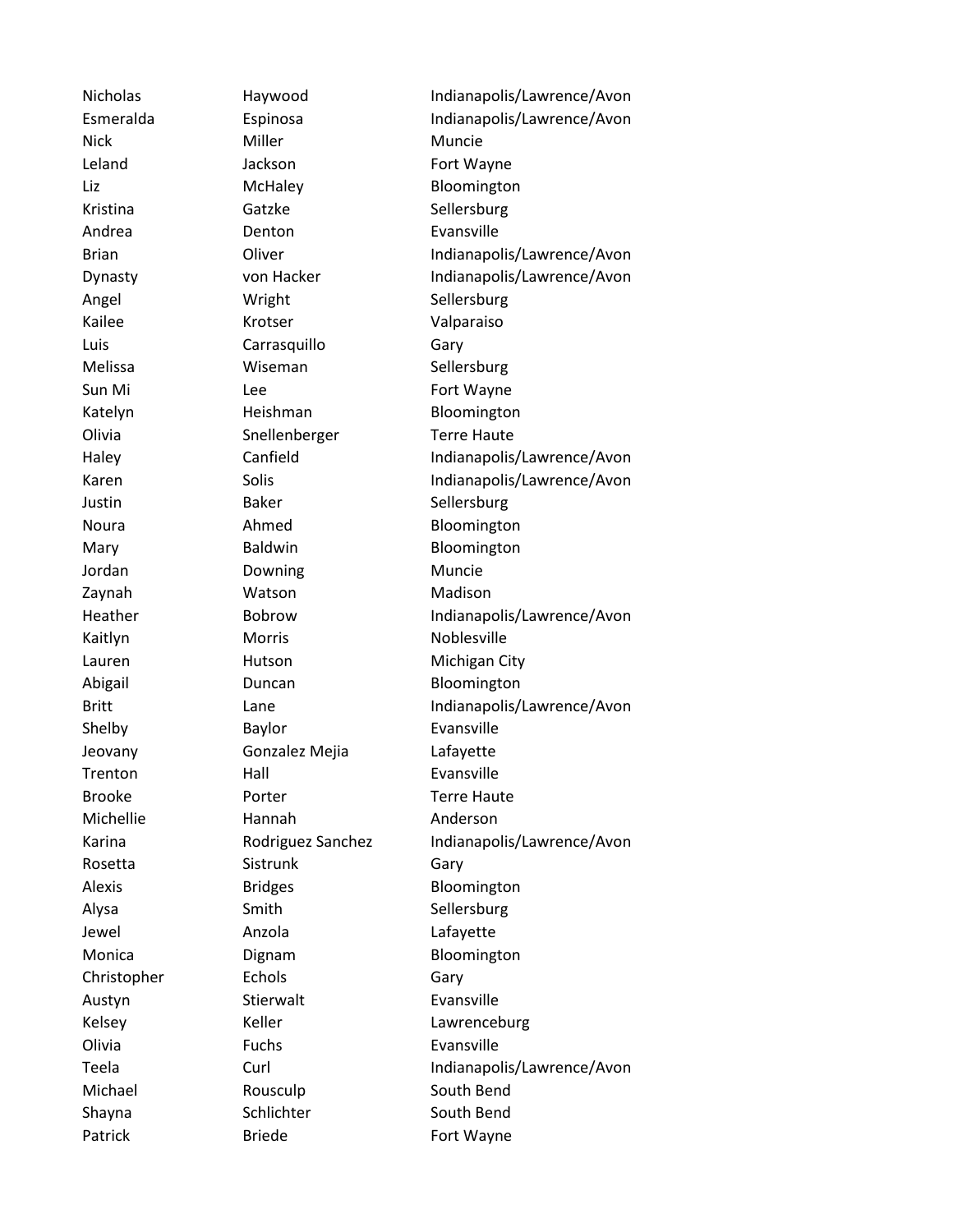Monique **Vargas** Vargas Muncie Alisha Kearley Richmond Emily Dillon Dillon Anderson Be Linda **Rehn** Gary Daniel **Hormann** Fort Wayne Cheyenne Hunter Anderson Mary Parks Parks Muncie kevin hendryx Sellersburg Bailey **Hartman** Batesville Zachary Kolb Columbus Kaitlyn Pearson Fort Wayne Seth **Foresman** Kokomo Quy Vo Lafayette Amber Hatfield Columbus Winter Lynne **Durchholz** Evansville Nia Pontius Columbus Nick Barnard Kokomo Robert Bardi Bardi Fort Wayne Heather **Biddle Biddle Anderson** Sarah Cuevas Valparaiso Arturo Mendoza Gary Elinor **Arterburn** Columbus Khenlee McHargue Valparaiso Mayce Ritchie Evansville Karina DelReal Lafayette Kristin Plummer Fort Wayne Robert Best Best Lafayette Brett Gearheart Marion Elli Akkay Lafayette John Banda Lafayette Danielle **Gossage** Terre Haute

omowumi Fasakin Indianapolis/Lawrence/Avon Robert Ash Ash Bloomington Christopher Holland Indianapolis/Lawrence/Avon Sara Gildersleeve-Price Bloomington Emily Siefke Lawrenceburg Krunal Shah Shah Indianapolis/Lawrence/Avon Madelyn Nolting Franklin/Mooresville/Shelby Martin Mammel Indianapolis/Lawrence/Avon Scott Winters Bloomington Morgan Roe Roe Indianapolis/Lawrence/Avon Larry Farley Indianapolis/Lawrence/Avon Kaylin Knoll Knoll Indianapolis/Lawrence/Avon Madeline Salazar Indianapolis/Lawrence/Avon wei and gao Indianapolis/Lawrence/Avon Ngouan **Indianapolis/Lawrence/Avon** Nguetta Indianapolis/Lawrence/Avon Andrea Terheide Indianapolis/Lawrence/Avon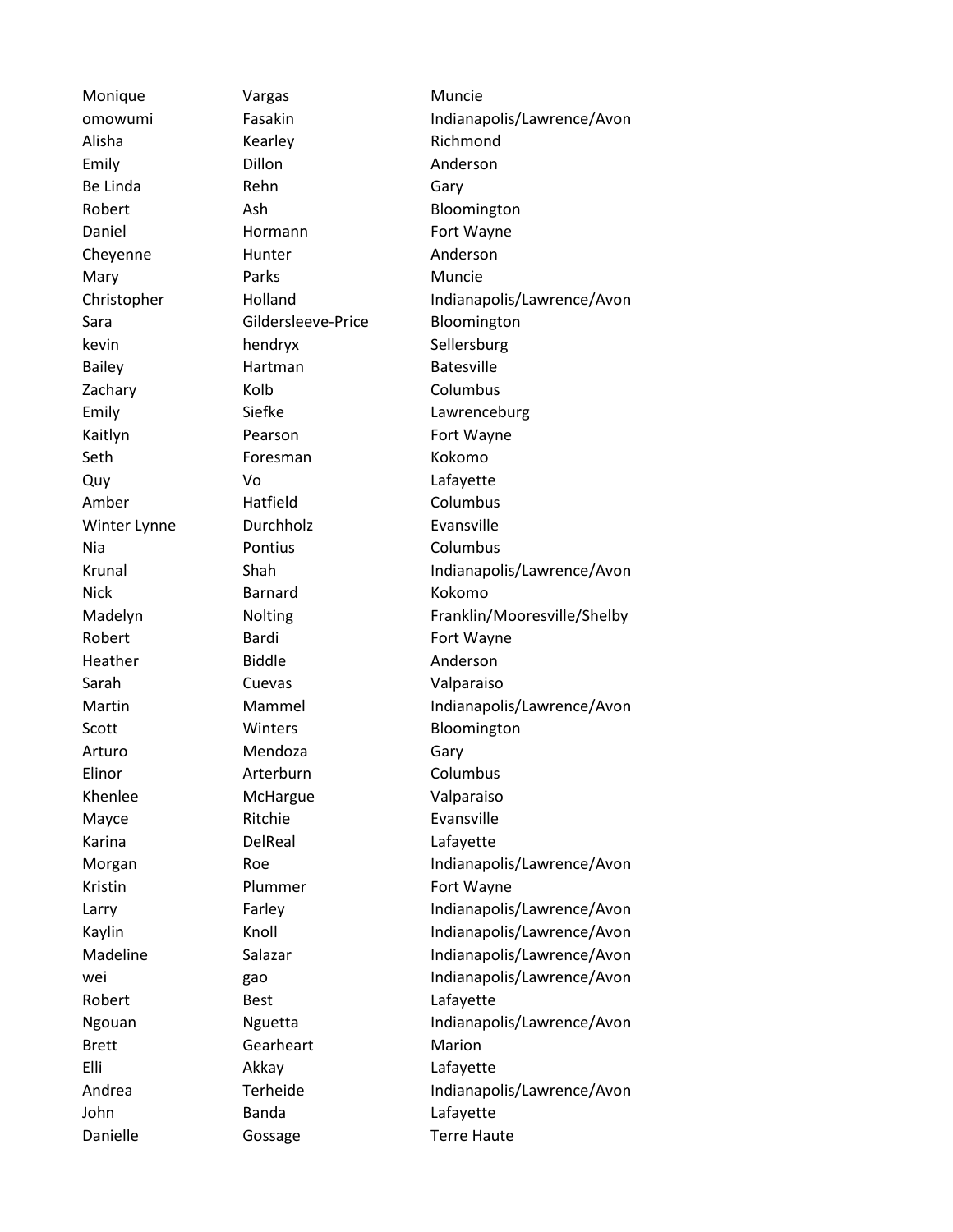Dana Sudzus Gary Daniel **Ford** Ford Columbus Victoria Ford Columbus Gavin Humfleet Anderson Carlos Perez Gary Shelby **York** Muncie Adam Hammond Lafayette Nona **Foster Valparaiso** Aaron **Donica** Donica Muncie Jamie Bossardet Valparaiso Abby Jackson Valparaiso Danielle Henderson Evansville James Dawson Dawson Valparaiso Edward Holly Holly Evansville Kari Lanham Valparaiso Elizabeth Varner Evansville

PRINCY MALETA Indianapolis/Lawrence/Avon Kaylee Ramsey **Indianapolis/Lawrence/Avon** Ghazaleh Karimi Moghaddam Indianapolis/Lawrence/Avon Lucas **Hopkins** Hopkins Michigan City Jadon Cress Greencastle April Trapp Indianapolis/Lawrence/Avon Matthew Sharp Sharp New Castle Melissa Henley East Chicago Stephen Smith Bloomington LaShanta Taylor Taylor East Chicago Christie Mattern Fort Wayne Julia Carter Carter Indianapolis/Lawrence/Avon Angela Friend South Bend Chris Stanko Franklin/Mooresville/Shelby Esther **Adewunmi** Indianapolis/Lawrence/Avon Terry Gingles Gingles Indianapolis/Lawrence/Avon Nathasha Mesi Mesi Indianapolis/Lawrence/Avon John Yeley Terre Haute Samantha Getz **Geta** Getz **Lawrenceburg** Joshua Brown Indianapolis/Lawrence/Avon Elizabeth Strong-McCormick Terre Haute Lal **Indianapolis/Lawrence/Avon** Katie Claprodt Indianapolis/Lawrence/Avon Mary Brigham Indianapolis/Lawrence/Avon Ronald Roberts Franklin/Mooresville/Shelby Emily **Williams** Bloomington Megan McNellis Terre Haute Estrella Vital Vital Indianapolis/Lawrence/Avon Leslie Hardy Hardy South Bend Jason Nguyen Indianapolis/Lawrence/Avon Noriko Sugihara Indianapolis/Lawrence/Avon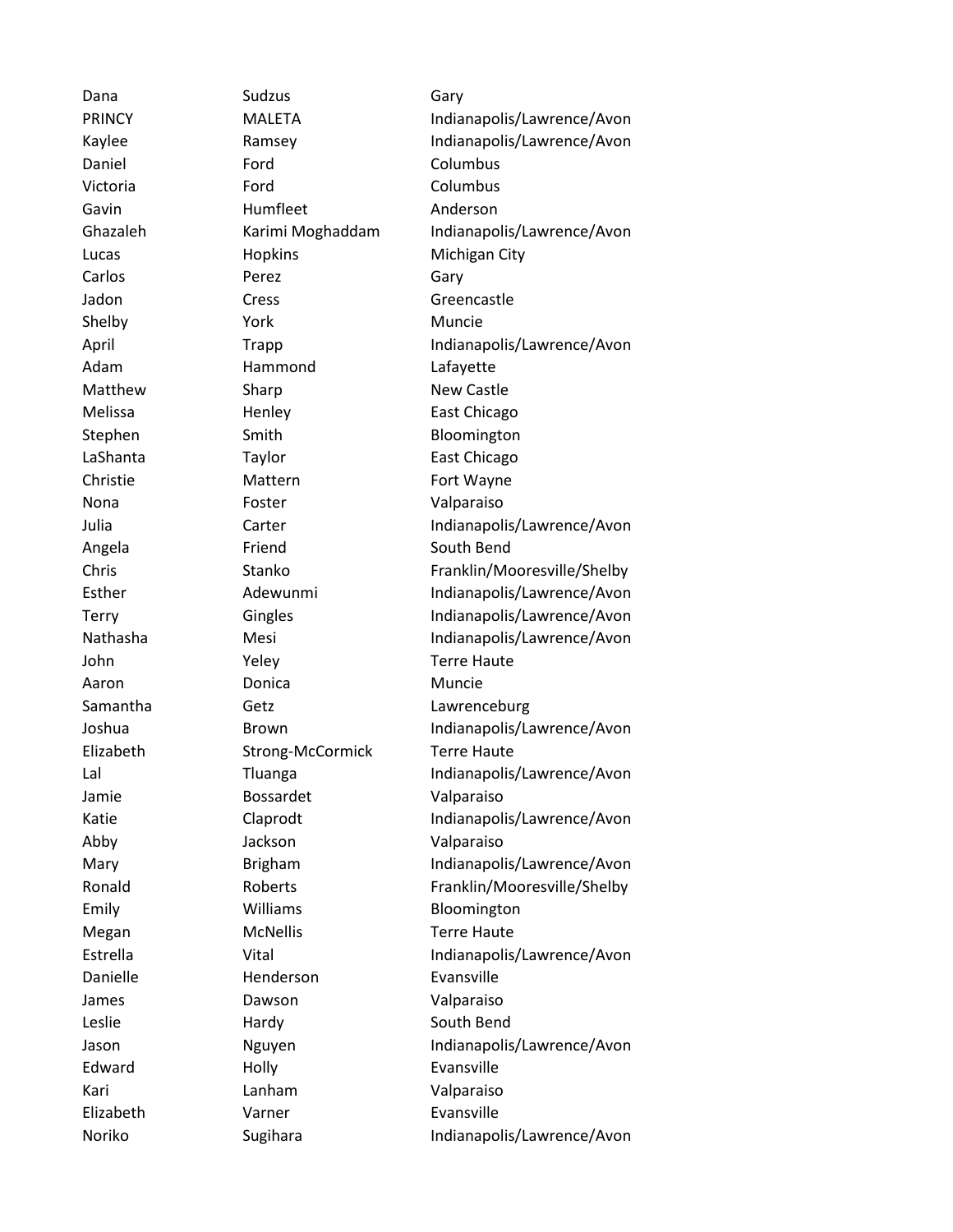Myra Grace **Evangelista** Kokomo Roseanna Grace Kokomo Brock Calvin Calvin Kokomo Kiana **Breland** Muncie Kristin Klassen Lafayette Joshua Barrett Lafayette Leslie **Norton** Lafayette Jason Brewer Muncie Tamara Bachmann Columbus James Streby Streby Fort Wayne Michelle **Gensel** Gensel Fort Wayne Carl Fischer Fort Wayne Garrick McIntyre Lafayette Brandon Lance Evansville Aubrey Guevara Sellersburg Ryan Muise Muise Anderson Samantha Edwards Warsaw Barbara Tides Times Sellersburg Michael Giesler Lafayette Hannah Miller **Miller** Fort Wayne Julie Boyer Gary Michael **Torres** Gary Giovanni Tchebeya Terre Haute Chloe Schulz Schulz Sellersburg Aubry Shelton Shelton South Bend Christian Dietmeyer Noblesville David Heath **Evansville** Teri Stokes Kokomo

Alexander Allison East Chicago Nicole **Santana** Santana Michigan City Toyosi Fagbemi Indianapolis/Lawrence/Avon Carlos Flores East Chicago Rachel Dell Dell Indianapolis/Lawrence/Avon Robert Lee Lee Elkhart County Allison Patterson Indianapolis/Lawrence/Avon Harpreet Ahluwalia Indianapolis/Lawrence/Avon Lili Pan Pan Bloomington Donald Emery Lawrenceburg CHU-AN TSAI TSAI Indianapolis/Lawrence/Avon Zachary **Harrison** Harrison Bloomington Marsha DeGaetano Michigan City James Kas Kas Indianapolis/Lawrence/Avon Kara **Near** Near Indianapolis/Lawrence/Avon Andrea Castellano Indianapolis/Lawrence/Avon Rodney Reagan Indianapolis/Lawrence/Avon Richard Woerner Indianapolis/Lawrence/Avon Taylor Bender Indianapolis/Lawrence/Avon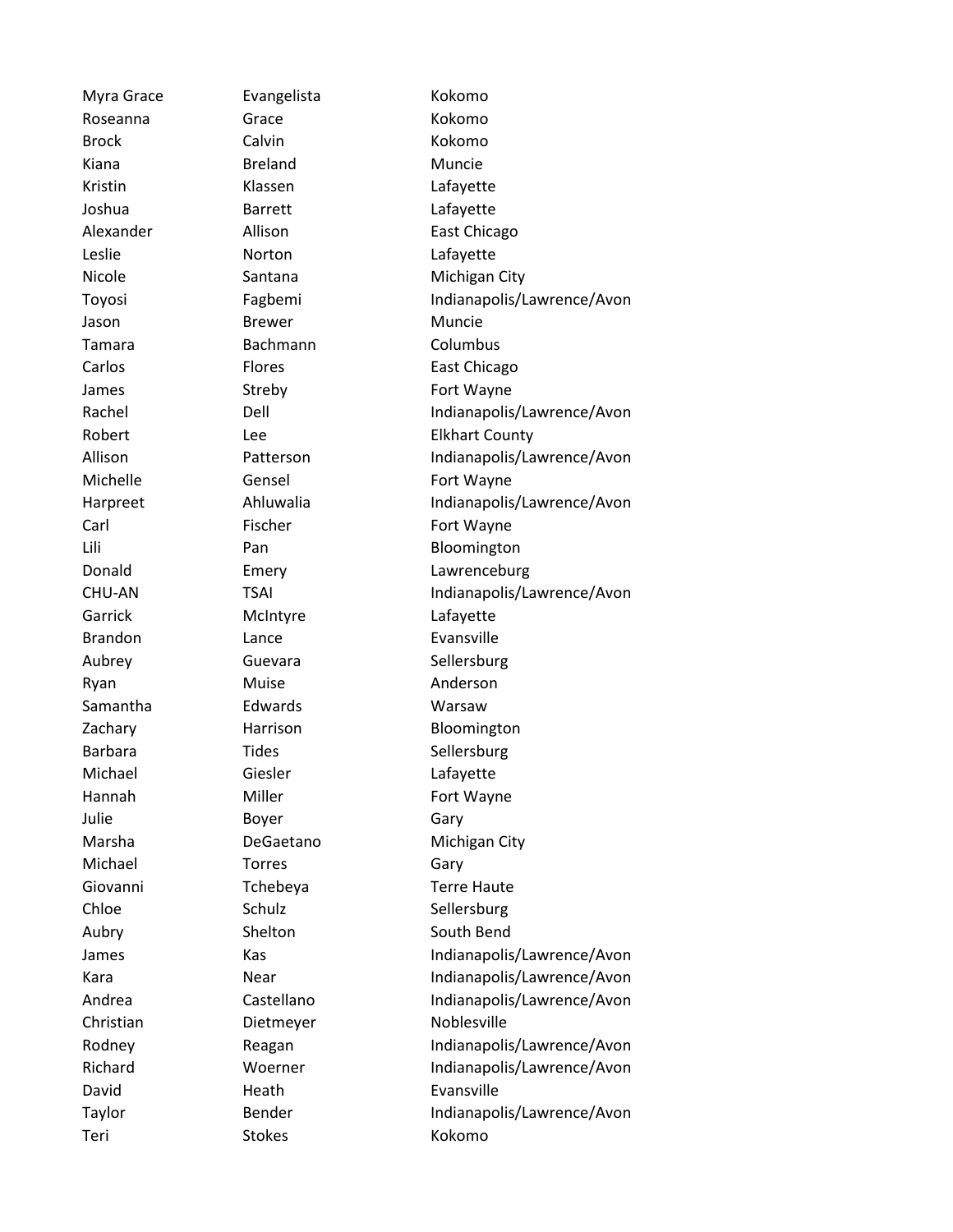Crystal Terry Fort Wayne Abdelrahman Alaani Anderson Maharshi Patel South Bend David Steffen Fort Wayne Rebecca **Zerby Fort Wayne** Corrine DiCupe DiCupe Richmond Amanda Gardner Terre Haute Sara **DeBoer** Deboer **Terre Haute** Scott Pierce Fort Wayne Isaac Hayden Evansville Samuel Tankersley Muncie Braxton Ricketts Evansville Heather McDowell Fort Wayne Amanda Calvert Evansville Leslie Hernandez Fort Wayne Cara Gillen Gillen Bloomington Leon Miller Miller South Bend Lindsey **Wilkerson** Sellersburg Betsy Hoeflinger Columbus Alex Ratliff Sellersburg Maxwell **Freeman** Valparaiso Holly Harrington Fort Wayne Abib Bolt Warsaw Michael Phillips Phillips Bloomington Chiedu Mordi Valparaiso Mitchell Chmielewski Valparaiso Hanna **Leffler** Bloomington Dan Mangold Fort Wayne Jared Goodspeed Fort Wayne Matthew Cox Cox Terre Haute Zackary Mccorkle Columbus Cari Runion Runion Muncie

Sheena Speaks Franklin/Mooresville/Shelby Michelle Jaquez de Allison Indianapolis/Lawrence/Avon Aubrie Bishop Indianapolis/Lawrence/Avon Mateland Keith Indianapolis/Lawrence/Avon Brenda Lopez-Rodriguez Indianapolis/Lawrence/Avon Tyler Page Indianapolis/Lawrence/Avon MARIA GRIJALVA ARCENTALES Indianapolis/Lawrence/Avon Ginger Miller Miller Indianapolis/Lawrence/Avon Megan Jones Indianapolis/Lawrence/Avon Christina **Weaver** Indianapolis/Lawrence/Avon Jenna Perdue Indianapolis/Lawrence/Avon Saliya Grant-Mack Indianapolis/Lawrence/Avon Elena Martinez Garcia Indianapolis/Lawrence/Avon Yuri Guzman Indianapolis/Lawrence/Avon Phillip Kuh Kuh Indianapolis/Lawrence/Avon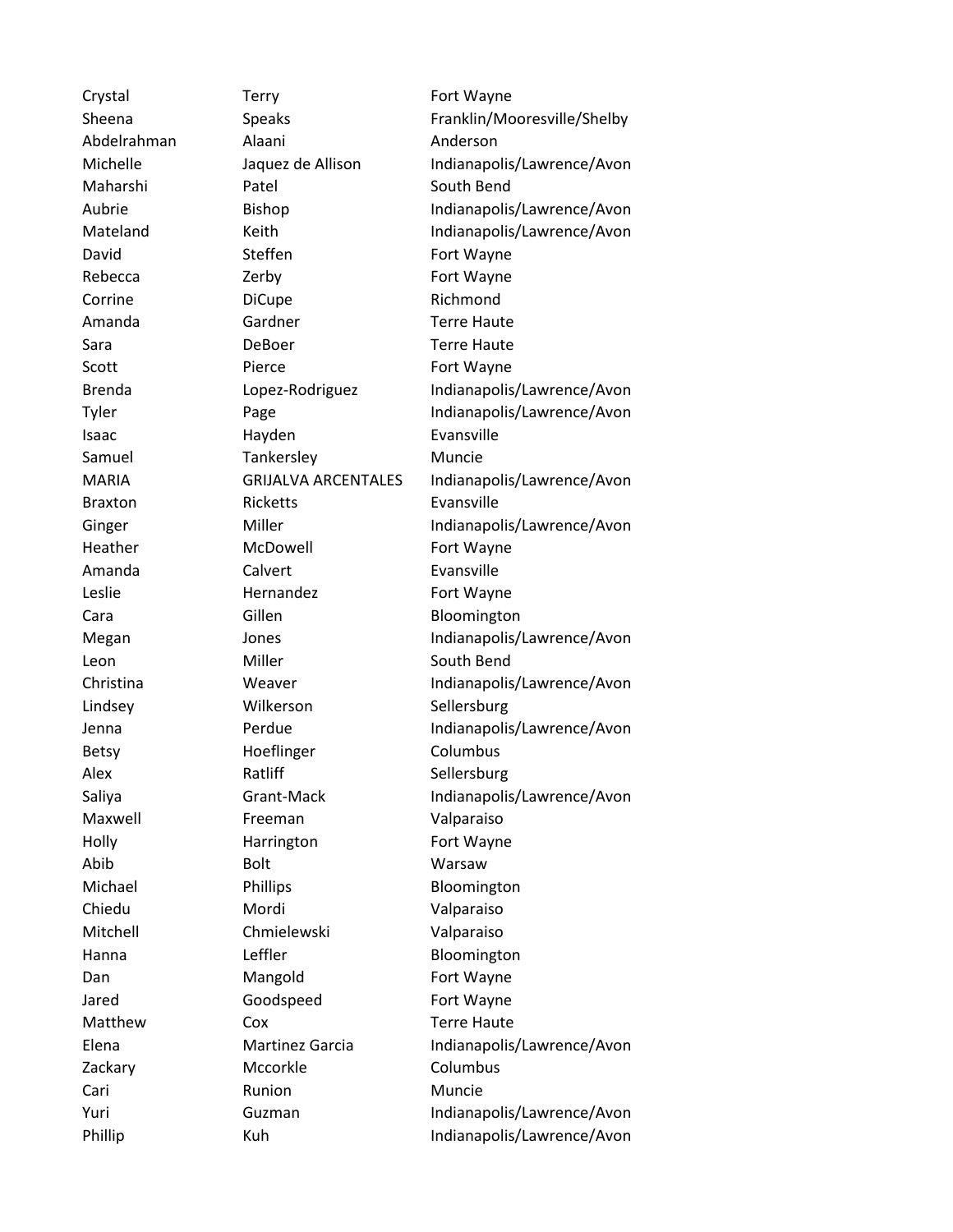Aaron Fisher **Fisher** Marion Christina **Ayres** Columbus Marlena Cox Cox Muncie Jessica Laba Laba South Bend Angela Harwell Evansville Derrick Sutherland New Castle Alexander Brown Valparaiso Jivann Jordan South Bend Daniel Mclaughlin Fort Wayne Ahmed Khalil South Bend Justine Jennings Anderson Alicia **Evans** Evans Fort Wayne Joseph Angelo Fort Wayne Dawn Kahlenbeck South Bend Uriah Rex Rex Fort Wayne Maxwell Good Good Anderson Symantha Thomas Sellersburg Marcel Mandela South Bend Deborah Irvin Valparaiso Jackline **David** David South Bend David Herbert Anderson Andrew Bottos **Valparaiso** John Fesler Lafayette Paul **Hofmann** Evansville Lauren Castagnoli Castagnoli Terre Haute James Birkenbeul Fort Wayne

Joshua Denney Indianapolis/Lawrence/Avon Rita Cross-Miller Indianapolis/Lawrence/Avon Victoria Rivera Rivera Indianapolis/Lawrence/Avon Samar **Naifeh** Indianapolis/Lawrence/Avon Blake Parker Lawrenceburg Marie Kohne Indianapolis/Lawrence/Avon Atta Atiya Indianapolis/Lawrence/Avon Tyre Clayton Clayton Indianapolis/Lawrence/Avon Ashley Harlan Harlan Indianapolis/Lawrence/Avon Desma Blessing Bloomington Robert Hyvarinen Indianapolis/Lawrence/Avon Asia **Augustin** Augustin Indianapolis/Lawrence/Avon Gamaleldein Ibrahim Indianapolis/Lawrence/Avon Barbara Kuntz **Indianapolis/Lawrence/Avon** Alison DeBuhr Indianapolis/Lawrence/Avon Vita Semkovych Indianapolis/Lawrence/Avon Rabia **Indianapolis/Lawrence/Avon** Sung Thiam Thiam Indianapolis/Lawrence/Avon Jonathan **Naranjo Indianapolis/Lawrence/Avon** Brittney **Wilson** Wilson Indianapolis/Lawrence/Avon Skylar Sweany Indianapolis/Lawrence/Avon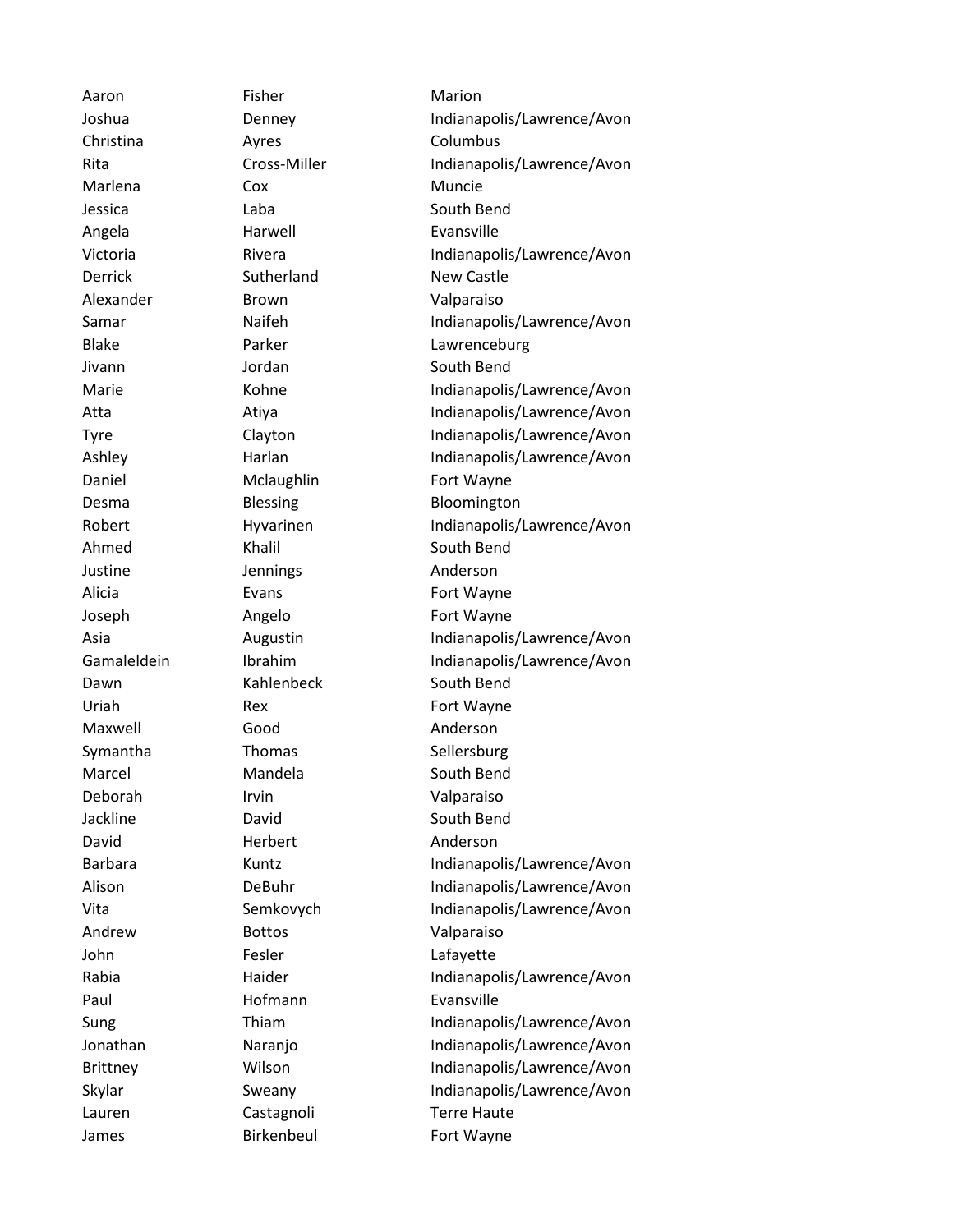Brittney Rhymes Gary Deb Gritters Gary Kenneth **Houck** Anderson David Roberts Kokomo James Eckles **Existence** Valparaiso Aaron Davis Davis Columbus Kelly Corder Corder Evansville Matthew **Duncan Evansville** Kaelin Boost Evansville Colton Hahn Anderson Livinus Enci Kokomo Junyi Yang Columbus Sofia **Duncan** Duncan Lafayette Clara Rosas Rosas Lafayette Christopher Bailey Christopher Bailey Erin Merrill Lafayette Kristin Rodman Valparaiso Michael Freese Valparaiso Mariana **Barbu** Barbu Gary

Elliot Connor Connor Indianapolis/Lawrence/Avon Summer Spurgeon Indianapolis/Lawrence/Avon Shane Blinn Blinn Fort Wayne Tyler Burdine Indianapolis/Lawrence/Avon Jeremiah Dunn Indianapolis/Lawrence/Avon Wallace **Grinager** Grinager **Fort Wayne** Diann **Yarbough** East Chicago Ashbie Phillips Terre Haute Qingsi Wu Indianapolis/Lawrence/Avon Yali Chen Bloomington Miriah Stewart Sellersburg Stuart Livingston Sellersburg Muzamel Ahmad-Zai Sellersburg Dawnyale Davis Indianapolis/Lawrence/Avon Lacie Bowling Lawrenceburg Edwin Gahagen Indianapolis/Lawrence/Avon Ashley Cooke Indianapolis/Lawrence/Avon Jacqueline Langer Indianapolis/Lawrence/Avon Jessica Alba Alba Bloomington Virginia Serrano East Chicago Cassidy **Cassidy** Quimby South Bend Laura **Vest** Vest **Bloomington** Ashley Baggett East Chicago Whitney Riley Riley Sellersburg Elizabeth Elrod Indianapolis/Lawrence/Avon Allison Waterfill Indianapolis/Lawrence/Avon Hermon Tesfaldet Indianapolis/Lawrence/Avon Athena Gerodemos East Chicago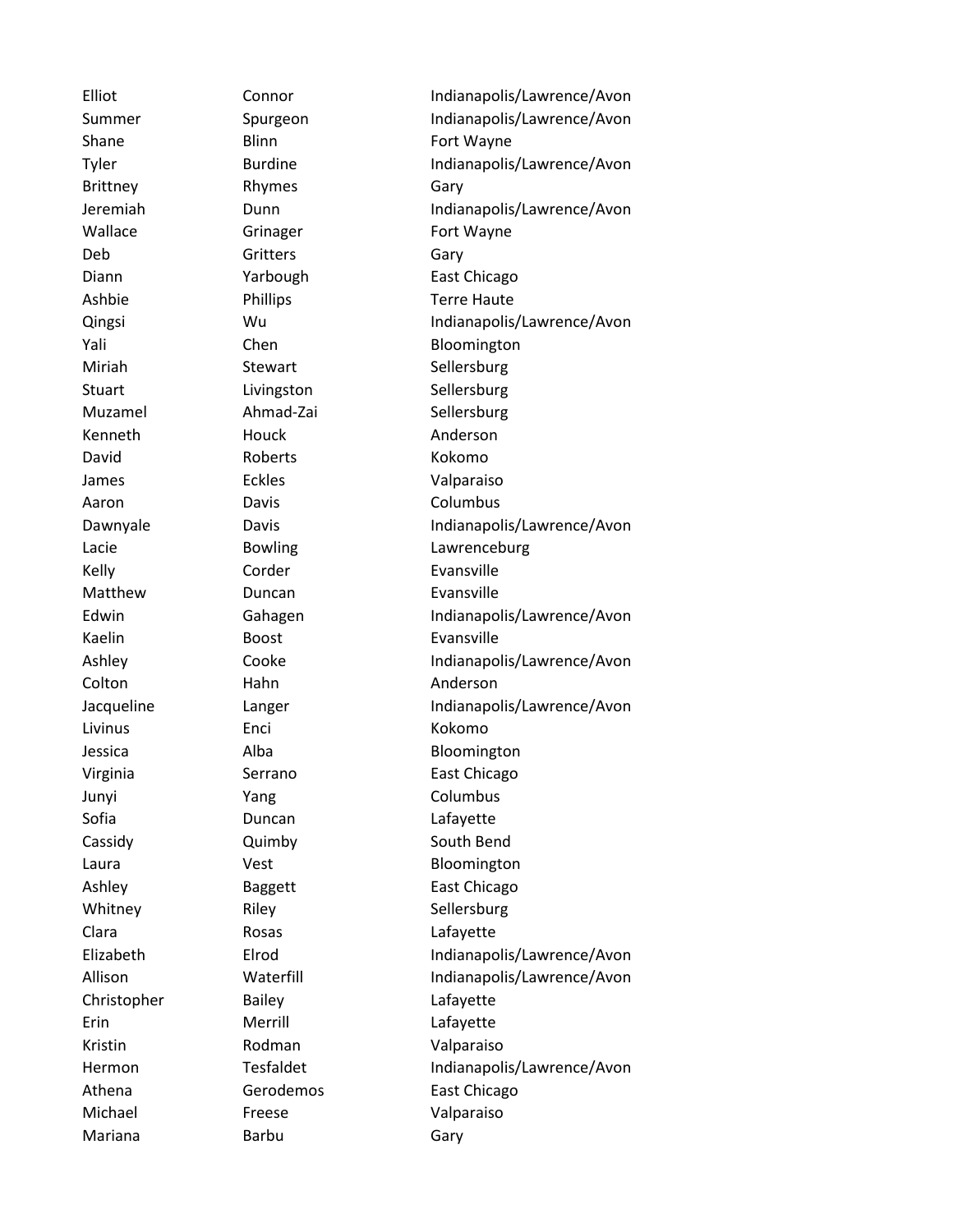Kaihan Wu Lafayette Clint Paschall Fort Wayne Sureeporn Suthiprapa Fort Wayne Yvonne Grace Sellersburg Saad Asim Asim Lafayette Judd Emmendorfer Muncie Holly Hutchinson Marion Stewart Stricklin Stricklin Valparaiso Julia Rudolph Sellersburg David Hall Evansville Leo Braddock Sellersburg Dorothy Fox Fox Evansville Brian Secor **Fort Wayne** Hannah Jones Valparaiso John Adams Fort Wayne Eric Pressley **Evansville** Jessica Corradetti Valparaiso Laura Przybocki Gary Melissa Zuber Zuber Kokomo Laquanda **Jordan Evansville** Paige Tomchak South Bend Dustin Mornout South Bend Justina **Baker** Baker Evansville Kimberly **Lewis Lewis Valparaiso** Shana Reff Reff Marion Nicole Reierson Valparaiso Addison Robinson Warsaw

Terri Vance Sellersburg Hasan Polk East Chicago Mackenzie Scarbrough Indianapolis/Lawrence/Avon Patrick Roberts Roberts Indianapolis/Lawrence/Avon William Bland, Jr. Bland Bland East Chicago Sean Breitenstein Lawrenceburg Delia Pauley Indianapolis/Lawrence/Avon Deborah Obembe Indianapolis/Lawrence/Avon Jiseong Kim Kim Indianapolis/Lawrence/Avon Jankiben Desai Indianapolis/Lawrence/Avon Alexander Kovacs Indianapolis/Lawrence/Avon Madison Rose Rose Franklin/Mooresville/Shelby Doaa Alasadi Indianapolis/Lawrence/Avon Casandra Gallegos Indianapolis/Lawrence/Avon Daniel **Kercher Indianapolis/Lawrence/Avon** Zoe **Heard** Heard Indianapolis/Lawrence/Avon Melissa Hibbler East Chicago Micah McLain Lawrenceburg Oladapo Clatunde Indianapolis/Lawrence/Avon Kyle **Dorsch** Dorsch Indianapolis/Lawrence/Avon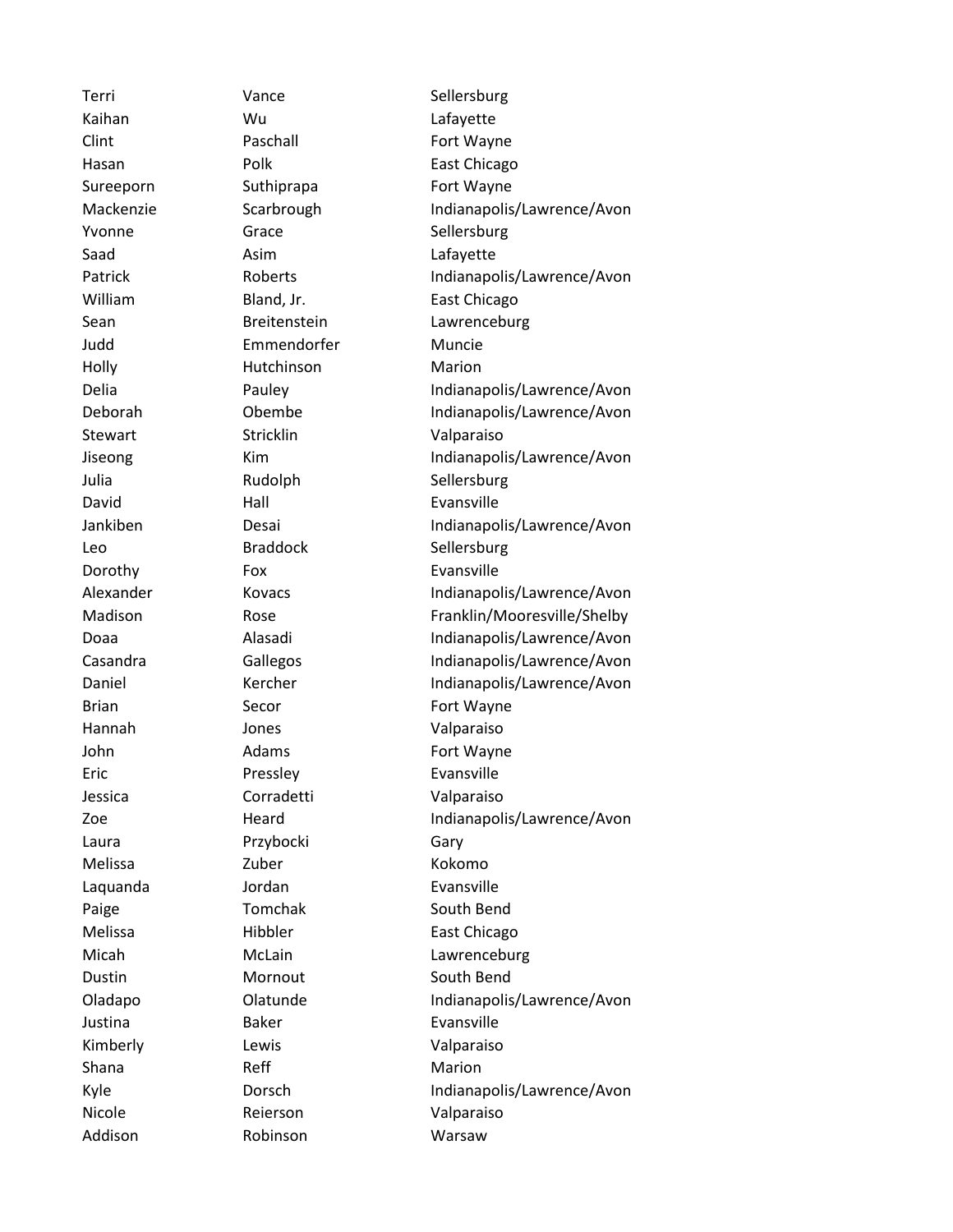Dylan Snyder Snyder Sellersburg Michael Hershberger South Bend Dax **Hutchinson** Evansville Zachery Burdette **Fort Wayne** Ransford Osei Bloomington Dorian Farmer Evansville Richard Schluter Evansville Kimberly **Allen** Allen South Bend Igor Mbiso Terre Haute Joseph Arnz Arnz Fort Wayne Steven Farmer Sellersburg Savannah Maple Maple New Castle Soni Blackburn Bloomington Daniel McMichael Columbus Kiersten Hilbrich Valparaiso Collin **Collin** Vonderahe **Evansville** Gary **Hershberger** South Bend Karen Kintup South Bend Christian Carrera Lafayette Jeff **Lindemer** Valparaiso Corey Fortin Bloomington Devon Whitsit Terre Haute Chad Newsome Lafayette Charles Smith Valparaiso Ajla Kajtezovic Fort Wayne Ashley Swofford Kokomo Melissa Phalora Valparaiso Tereza Machova Valparaiso April Cathey Carrent Cathey Sellersburg Samuel Simpson Terre Haute Elisha Lee Lafayette Matthew **Kasper** Kasper Valparaiso Donald Jobe Sellersburg James Fuller Fuller Anderson Daiping **Fort Wayne** Yang **Fort Wayne** Steven Guerrero Valparaiso Adam Coop Valparaiso

Kenzie Miller Miller Lawrenceburg Emilia **Drepin** Drepin Elkhart County Danielle Frank France/Avon Indianapolis/Lawrence/Avon Olena Voskoboinikova Indianapolis/Lawrence/Avon Adam Thomas Indianapolis/Lawrence/Avon David Moran Sandoval Indianapolis/Lawrence/Avon Jerica Davis Indianapolis/Lawrence/Avon Mohammad Mistarihi Indianapolis/Lawrence/Avon Kimberly Belcher Indianapolis/Lawrence/Avon Elizabeth Hartman Lawrenceburg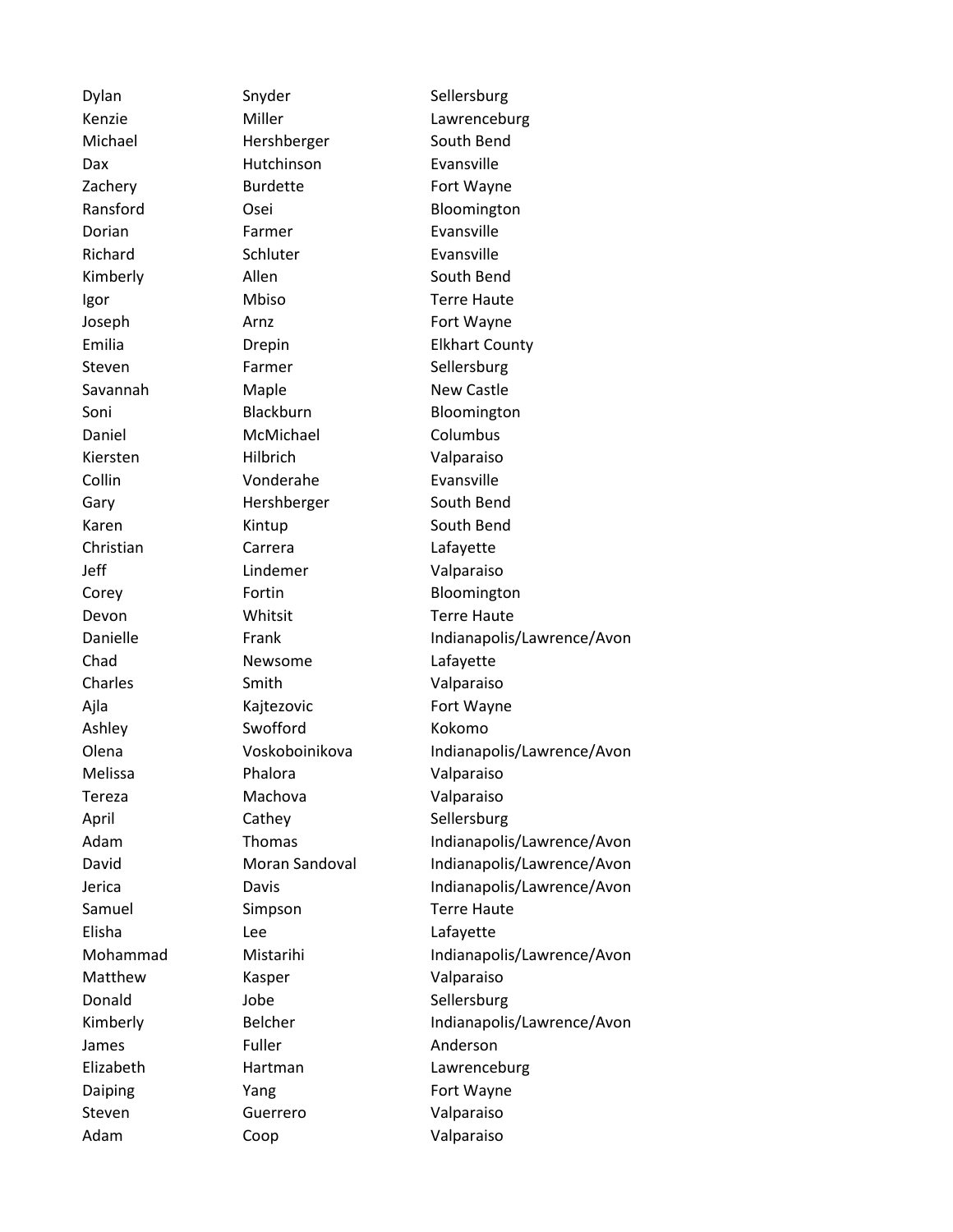Kyle Johnson Kokomo Bobby King South Bend Aparna Bhagat Muncie Wase Abdul Abdul Lafayette Kelly Coy Coversing Evansville Christine Peregrine South Bend Nitchalee Ardchakan Lafayette Jonathan Countryman Noblesville Gwyneth Harris Muncie Timothy **Bowling** Madison Nicole Phillips Phillips Madison Ricardo **Roman** Valparaiso Dorothy Peterson Valparaiso Keke Nedreberg Evansville Reece Holton Valparaiso Nicholas Kizer **Kizer** Logansport Tristan Kizer Kizer Logansport Donald Sako Evansville Ryan Wardlow Madison Camilla **Davis** Davis **Anderson** 

Lilian Davis Davis Greencastle Dustin Judd Terre Haute Jordan Miller Distance Apprenticeship Daniel Pingel South Bend Dominique White Elkhart County Nathan Smillie Indianapolis/Lawrence/Avon yaochen du Indianapolis/Lawrence/Avon Hunter **Bamford** Bloomington Zachery Barrett Lawrenceburg Baylar **Htwe** Htwe Fort Wayne Britiney Stowers Indianapolis/Lawrence/Avon Chiang Shen Shen Bloomington Holli Burnfield Bloomington Kristin Johnson Indianapolis/Lawrence/Avon Jonathan Sales Sales Indianapolis/Lawrence/Avon Daryan Stiehler Fort Wayne Theresa Robinson East Chicago Brittany **Edmond** East Chicago Jhosselyn Mejia Indianapolis/Lawrence/Avon Casey Corrier Corrier Indianapolis/Lawrence/Avon Ryan Davidson Indianapolis/Lawrence/Avon Lone McKay Indianapolis/Lawrence/Avon Logan Taylor Taylor Greencastle Lucas Mills Mills Bloomington Robert Smith Smith Indianapolis/Lawrence/Avon Jacklyn Adams Adams Indianapolis/Lawrence/Avon Randal Ginn Ginn Fort Wayne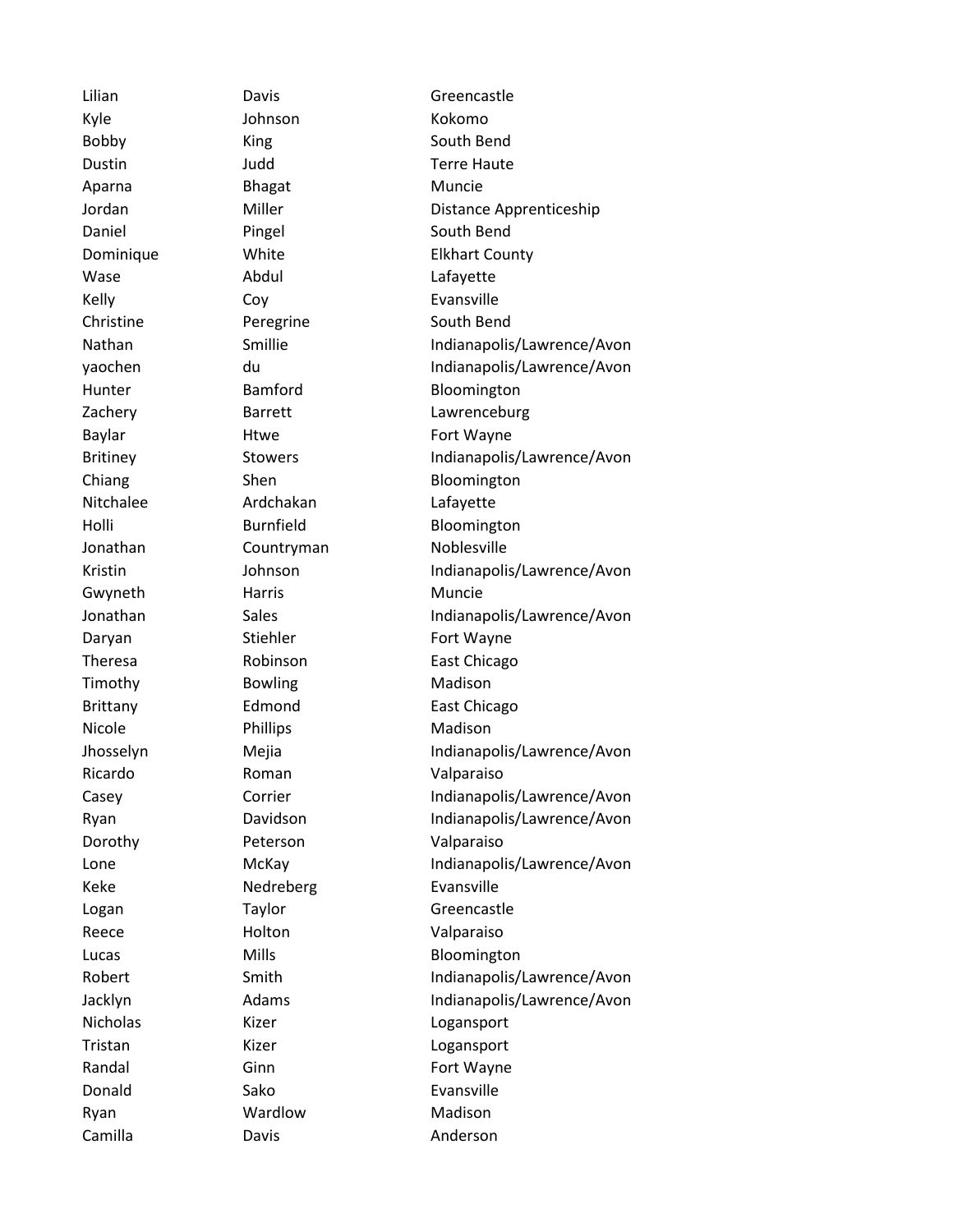Rebecca Lewis Lewis Sellersburg Barbara **Ernst** Ernst Muncie Nilanthi Abeygunawardana Sellersburg Gary Bennett Valparaiso Denise **Brown** Gary Chelsea Hodgson Anderson Madison Nass Nass Lafayette Payton Temple Kokomo Martez Johnson Lafayette Staci Eddington Evansville Kelly **Engle** Engle South Bend Ida Balazsi South Bend Wesley Hack Hack Evansville Lauren Larkin-Eramo Muncie Beihong Huo Huo Lafayette Savannah Lamb Anderson Tammy Tobey Valparaiso Heather Mccoy Sellersburg Steven Humphris Valparaiso Rhonda Smith Smith Lafayette Laurel Shade Shade Lafayette Clinton Smull Muncie Casimir Rosinski Valparaiso Benjamin Hutto Kokomo

Carol **Kuhlman** Richmond Andrew **Norwood** Lawrenceburg Nichole **Goff** Goff **Goff** Fort Wayne Gregory Trabue Indianapolis/Lawrence/Avon Jordan Peterson Indianapolis/Lawrence/Avon Joshua Buckley **Fort Wayne** O'Brian Yarde South Bend Taylor **Pagan** Pagan **East Chicago** Lakisha Shelton Indianapolis/Lawrence/Avon Frederick Hesser Bloomington Alexander Smith Smith Indianapolis/Lawrence/Avon Summer Sanders Sanders Indianapolis/Lawrence/Avon Brooklynn Asbury Bloomington Shenoda Shenoda Shenoda Indianapolis/Lawrence/Avon Tasneem Ware Indianapolis/Lawrence/Avon Ally **Eavenson** Bloomington Shiting Peng Peng Indianapolis/Lawrence/Avon Remy Branscomb Fort Wayne Hannah Russell **Lawrenceburg** Daniel Cromwell Indianapolis/Lawrence/Avon Silvia Satula Satula Indianapolis/Lawrence/Avon Bradford **Arnold** Arnold **Indianapolis/Lawrence/Avon** Dalton Freyn Greencastle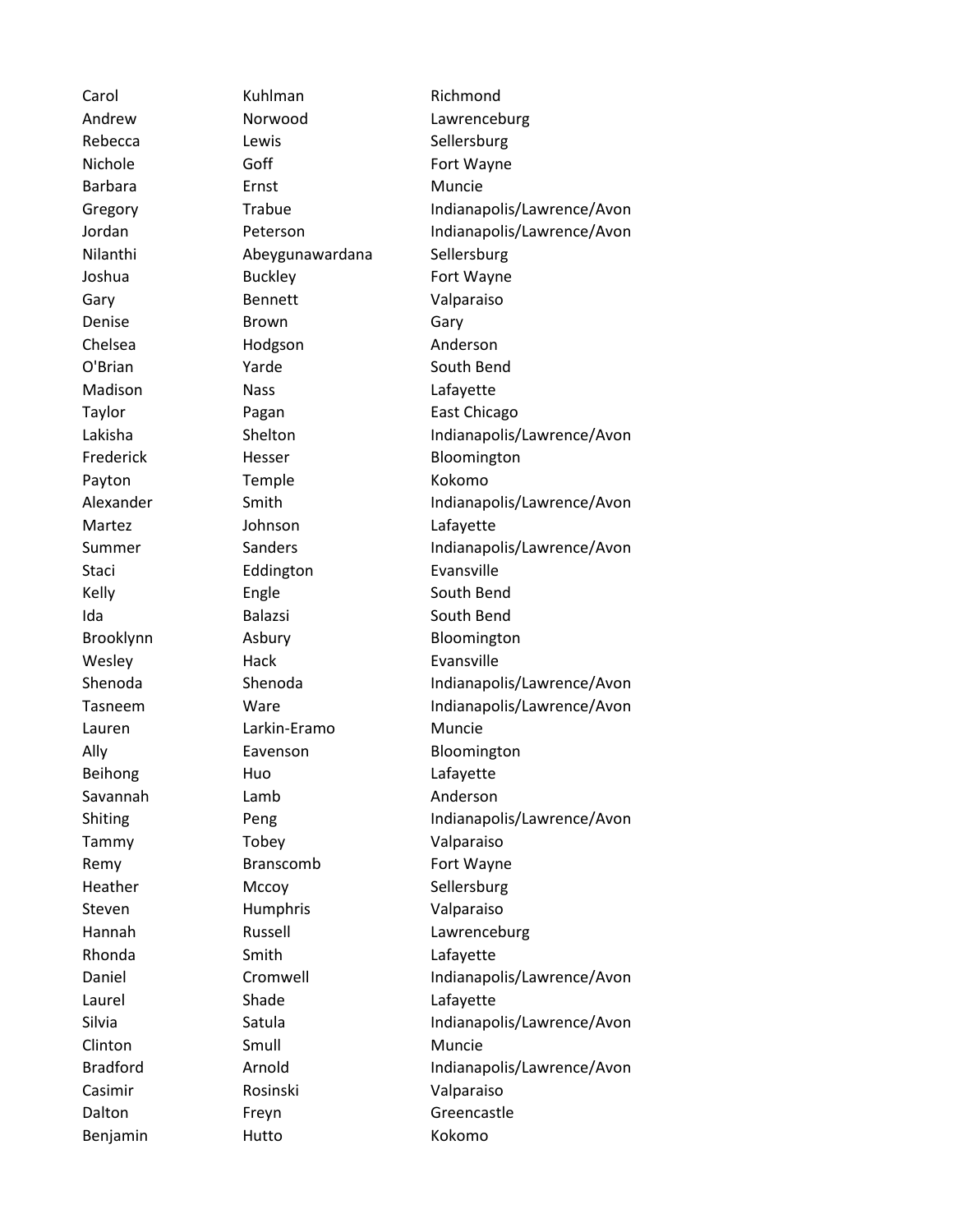Hannah Bahrenburg Kokomo Thomas Parnell Evansville Mandi Kendall Valparaiso Jebadiah Lind Lafayette Stephen Slack South Bend James Dennie Valparaiso Britain Fisher Fisher Muncie Desiree **Hardiman** Fort Wayne Matthew Gelback Sellersburg Joseph Morrow Evansville Clifford Rahman Evansville Eric Richardson Anderson Musa Sayad Valparaiso Domonique Vargas Muncie Jordan Ringel Fort Wayne Mary Sachetti Evansville William Hendrix Sellersburg Alexander Krusemark South Bend Mirella Martinez Valparaiso Leona **Harris** Harris Warsaw Christopher Branch Gary Savannah Fincher Sellersburg Casey Hummel Terre Haute Luis Guivas Valparaiso Tyler Masten Greencastle Damilola Onasanya Terre Haute Audra **Kimmell** Fort Wayne Raven Griffin Evansville Mitchell Gehle Gehendels Richmond Angela Merideth Evansville Kendall **Sellersburg** Jackson Sellersburg Danielle Torres Valparaiso Jessica Hernandez Evansville Elizabeth Morehouse Terre Haute Kyle Sweet Lafayette Tesla Burger Evansville Thomas Battraw Noblesville

WAYNE HAMILTON Indianapolis/Lawrence/Avon Motunrayo Longe Indianapolis/Lawrence/Avon Evan **O'Neal** Bloomington Mary Sachtleben Indianapolis/Lawrence/Avon Mearg Teferi Teferi Indianapolis/Lawrence/Avon Mussarat **Arif** Arif **Arif Bloomington** Amy Payne Lawrenceburg Quincy Goggans Indianapolis/Lawrence/Avon Kathryn Burnet Bloomington Josey Freismuth East Chicago